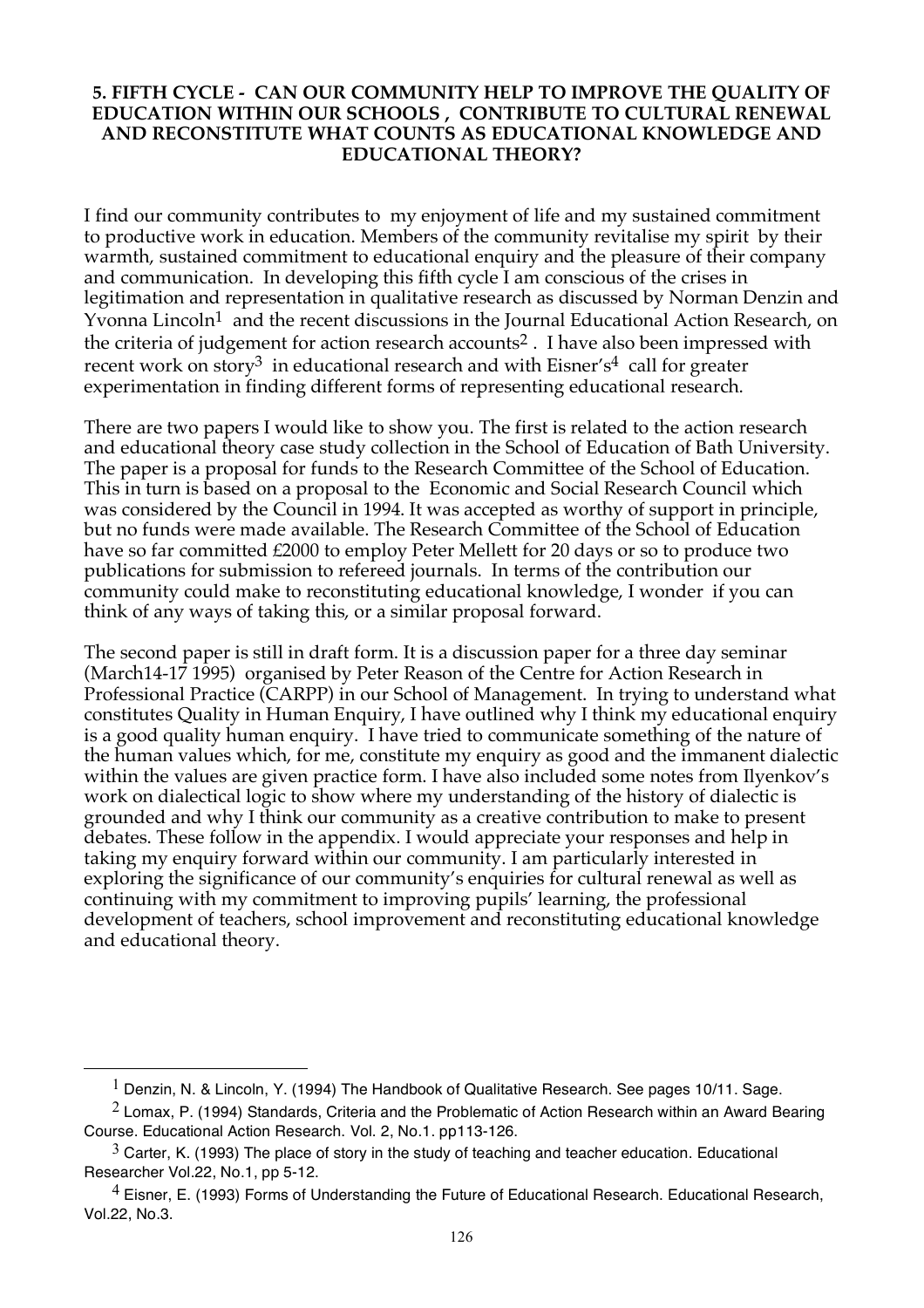### **A REQUEST TO THE RESEARCH COMMITTEE FOR FINANCIAL SUPPORT FOR RESEARCH INTO THE NATURE AND GROWTH OF EDUCATIONAL KNOWLEDGE AND EDUCATIONAL THEORY**

### **From the Action Research in Educational Theory Research Group** Convenor Jack Whitehead 2/1/95

The following proposal, with minor amendments, was submitted to the ESRC last year. It was rated highly but was not one of the research proposals which received funding. Since submitting this proposal the ESRC project on Teacher as Researchers has been judged as one of six Centres of Excellence for Action Research based on peer review.

### **BACKGROUND**

Since the publication of the first issue of Educational Theory in 1951 what counts as educational theory has changed several times. In the United Kingdom in the 1960s, philosophers of education established the disciplines approach to educational theory (Peters & Hirst 1970). The theory was held to be constituted by the philosophy, psychology, sociology and history of education. The majority of senior academics in educational research established their reputations in one or more of the disciplines of education. Educational researchers were trained in the conceptual frameworks and methods of validation of these disciplines. Programmes of professional development for teachers were influenced by this view of educational theory.

In the late 1970s and throughout the 1980s educational researchers in the U.K. experienced a paradigm crisis because of the breakdown of the disciplines approach. In 1983 one of the originators of this approach (Hirst 1983) acknowledged his mistake in believing that educational theory was constituted by the disciplines of education. Following this acknowledgement he went on to advise educational researchers to focus their attention on operationally effective practical discourse as the basis for generating and testing educational theory.

The practitioner researcher movement in the United Kingdom, began to exert an influence in educational research in the early 1970s. The most significant strand of this movement is now informed by action research approaches to educational enquiry. In these approaches, practitioners claim to know their own educational development as they attempt to improve their practice, their understanding of their practice and the social context in which their practice is located (Kemmis and McTaggart 1983, Altrichter 1991).

There is also a world-wide growth in the practitioner and action research movements (Elliott 1989). However, they do not appear to have created a new form of educational theory from which it has been possible to clarify its epistemological and methodological underpinnings (Fals-Borda & Rahman1991) . It may be that the ESRC sponsored seminars (Hamilton 1992 and 1993) with their focus on methodology and epistemology in educational research may contribute to this clarification.

**THE THESIS TO BE TESTED** in this proposal is that educational theory is being constituted by the descriptions and explanations which individual learners are producing for their own educational development. Different forms for presenting action research accounts will be analysed and the standards of judgement for testing the validity of claims to educational knowledge will be explicated.

### **LOCATING THE PROPOSAL IN THE RELEVANT LITERATURE**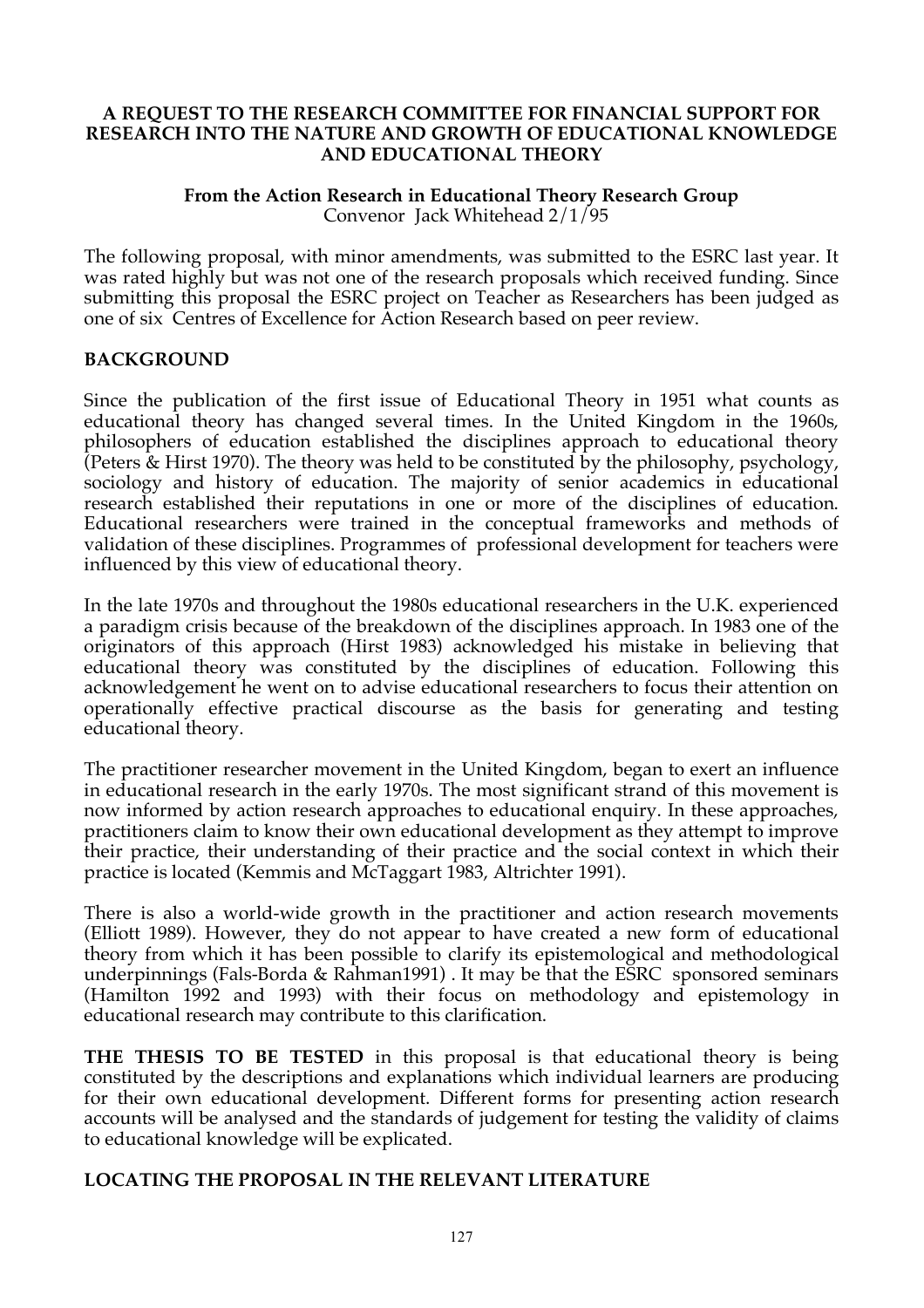This proposal is located within the field of educational action research (Altrichter, Kemmis, McTaggart & Zuber-Skerritt 1990) and related to wider reading. The Proceedings of the First and Second World Congresses on Action Learning, Action Research and Process Management (Colins & Chippendale 1991, Bruce & Russell 1992), show the extent of the interest in action research but give few examples which analyse the methodological and epistemological assumptions of the action researchers claims to know something about the quality of their own learning. Indeed Henry (1991) in his evaluation of the First World Congress pointed out the failure of many contributors to make these assumptions explicit and to understand the principles of action research.

The growth of the action research movement in the United Kingdom over the period (1976- 1992) can be followed through the publications of the Classroom Action Research Network, (Somekh 1992). There is however still criticism that the action research movement has failed to produce enough high quality case studies (Adelman 1990) by practitioners from which to create educational theory.

An analysis of research on teachers' knowledge reveals that the majority of the work has been carried out on student teachers (Calderhead 1988, Korthagen 1988), with little action research carried out by postgraduate education students on their own educational development as teachers. Shulman (1992) appears to have moved his focus from analysing the knowledge of student teachers engaged in a transmission style of teaching. He now recognises the need for an understanding of the ways in which learning to teach becomes a form of enquiry and scholarship engaged in by new teachers in order to leave a legacy of cases of future teachers to work with, learn from, and begin to build into their own landscape. An increasing emphasis on the rhetorical power of narrative in research on teaching (Connolly & Clandenin 1991, Clandenin 1992, Ely 1992, Carter 1993) has not however been accompanied by an analysis of the standards of judgement which can be used to test the validity of the claims to educational knowledge made in the stories (Lomax 1994a &b).

Recent work on the nature of practical rationality (Bernstein 1991, MacIntyre 1990) has stressed the importance of creating dialogical communities in which beliefs, values, commitments and even emotions and passions (Grene 1993) are shared. However, this work at no point examines the researchers' learning, in their own attempts to create such dialogical communities within their own workplaces.

Fenstermacher's (1987) work on practical argument in educational theory connects research to practice by attempting to show how research can be used to alter the truth value of existing empirical premises. The practical arguments serve as an analytic device for understanding how teachers think about what they do, for helping teachings gain a sense of the basis of their actions, and for helping teachers to use defensible theory and good research to advance their pedagogical competence. His logic however remains propositional and with a focus on statements rather than enquiries. Fenstermacher does not examine the significance of question formulation in creating educational theory and in linking research and practice.

In addition to the above work, which stresses practical rationality, there is an interest in education as a form of art in which individuals are giving an aesthetic form to their existence through their own productive work (Foucault 1979). There is also a substantial literature which acknowledges the Buberian I-You relation as a basis for educative relationships (Buber 1923).

### **THE DATA BASE FOR THE RESEARCH**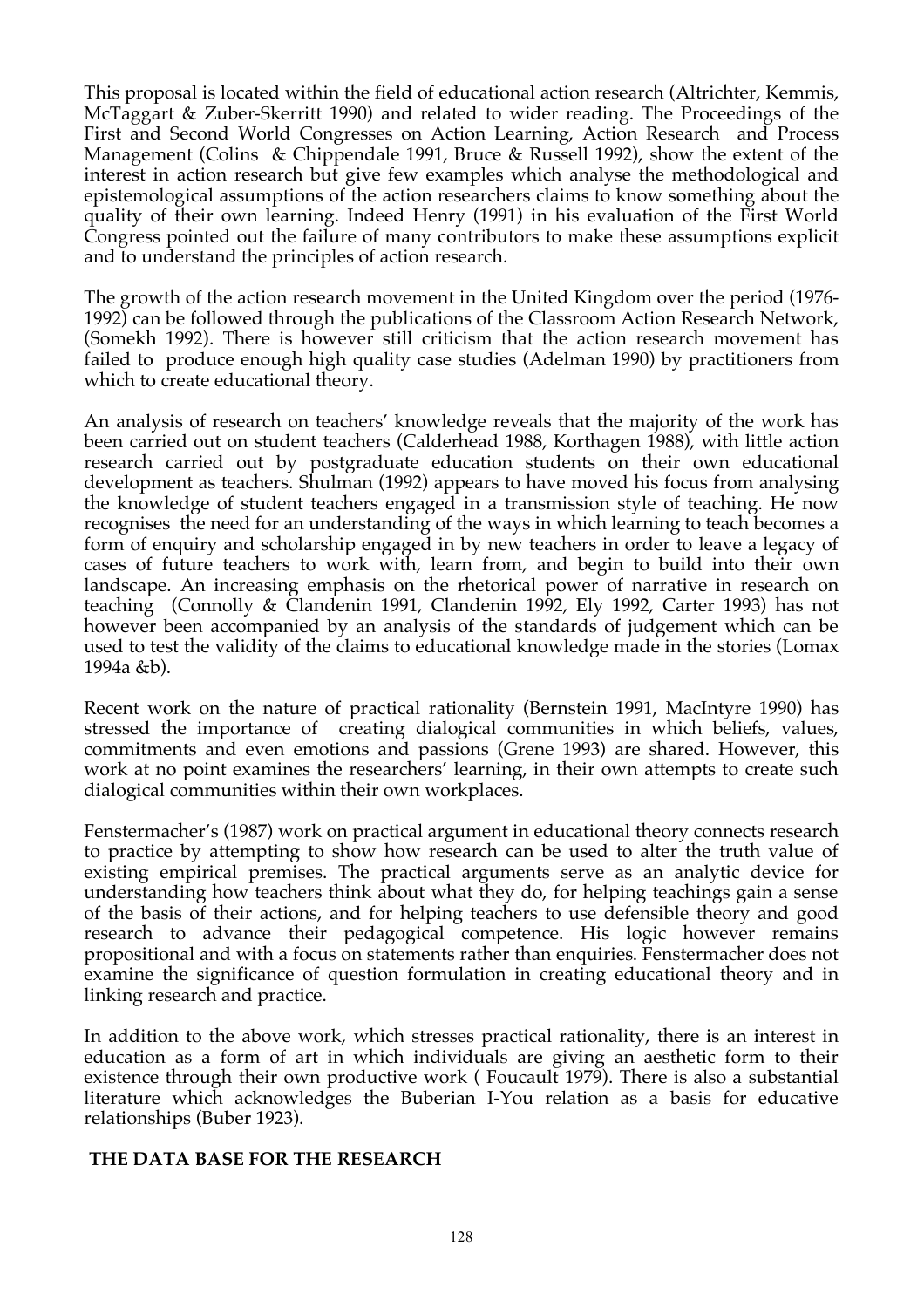Following Ryle's (1949) aphorism that efficient practice precedes the theory of it, an Action Research and Educational Theory Case Study Collection has been produced at the University of Bath from practitioner research. The case studies (see Appendix) have have been awarded Ph.D., M.Phil. and M.Ed. (modules plus dissertation) degrees and Advanced Certificates and Advanced Diploma's in Professional Development. In addition the Collection also contains some fifteen special studies from postgraduate and undergraduate education students 1990-93) who carried out action research studies in their teaching practices. It also contains an analysis of the nature of the growth of an academic's educational knowledge and educational theory over the period 1973-1993.

Thus the data for analysis consists of a range of case studies of practitioner researchers, across different curriculum areas and educational concerns, as they ask questions of the form, 'How do I improve the quality of my teaching and learning?'. They include studies from secondary schools in improving pupils' learning in technology, humanities, english, french, history, personal and social education and science, and studies of teaching improving pupils' reading and writing in primary schools.

# **METHODOLOGY AND EPISTEMOLOGY**

Two fundamental questions in epistemology are, what is to be judged?, and, how can the validity of a claim to knowledge be tested? That is, we need to know the unit of appraisal and the standards of judgement which can be used to test the validity of a claim to educational knowledge. The unit of appraisal in the thesis to be tested is the individual's claim to know their own educational development.

The first stage of the analysis of the standards of judgement will explicate the principles used by the teachers to explain their own educational development (their personal educational theories). The hypothesis to be tested is that the principles will include spiritual, aesthetic, ethical, scientific logical values, cognitive and economic values (Whitehead and Foster 1984 and Denley 1988 - see data base above). The analysis will focus on the explanations given by teachers to explain their development as they attempt to improve the quality of learning with their pupils. The second stage of the analysis will seek to determine if the explanations have a shared form and content which can be understood in relation to:

**i)** The spiritual value of the I-You relation in Buber's (1923) work on education.

**ii)** The aesthetics of existence (Foucault 1979) .

iii) The ethical principles of freedom, justice, democracy, dialogue, truth and knowledge in relation to the work of Peters(1966) and McIntyre (1990).

**iv)** The scientific value of the systematic form of action reflection cycle. I experience a concern when some of my values are negated. I imagine a way forward. I act and gather data to enable me to make a judgement on my effectiveness. I evaluate the effectiveness of my actions. I modify my concerns, ideas and actions in the light of my evaluations.

**v)** The logical standards of a dialectic in relation to the work of Ilyenkov (1977) and MacIntyre (1990).

**vi)** The cognitive standards in the National Curriculum

**vii)** Economic awareness of the world of work.

Following Foster (1982 - see MPhil Thesis above) the methodology for the analysis will be that of an immanent dialectic. Value-words, such as, I-You, freedom, justice, integrity, autonomy and knowledge, will be located where they are used by the teachers to point to their value-laden practice through their texts. The value-judgements used by the teachers on the quality of their pupils' learning and their own educational development will also be located. Then the meanings of the teachers' values will be clarified in an analysis of their emergence in practice as they answer questions of the form, 'How do I improve my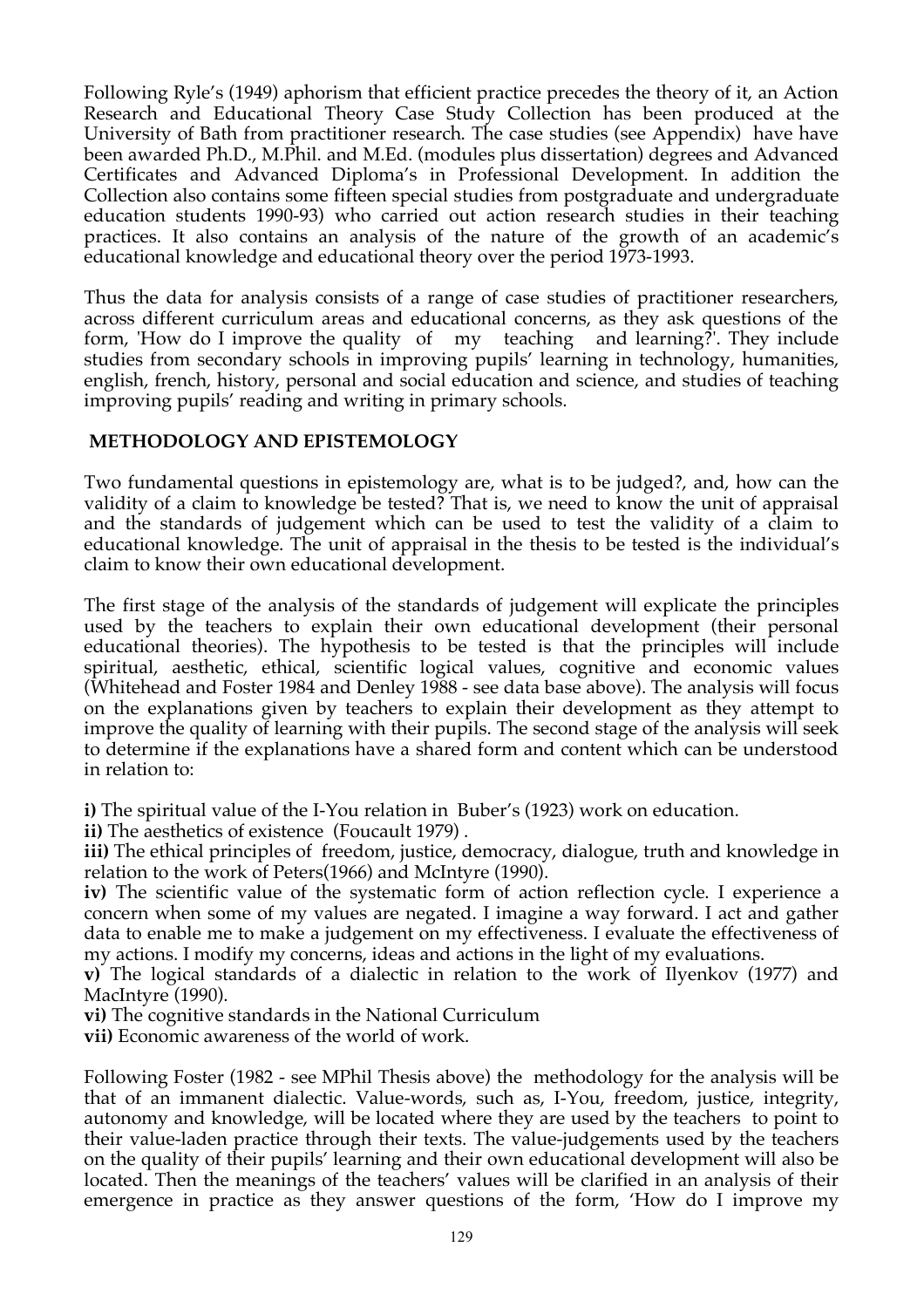practice?'. The explanations given by the teachers will be analysed in terms of the above standards of judgement.

The analysis will test the claim that a teachers' personal educational theories can be understood in terms of the spiritual, aesthetic, ethical, scientific, logical, knowledge and economic values which structure their explanations for their own educational development. It will also test the claim that the teachers' personal educational theories have a shared form and content in terms of the I-You relation, an aesthetics of existence, the ethics of the educators, a scientific form of practitioner research, a dialectical logic, the National Curriculum and economic awareness.

# **INTENDED OUTCOMES**

**i)** The creation of educational theories which can be directly related to the processes of improving the quality of teaching and learning in schools.

ii) Knowledge of the standards of judgement which can be used to test the validity of the claims of individual practitioners to know their own professional practice.

**iii)** The application of the standards of judgement to the Action Research and Educational Theory Case Study Collection to establish what constitutes 'good' quality case studies of the lives of professional educators. These case studies will be made accessible to teachers and researchers through the Resources Centre of the School of Education.

### **DISSEMINATION**

The wider dissemination and testing of the claims to educational knowledge and educational theory will be organised through;

**i)** A seminar at the American Educational Research Association in April 1995,

**ii)** a regional seminar at Kingston University in November 1995,

**iii)** A proposal for a national symposium at the British Educational Research Association Annual Conference in August/September 1995

The seminars and symposium will focus on the explication of a new form of educational knowledge in which the epistemological and methodological assumptions of educational theory could be related directly to teachers' professional practices. (Note - Funding has already been obtained for these presentations and seminars).

## **BENEFITS**

## **A)** FOR THE RESEARCH SELECTIVITY EXERCISE

Two draft papers for refereed, American educational research journals already exist. A priority would be the preparation of these papers for submission.

**B)** APPLICATIONS TO OTHER SOURCES OF RESEARCH FUNDING.

Further funding would be sought to support the work of the Action Research in Educational Theory Research Group.

### **C)** OTHER BENEFITS

It is difficult to overemphasise the importance of educational theory. In the first issue of Educational Theory, Kilpatrick (1951) describes it as a form of dialogue which has profound implications for the future of humanity.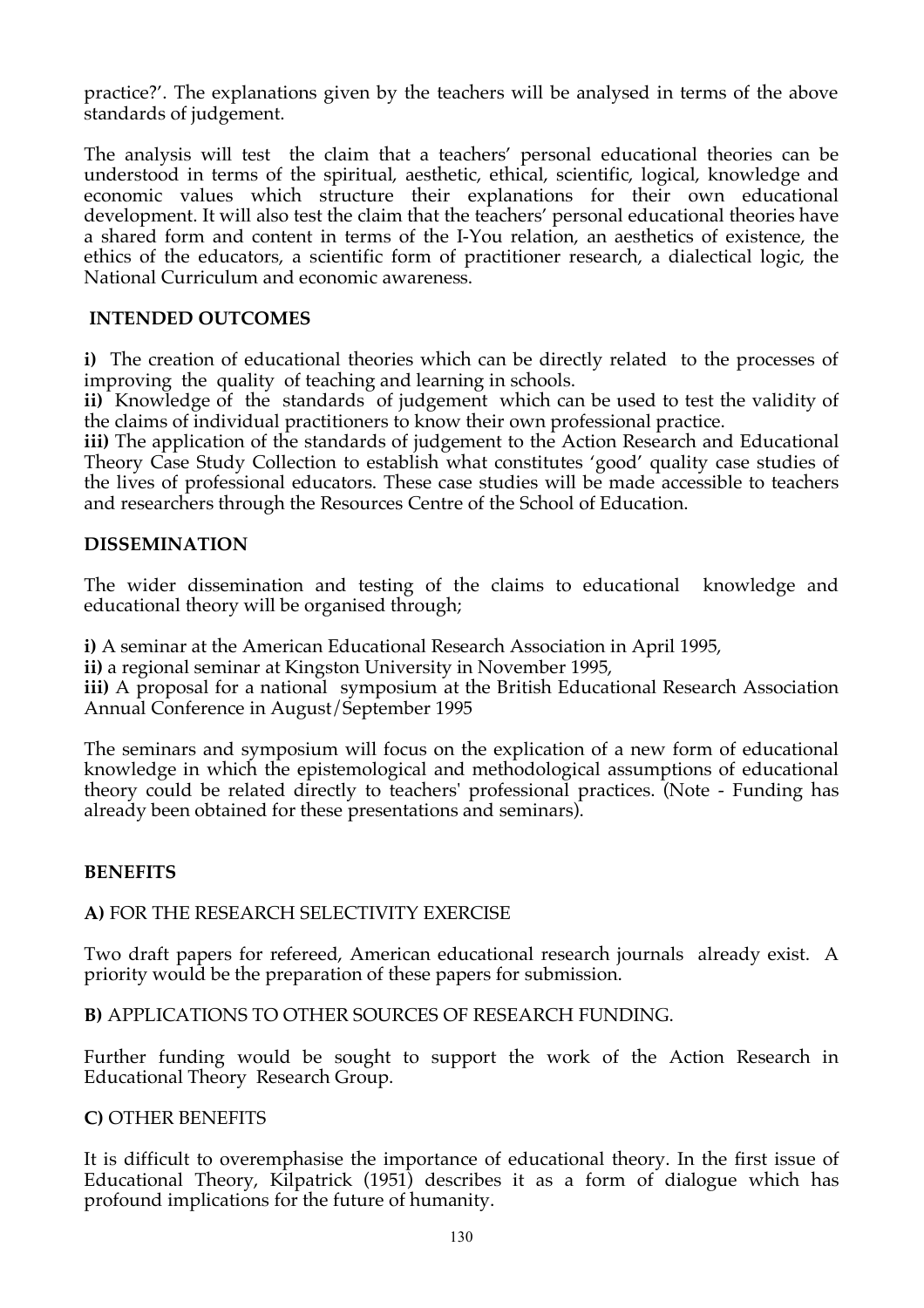**i)** The teaching profession could enhance its professionality with the development of a knowledge-base which could be related directly to the processes of improving the quality of teaching and learning within our schools.

**ii)** Educational administrators, and politicians concerned with educational policies, their implementation and evaluation, could benefit from a view of educational knowledge in which they could judge the validity of their own contributions to educational theory in terms of the above standards of judgement.

### **FINANCE**

**£14,000 for the employment of a Research Officer for 3 days a week and for the costs of reprographics (£300). There will be no space requirements as the Officer will share accommodation in 1W 4.31.**

**If the application is successful, the Action Research and Educational Theory Research Group will seek similar funding from the University Research Fund for the appointment of a second Research Officer for 3 days a week to concentrate on the publication of research from the Group.**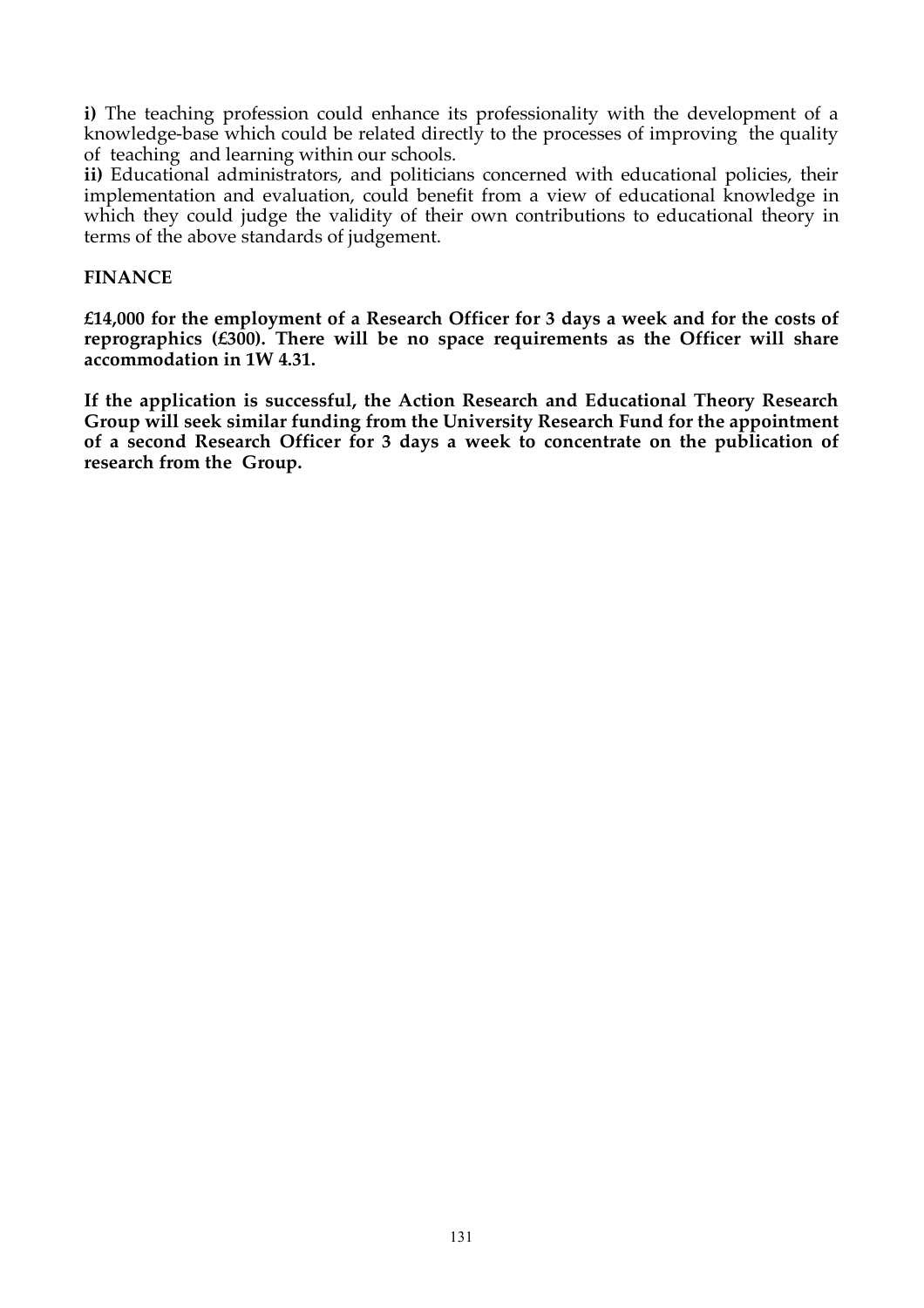# **REFERENCES**

Adelman 1990 The practical ethic takes precedence over methodology, in Carr.W. (Ed) Quality in Teaching. Falmer.

Altrichter, H. et.al. (1990) Defining, Confining or Refining Action Research?, in Zuber-Skerritt,O. (Ed.) Action Research for Change and Development.Brisbane. Centre for the Advancement of Learning and Teaching.

Bernstein, R. (1991) The New Constellation. Polity Press.

Bruce, C.S. & Russell,A.L. (1992) Transforming Tomorrow Today. Proceedings of the 2nd World Congress on Action Learning, Action Research and Process Management.

Buber.M. (1923) I and Thou. T. & T. Clark. (1970)

Calderhead,J. (1988) Teachers' Professional Learning. London. Falmer Press

Carter,K. (1993) The Place of Story in the Study of Teaching and Teacher Education. Educational Researcher, Vol.22, No.1, pp 5-12.

Clandenin,D.J. (1992) Narrative and Story in Teacher Education, in Teachers and Teaching: From Classrooms to Reflection. London. Falmer.

Connelly,F.M, & Clandenin, D. J. (1991) Narrative Inquiry: Storied Experience in Short,E.C. (Ed) Forms of Curriculum Inquiry, pp 121-154. Albany: State University of New York Press.

Colins,C. & Chippendale,P.(Eds) (1991) Proceedings of the First World Congress on Action Learning, Action Research and Process Management Vol.1, Acorn Press. Australia.

Elliott,J. (1989)The Professional Learning of Teachers: an overview. Cambridge Journal of Education. Vol.19, No.1.

Ely.M. (1992) Write on: Stories about telling it. Keynote Address to the International Conference of the Classroom Action Research Network. Worcester College of Higher Education. September 1992.

Fals-Borda, O. & Rahman,M.A. (1991) Action and Knowledge. New York. Apex Press.

Fenstermacher (1987) A Reply to My Critics. Educational Theory. Fall 1987.

Foucault,M. (1979) History of Sexuality, p11. Pelican Books.

Greene,M. (1993) The Passions of Pluralism. Educational Researcher, Vol.22, No.1, pp 13- 18.

Ilyenkov (1977) Dialectical Logic. Moscow. Progress Publishers.

Kemmis,S. & McTaggart,R. (1983) The Action Research Planner. Deakin University Press. Kilpatrick (1951) Educational Theory. Vol.1. No.1.

Korthagen, F.A.J. (1988) The influence of learning orientations on the development of reflective teaching, in Calderhead,J. (Ed). Teachers' Professional Learning. London. Falmer Press.

Laidlaw, M. (1994) The Democratising Potential of Dialogical Focus in an Action Enquiry. Educational Action Research. vol. 2, No.2. 223-241

Lomax, P. (1994a) Standards, Criteria and the Problematic of Action Research within an Award Bearing Course. Educational Action Research, Vol.2, No.1 113-126.

Lomax, P. (1994b) The Narrative of an Educational Journal. Inaugural Address. Kingston University.

Peters,R.S. (1966) Ethics and Education. Allen and Unwin.

Henry, C. (1991) If Action Research were Tennis, in Zuber-Skeritt,O. (ed) Action Learning for Improved Performance. Brisbane. Aebis Publishing.

Hamilton 1992 and 1993 ESRC Sponsored Seminars on Epistemology and Methodology in Educational Research at the University of Liverpool.

Hirst,P.H. & Peters,R. S. (1970) The Logic of Education. London. R.K.P.

MacIntyre,A. (1990) Three Rival Versions of Moral Enquiry. Duckworth.

Ryle,G. (1949) The Concept of Mind. Penguin.

Shulman,L. (1992) Knowledge integration and Application in Teacher Education: Development of Cognitive Flexibility in Complex Domains. Address at AERA 1992 Conference, San Francisco.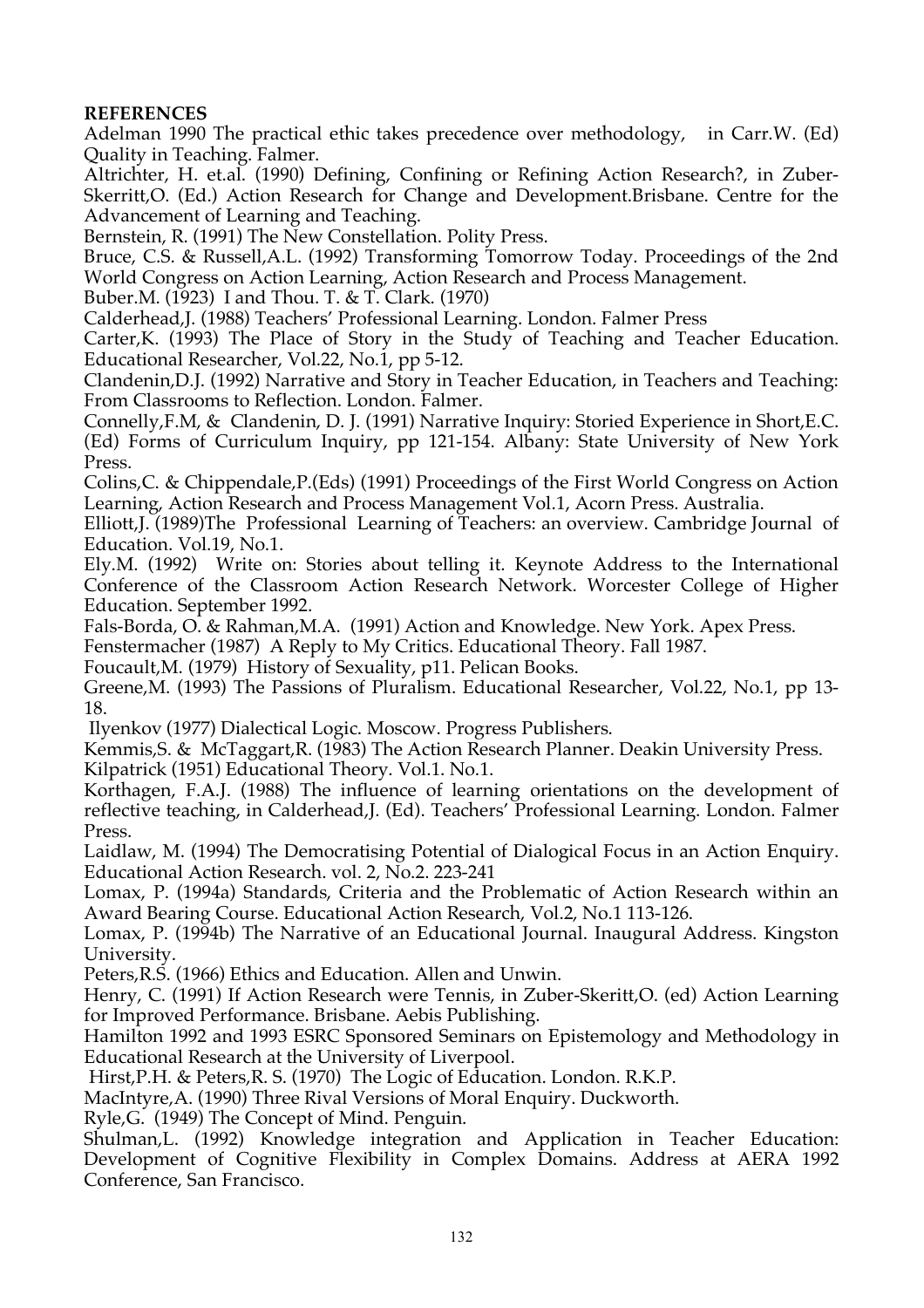Somekh,B. (Ed) (1992). Bulletin No. 12 of the Classroom Action Research Network. University of East Anglia.

Whitehead, J. (1989) How do we improve Research-based Professionalism in Education? A question which includes action research, educational theory and the politics of educational knowledge. BERJ, Vol.15, No.1, pp 3-18, 1989. Presidential Address to BERA '88.

Whitehead,J. and Foster,D. 1984 Action Research and Professional Development. C.A.R.N. Bulletin No.6. University of East Anglia.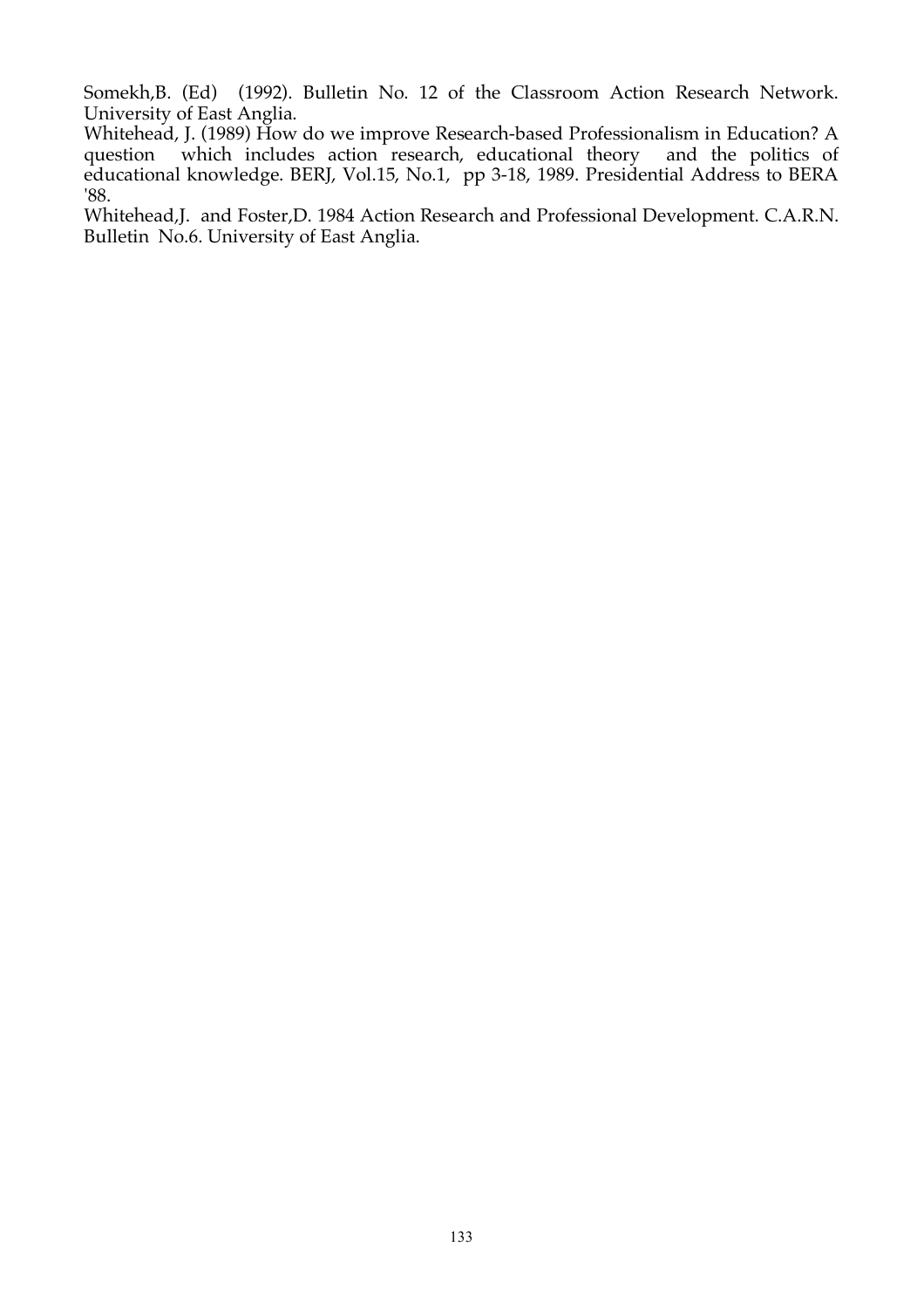# APPENDIX

# **ADVANCED CERTIFICATES AND DIPLOMAS IN PROFESSIONAL DEVELOPMENT**

**Budd, P. (1992)** How can I support change in a way which fits my belief in equality of opportunity?

**De Cet,D. (1991)** How do I improve the quality of my pupils' writing? How can I develop my teaching of poetry to my GCSE classes? (Secondary).

**Corbey,M. (1991)** Thinking Through Emergent Writing. (Primary)

**Fawcett,J. (1991)** Writing Journeys. (Primary)

**Jackson,S. (1991)**The Nature of Action Research : How do I improve my educational management. (Primary)

**Johnson,M (1992)** How can I improve the performance of lower and higher attaining pupils in Humanities through the use of differentiated learning materials?

**Siebert,P (1992)** How can I develop and improve reading strategies within the national curriculum for my secondary school pupils?

# **MED ACTION RESEARCH MODULES**

**Bailey,S. (1991)** An action research enquiry into my role as an advisory teacher working with teachers of mathematics to pupils with special needs.

**Baskett, S. (1992)** How do I improve the quality of group work in the classroom? **Jefferson,L. (1991)** How do I improve my understanding of the teaching of technology? **Kok,P. (1991)** Re-discovering education through an action research experience.

**Lewis,J. (1993)** A story of my educational development.

**Lin, C.C. (1993)** An unexpected assignment from C.C.Lin and *Herselves.*

**Mellett,P. (1991)** An account of my own educational development.

**Stephens,J (1992)** How can I improve the quality of the evidence I collect concerning the quality of the learning experience whilst carrying out an LEA monitoring and evaluation? **Wheals,J. (1993)** How do I improve the quality of the teaching and learning in a group with discipline problems?

**Williams,J. (1993)** An account of the attempts to implement a fully structured and timetabled Personal and Social Education Programme in a local comprehensive school. **Yeaman,K. (1993)** How do I improve my teaching of science? (Primary).

# **MED DISSERTATIONS**

**Forrest,M. (1983)** The Teacher as Researcher- the use of historical artefacts in primary schools.

**Hazlewood, A. (1994)** Educative Conversations in Classrooms

**Kok,P. (1991)** The art of an educational inquirer.

**Mellett, P. (1994)** Moving Beyond Technical Reason and Formal Rationality

**Preston, G. (1987)** A review of the teaching and learning strategies used in the teaching of history at Bath College of higher Education.

**Stephens, J. (1994)** Ways of Knowing

# **MPHIL THESES**

**Eames,K.(1987)** The growth of a teacher-researcher's attempt to understand writing, redrafting, learning and autonomy in the examination years.

**Foster,D. (1982)** Explanations for teachers' attempts to improve the process of education for their pupils (MEd by research now called MPhil)

**Hayward,P. (1993)** How can I improve the learning of myself and my pupils as we work through the Design Process? An action enquiry to construct and present the development of my own professional practice.

**Jensen, M. (1987)** A creative approach to the teaching of English in the examination years. **King,R. (1987)** An action inquiry into day release in Further Education.

**Larter,A. (1987)** An action research approach to classroom discussion in the examination years.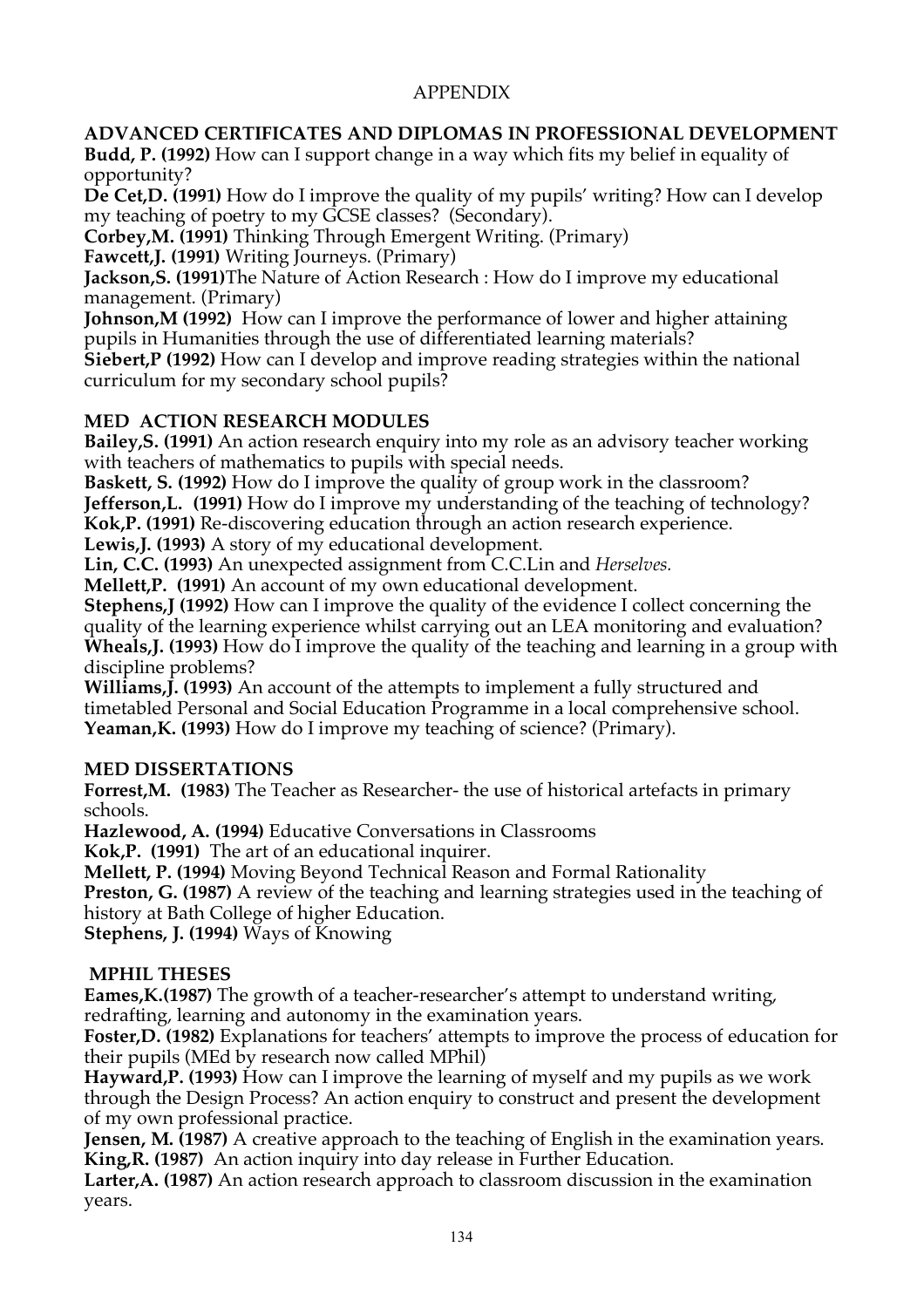# **PHD THESES**

**Gurney,M. (1988)** An action research enquiry into ways of developing and improving personal and social education.

**McNiff,J. (1989)** An explanation for an individual's educational development through the dialectic of action research.

**Denley,P (1987)** The development of an approach to practitioner research initiated through classroom observation and of particular relevance to the evaluation of innovation in science teaching.

# **PGCE SPECIAL STUDIES**

**Black, C. (1991)** How can I make 'Far from the Madding Crowd' more accessible, enjoyable and interesting for my Year Ten group? (English)

**Blofeld,A. (1991**) How can I ensure that I give 50% of my time where appropriate, the the girls in my mixed ability Year Ten group? (English)

**Gentry,S. (1992)** On Becoming a Teacher. A Study of my Educational Values.

**Hocking,J. (1992**) How can I make learning about Nazi Germany more enjoyable for my year ten group? (History)

**Norwood,K. (1992)** How can I enable my Year Twelve group to take more responsibility for their own learning about Chartism? (History)

**Smith,D. (1992)** How can I differentiate with my mixed ability Year Seven class in order that all pupils fulfil their own individual potential? (Modern Languages)

**Southgate,S. (1992)** How can I ensure that my Year Eight actively engage in their French lessons without me having to threaten them into it? (French)

**Stansfield,I. (1992)** How can I establish a good enough relationship with 9B to enable them to engage fully with the novel 'Roll of thunder: Hear my Cry', and the issues available in the novel? (English)

**Stewart,R. (1992)** How do I improve my science lessons?

**Watkins,Z (1991)** How can I ensure the respect from the pupils in Year Nine exactly when required whilst still maintaining the classroom atmosphere and upholding my educational values, i.e. treating them as equals? (Biological Sciences)

A further 5 studies from the 1993/94 cohort are also available for analysis.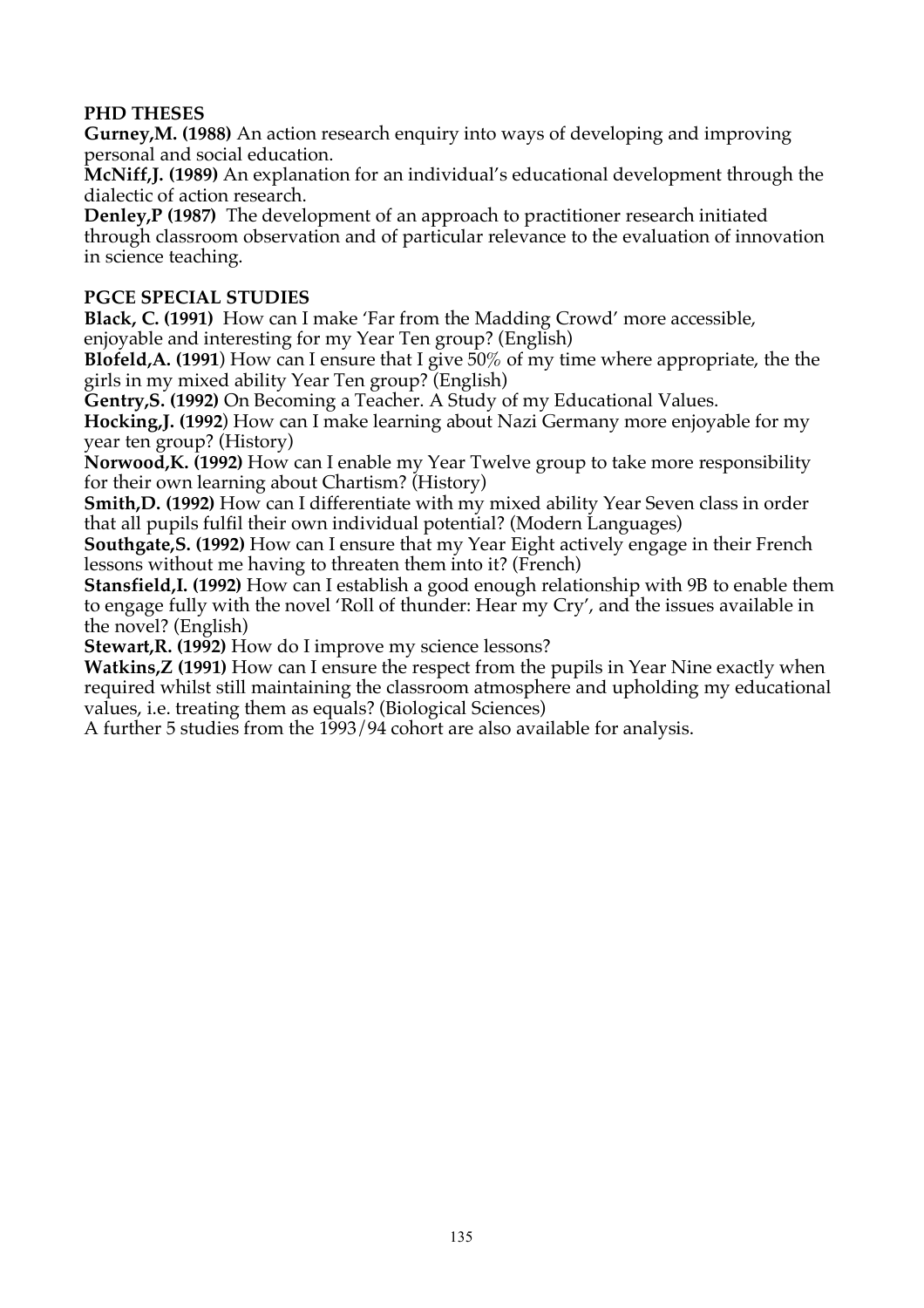### **LIVING MY EDUCATIONAL THEORY IS A GOOD QUALITY EDUCATIONAL AND HUMAN ENQUIRY.**

### **IS THIS A GOOD QUALITY EDUCATIONAL AND HUMAN ENQUIRY?**

**Jack Whitehead Educational Researcher School of Education University of Bath Bath, U.K. BA2 7AY February 1995**

### **A discussion paper for participants in the seminar, Quality in Human Inquiry, to be held at the University of Bath 14-17 March 1995.**

#### **To**

Juanita Campos; Björn Gustavesen; Willis Harman; Rupert Chisholm; David Hamilton; John Heron; Blythe McVicker Clinchy; Judi Marshall; Ilja Maso; Ineke Meulenberg-Buskens; Peter Reason;Thomas Schwandt; Adri Smaling; Bill Torbert and other participants.

In preparing this discussion paper I am bearing in mind the autobiographical notes and the critical issues which you have mentioned in your notes that you would like to hear discussed at the seminar.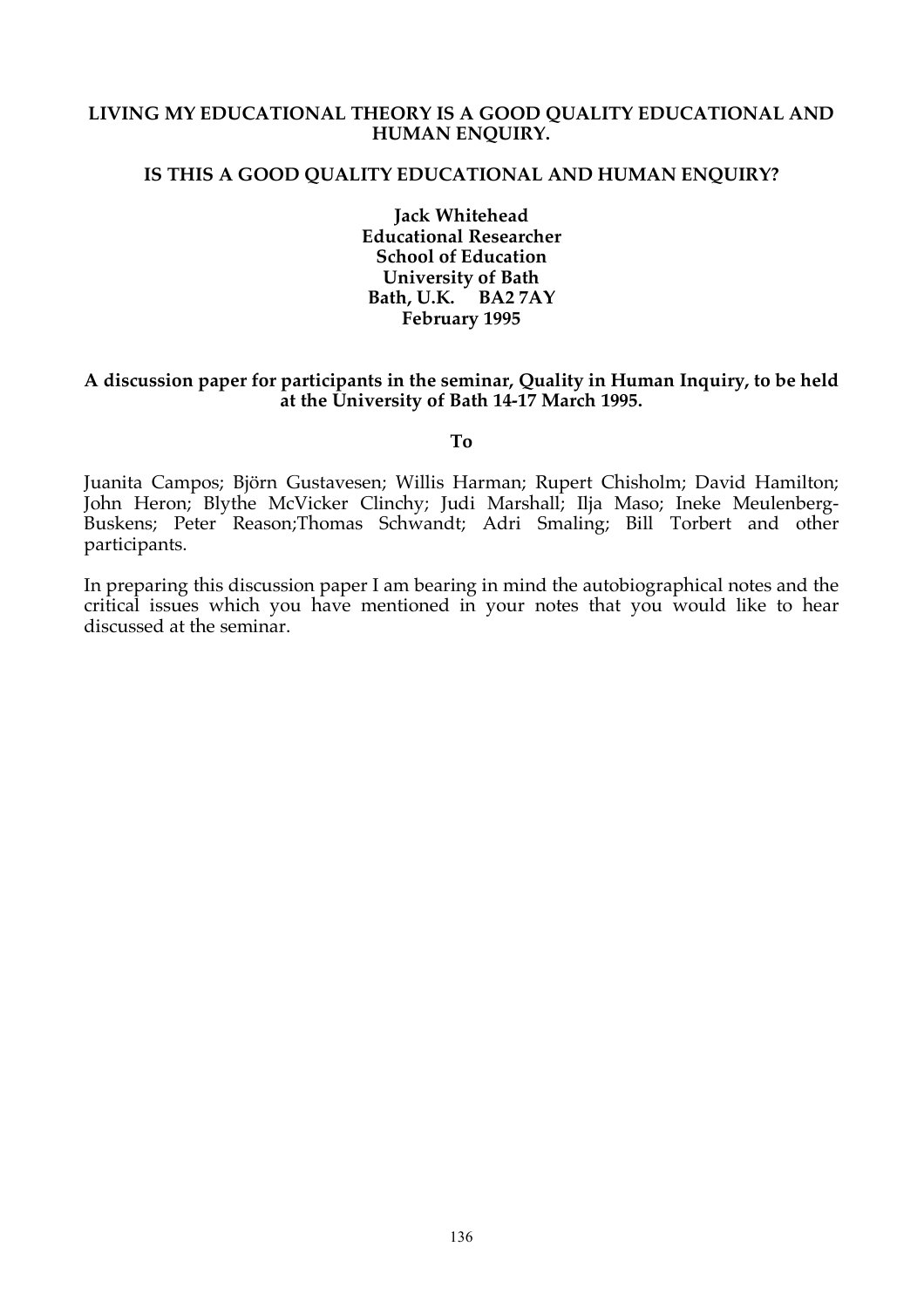### **INTRODUCING MYSELF AS AN EDUCATIONAL ACTION RESEARCHER , TEACHER EDUCATOR AND CITIZEN**

I am hoping that you will feel some passionate engagement with my claim that the enquiries I describe below constitute a good quality educational and human enquiry. I think you will find a number of your concerns explicitly addressed in my claim to know my educational development in a form of living educational theory.

Blythe, I think you will see that my account tries to hold together your useful distinction between connected and separate knowing. Bill, I think you might see my educational research as a form of your development action inquiry in which I can be seen to have moved through your seven scientific paradigms into the creation and criticism of living educational theory for professional development and cultural renewal. Ineke, I too was pushed into understanding the significance of the issue of power in research and would like you to see my account as one possibility for extending the concept of research methodology to accomodate the dimenstions of "being and doing in the world".

Björn, I agree with the significance of your four issues of constituting ourselves in action research, of the need to achieve a combination of innovation and agreement, of the question of creating an interactive relationship between theory and practice and of the need to develop knowledge and understanding. I would value your judgement on whether or not you see my living educational theory as grounded in practical questions of the kind, 'How do I improve what I am doing?', as being of any use in helping to see how your four concerns can be integrated within an educational enquiry. Jennie, I am most concerned not to ignore what you call the "validation' dilemma and to answer criticisms that educational action research is not a 'rigorous' form of research. Perhaps you could let me know if you think that the procedures I have used in my own research fulfil the standards you use in defining good quality research (and human enquiry).

Willis, I also want to understand what you mean by "truth-telling". My own concern with truth-telling is related to Jennie's concerns with validity. I experience most difficulty in communicating my truth when I try to express those spiritual, ethical and aesthetic qualities within what I know and understand. I felt a tentative understanding of what you meant by Creative Force, and will try to develop a deeper understanding of what you mean.

Rupe, I think you will hear me struggling to move my individual action enquiry into community and collaborative relationships which can embrace your pragmatic view of the need to *improve the total effectiveness of organizations and systems to deal with many key problems as we hurl towards the 21st century.* I would like to work with you on the question of, *'What constitute valid indices of positive system development and how do we devise a process of inquiry to determine and generate data of these?'*

Adri, I was stimulated by your ideas on open-mindedness, open-heartedness and dialogical openness. I accept that the quality of my educational and human enquiry should be judged in these terms. I am also striving for dialogical intersubjectivity and for doing justice to the researched. I accept these as indicators of good quality human enquiry and would like you to check my claim that my account fulfils your standards of judgement.

David, I'm looking forward to seeing you again. Given your responsibility for helping to secure my tenure at Bath I'm wondering if your effort was worth it! I hope you are willing to give me your judgement on the quality of my educational enquiry into the reconstruction of educational theory and its potential for cultural renewal. I know you are still committed to the enlightenment project and hence might find my individual enquiry insignificant in the grand order of things!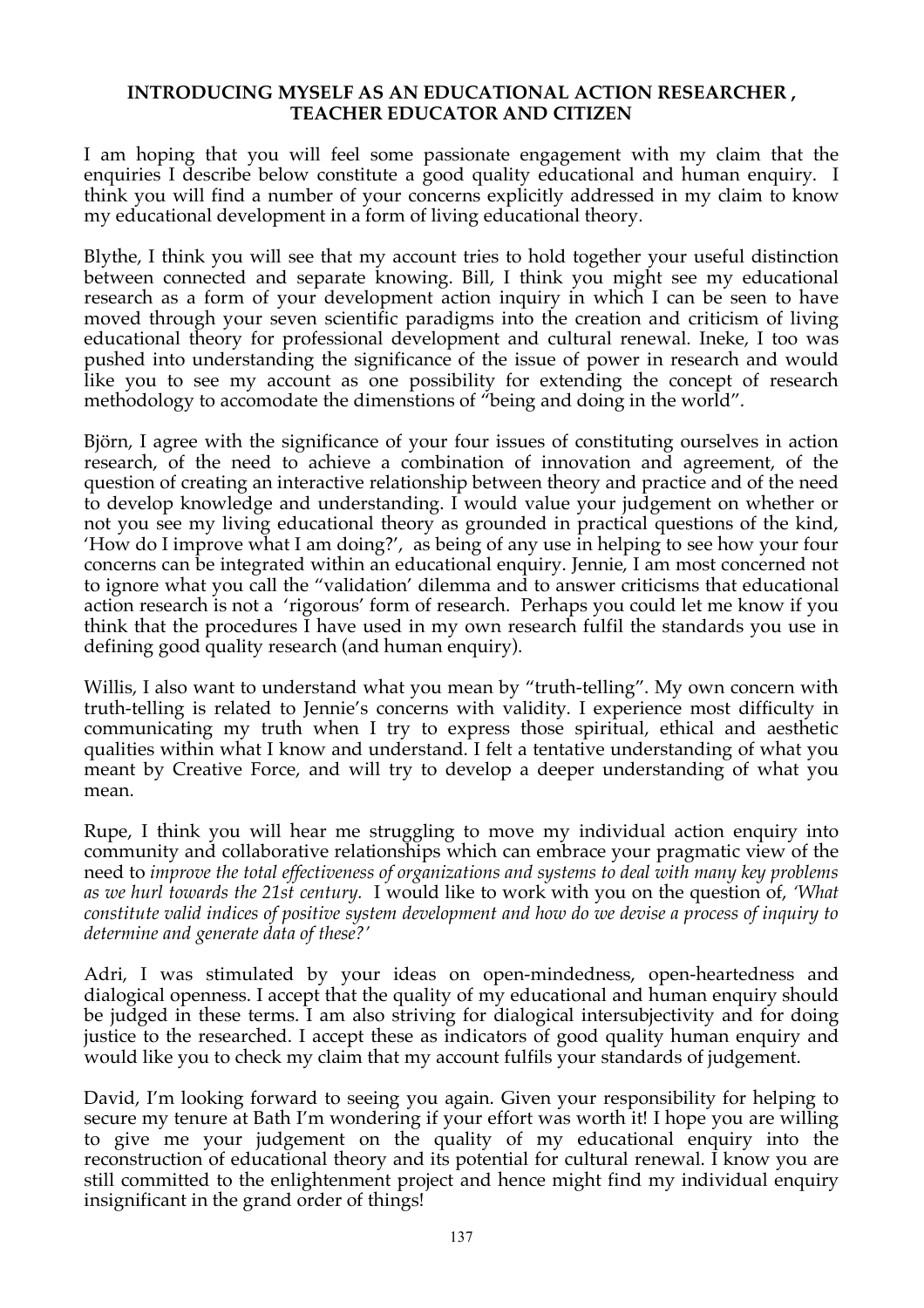Ilja, I do agree that my living educational theory should seek not only to capture what that life means in my own terms and my natural setting but that it must also study the *'scientific and non-scientific theories about that reality as well as what informants tell about it'.*

Thomas, I did enjoy your paper on criteriology. So much of my research has been focused on epistemological questions concerning the appropriate standards of judgement for testing the validity of an individual's claim to know their own educational development. I have also given a priority to exploring what it means to cultivate dialogical communities in which we engage in practical discourse. Hence I am hoping that you will see, in the creation of my living educational theories, a balance between contributing to the creation and sustaining of dialogical communities for professional development and cultural renewal and a commitment to debating the merits of various sets of epistemological criteria for sorting out the legitimate from the not so legitimate methodology or interpretive claim to a qood quality human or educational enquiry.

Peter, I was engrossed by the ideas and case studies in the new book you edited, Participation in Human Inquiry: Research with People. I sense that I still have much to learn in a, *'future participation will mean a very different experience of the self, an ecoological self distinct yet not separate, a self rooted in environment and in community'.* I have asked two of my colleagues, Bill Scott and Chris Oulton for some help on these issues. The co-convene our Environmental Education Research Group. You explored two themes in the book which you see as quite distinct yet highly interconnected. "One question asks, 'How do you practice research in a collaborative fashion?'; and the other asks, 'How can we articulate a world-view which fosters an experience of participation with each other and with you planet?'. I would like to find a way of asking my question, 'How do I improve what I am doing?', in the context of trying to improve my contribution to a good social order and cultural renewal, within an educative community. In your book you describe an important starting point for co-operative inquiry as 'an extended epistemology, which includes experiential, practical and propositional knowledge. I like John Heron's recent addition of presentational knowledge as a bridge between experiential and propositional knowledge. I will use these ideas in my account of my own educational development below.

Yvonna, I have been using, with my research students, the Handbook of Qualitative Research you recently edited with Norman Denzin. I liked the way you described the changes over the last century in terms of the five phases of the traditional, moderist, blurred genres, crisis of representation and the present. I do agree that new epistemologies from previously silenced groups are emerging to offer solutions to the problem of representation. I was wondering why you thought that more action-, activist-orientated research is only on the horizon. My own readings in the history of action research would indicate that educational action research and participatory action research has exerted a influence in many contexts around the world and already made a significant contribution to resolving the crises of legitimation and representation. It has certainly influenced my own research for the past twenty years as I hope to show in the following brief outline of the case study into my own educational development.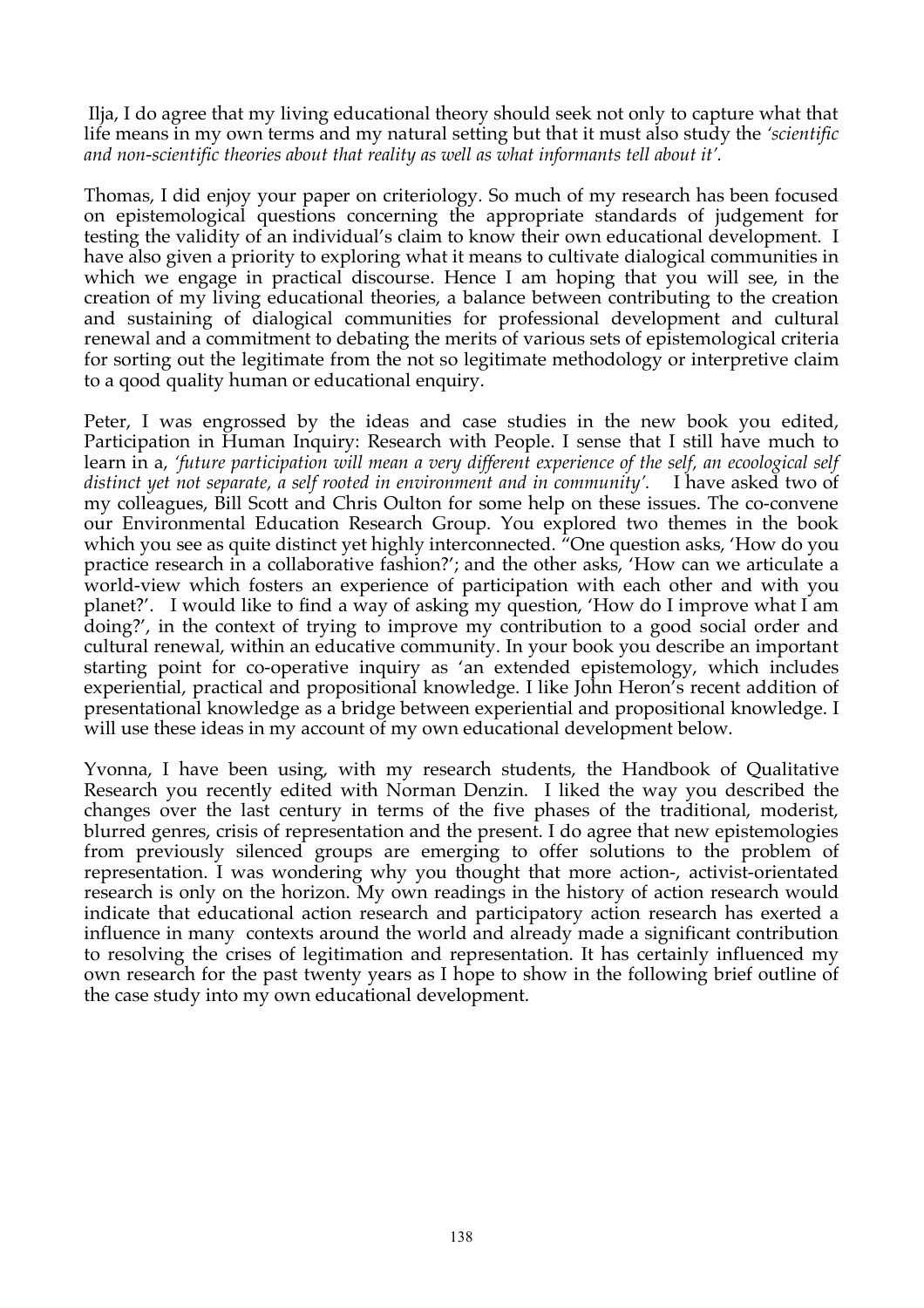## **THIS IS A GOOD QUALITY EDUCATIONAL AND HUMAN ENQUIRY.**

## **IS THIS A GOOD QUALITY EDUCATIONAL AND HUMAN ENQUIRY?**

In a film called Educating Rita, Michael Caine played the part of a University tutor of a working-class girl, played by Julie Walters. In response to Rita's question about what a university lecturer had to do to be sacked from his job, the tutor replied, Bugger the Bursar! In 1973, when I am beginning my story, the University of Bath had no Bursar but as the communications which follow from the Personnel Office, and the Secretary and Registrar show, I was certainly perceived as having done something metaphorically close to Buggering the Bursar.

I'll begin with three questions and three statements which ground my enquiry as an educational researcher, a teacher educator, and a citizen with a commitment to examining the meaning of the values such as social justice, academic freedom, the power of truth, respect for some others and for democractic forms of social order for my life in education.

By beginning with questions, I want to emphasise the dialectical ground of my educational enquiry. By dialectics I mean a process of coming to understand and know through question and answer. In this process, I exist as a living contradiction, and the meanings of my values emerge through time and practice within an immanent dialectic. I will show below what I mean by an immanent dialectic as I clarifying the meaning of the value of academic freedom. I want to show you the practice of freedom in a way which partly constitutes both my development as 'educational' and my enquiry as 'good'.

The three statements below contain judgements by others on the quality of my enquiry. These judgements were supported by the full force of institutional power relations and I experienced their pressure as oppressive and constraining. In my practice of freedom I transcended these pressures and continued my enquiry. I think I can show something of the meaning of freedom to me, in helping to constitute my development as 'educational' and my enquiry as 'good'.

**My first question** is *'How do I improve my practice?'***.** I am thinking of my practice as an educational researcher who is trying to reconstruct educational theory in a way which can produce valid descriptions and explanations for the educational development of individuals. I think the enquiry has moral significance because of the values which constitute a practice as 'educational'. The enquiry also has epistemological significance because of the way 'I' is included as a living contradiction in my claim to know my own educational development. The idea of a living contradiction is related to my second question.

**My** second question is from Ilyenkov<sup>5</sup>, in his book Dialectical Logic. It grounds the logic in my epistemological enquiry within the dialectical logic of question and answer.

*Contradiction as the concrete unity of mutually exclusive opposites in the real nucleus of dialectics, its central category......... but no small difficulty immediately arises as soon as matters touch on 'subjective dialectics' , on dialectics as the logic of thinking. If any object is a living contradiction, what must the thought (statement about the object) be that expresses it? Can and should an objective contradiction find reflection in thought? And if so, in what form? (Ilyenkov 1977, p 320)*

**My third question** is grounded in my educative relationships with my students and professional colleagues, This is the question *'How can I help you to improve your*

<sup>5</sup> Ilyenkov, E. (1977) Dialectical Logic. Progress Publishers:Moscow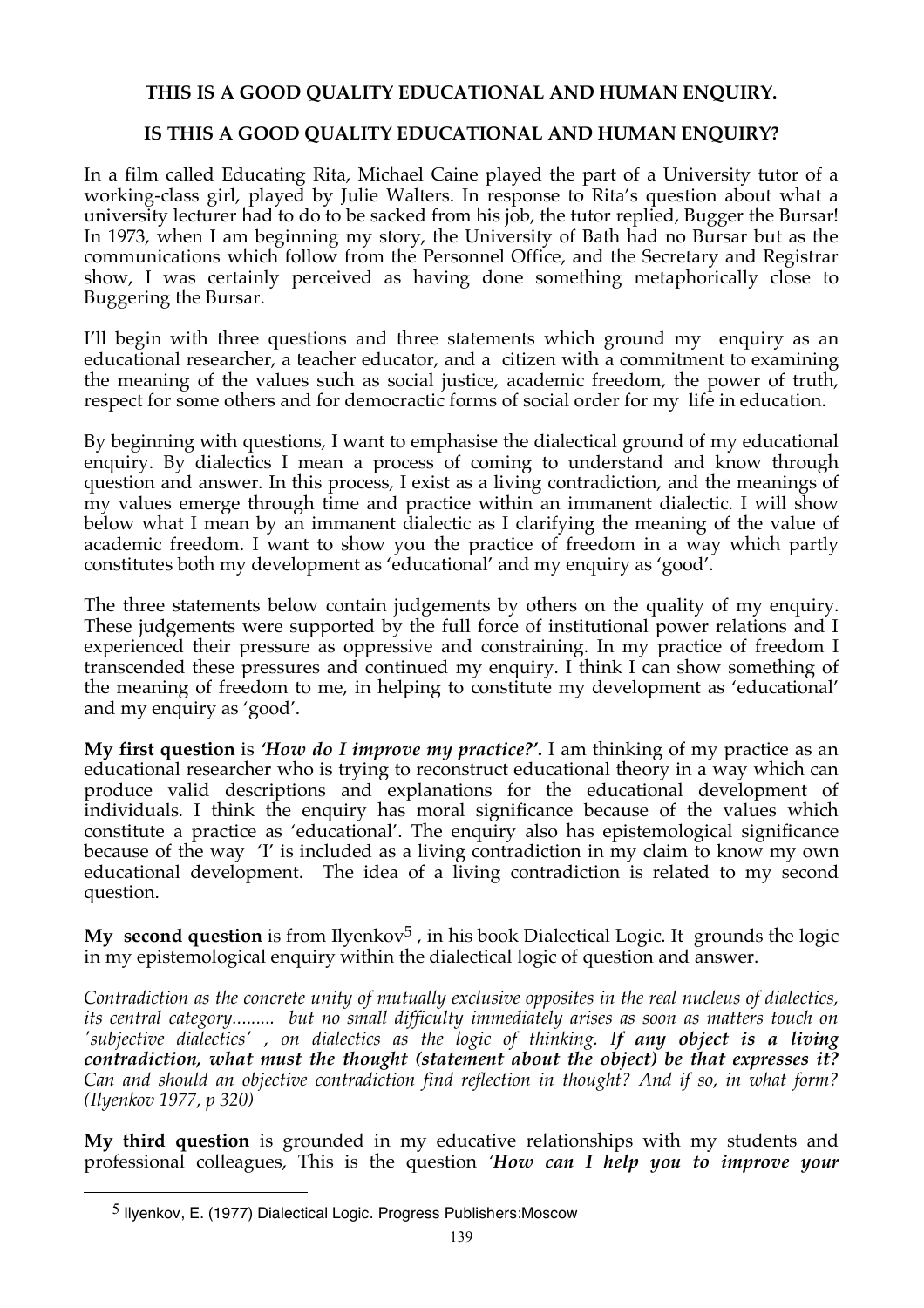*learning?'.* I have asked this kind of question from the time I began teaching in 1967. The question can be seen to be at the centre of the first research project I undertook on joining the School of Education at Bath in 1973. My research report, 'Improving Learning for 11-14 year olds in Mixed Ability Science Groups'<sup>6</sup>, began with a teacher's concerns and imagined solution, described below which was taken from transcripts of our conversations. This was later accepted by the group as the solution we should try to implement.

*I've a number of ideas I try to achieve. I try to base my relationship with my pupils on mutual trust and respect. From this I try to provide the opportunity to explore thier own ideas and help them to feel confident enought to be able to face the insecurity and ttry their ideas out with my guidance and counselling...... I think that I need some trolleys and trays and cabinets in the classroom. If I was following a certain theme on the combined sciences, then I would like to have in my classroom sll the core apparatus necessary for maybe a month's work, so that the basic stuff is inside the room. There would cards, workbooks, etc. which would relieve the teacher of class teaching and I'm certain, well I know that I and many other teachers could train the children to work through a basic core of work, get their own apparatus, start off their own experiemtns and work along their own lines of enquiry, when and where that came in and at the end of the lesson, when the bell went, they could put it all back in some form of order.* (p. 4-6, ref 1.)

In the booklet I say that the account includes descriptions of how the teachers came together to work out ways of overcoming their problems, the difficulties they encountered in their relationships, the production of resources, the selection and arrangement of resources and the evaluation of their own and their pupils' work. It also shows how some progress has been made and how the organisation of in-service support in the area gives reasonable cause for optimism that the improvement will continue.

What this booklet also shows, in its form of representation, is an action reflection cycle in which concerns are expressed, action plans formulated, actions taken and data gathered to evaluate the effectiveness of the actions, actions evaluated by the group and the concerns, plans and actions modified in the light of the evaluations.

I think that this is a good quality human enquiry in that it is grounded in a desire to help others to improve the quality of their learning, as well as my own. It adopts a systematic form of action enquiry cycle which values both learning from experience and a willingness to benefit from the ideas and evaluations of others in a forum for (democratic) evaluation within which individuals submit their judgements to the power of better argument within a community.

I think you will see in the story of my educational development 1973-19937 that I have regularly submitted my accounts to public criticism within the annual forums of the British Educational Research Association, in Journals and more recently in the annual forums of the American Educational Research Associations as well as three World Congresses on Action Learning, Action Research and Process Management. I think this submission of one's account to one's peers together with the evidence that one has listened attentively and critically evaluated the responses are characteristics of a good quality human enquiry.

The following three sets of statements were made by others in judging the quality of my research, teaching and behaviour in the context of my workplace. I would like you to bear in mind that it is only recently that I have reconstructed my explanation of my educational

 $6$  Whitehead, J. (1976) Improving Learning for 11-14 year olds in mixed ability science groups. Wiltshire Curriculum Centre.

 $7$  Whitehead, J. (1993) The Growth of Educational Knowledge: Creating your own living educational theories. Hyde:Bournemouth.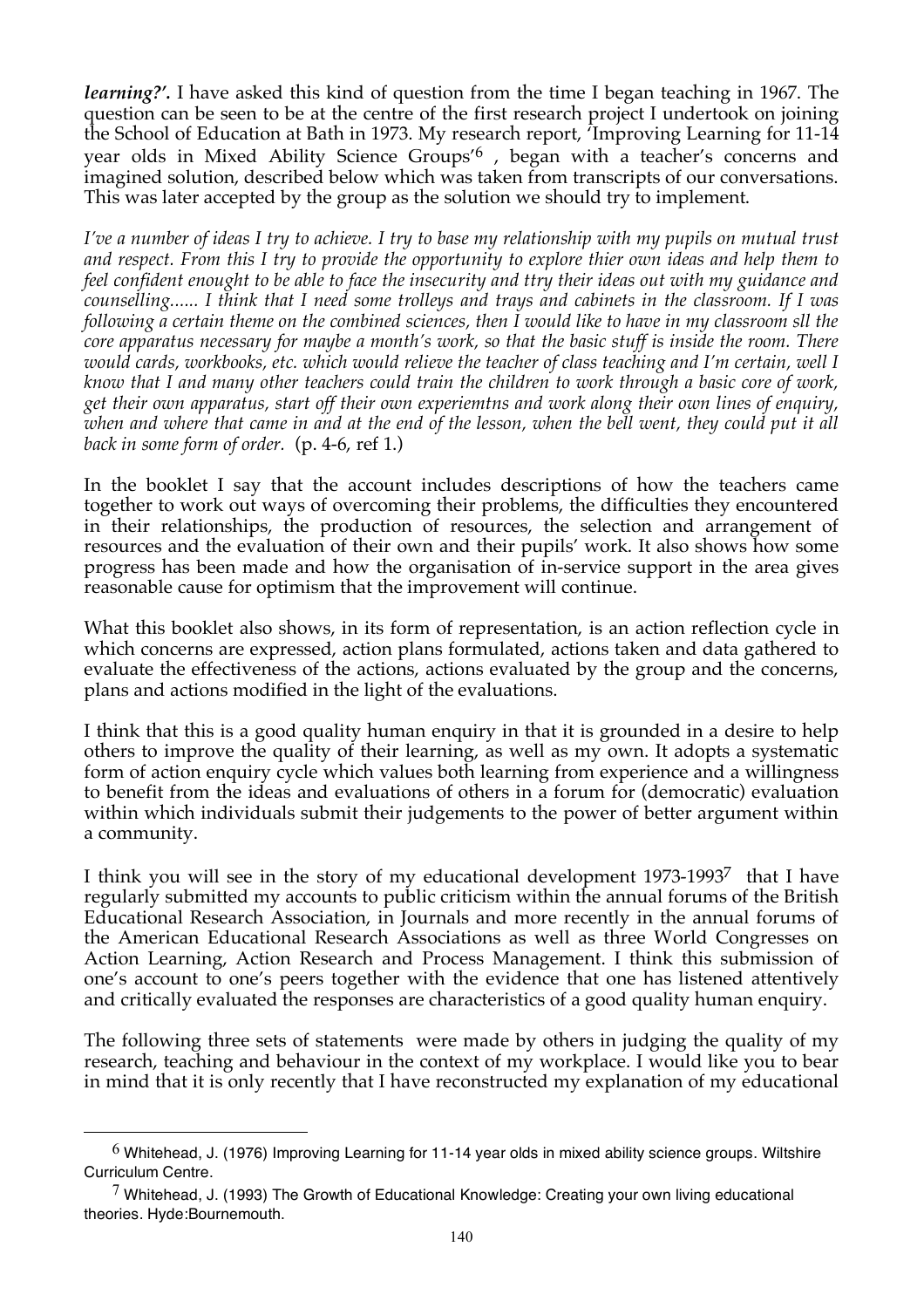development, within my living educational theory<sup>8</sup>, in a way which has acknowledged the significance of the meaning of these statements in the context of the the power relations which sustained them. I hope that you will vicariously feel the pressure, exerted over years, which I have been subjected to by those with institutional power to enforce their judgements. I hope that you will identify with my commitment to transcending such pressure (whilst understanding their nature), in the name of freedom, justice and truth. Furthermore I think you will experience the struggle to transcend such pressure, in the name of such values, as a characteristic of a good quality human enquiry. Do please bear in mind that the 'good' human enquiry I have in mind has lasted some twenty three years and that you might need to see further evidence for my claims within Whitehead 1976 (ref.2) and Whitehead 1993 (ref. 3.)

## **STATEMENTS AND JUDGEMENTS RE-INFORCED BY THE TRUTH OF POWER**

**1) ATTEMPT TO deny me tenure and to TERMINATE my EMPLOYMENT - March 1976** from the University Personnel Officer following a recommendation to terminate my employment by the University's Academic Staff Committee which were accepted by Senate:

*iii).. there is an absence of evidence to suggest that you have pursued research of sufficient quality for the assessors to be assured of your ability to perform adequately the duties of a University Lecturer; the objectives being to make acknowledged scholarly contributions to the advancement of your subject as well as to perform proper teaching and other administrative tasks.*

### **Offer of tenure - February 1977** from the University Personnel Officer

*I am writing to inform you that Senate recently approved a recommendation from the Academic Staff Committee that you be offered a permanent appointment in the University with effect from the 1st September 1977.*

My inclusion of this kind data in my living educational theory and my acknowledgement of these pressures and how others helped me to overcome them, only began some ten years after they had occurred. This inclusion follow the demial of my originality in two Ph.D. submisssions, the instruction that I could not question the competence of my examiners, and my experience of the disciplinary power of the University in 1987. I hope you will feel the pressure being exerted in the institutional power which supported the truth of the judgements below.

I think that this acknowledgement of the influence of power on what counts as valid and legitimate knowledge is part of the quality of my human enquiry because, through using the ideas of Foucault<sup>9</sup> and Habermas<sup>10</sup>, I have shown how my understanding of these influences on my educational development has been extended. Like Richard Peters<sup>11</sup> I agree that extending one's cognitive range and concerns is a condition of education. I attempted to extend my understanding of the nature of educational theory and educational knowledge in two Ph.D. submissions to the University of Bath and encountered judgements sustained by power relations which attempted to prevent me enquiring.

 $8$  see 2.

 $9$  Foucault, M. (1977) Intellectuals and Power - A conversation between Michel Foucault and Giles Deleuze, in Bouchard, D.R. (Ed) Michel Foucault, Language, Counter-Memory, Practice; Basil Blackwell, Oxford.

 $10$  Habermas, J. (1976) Communication and the Evolution of Society, Routledge; London.

 $11$  Peters, R. (1966) Ethics and Education, Allen and Unwin.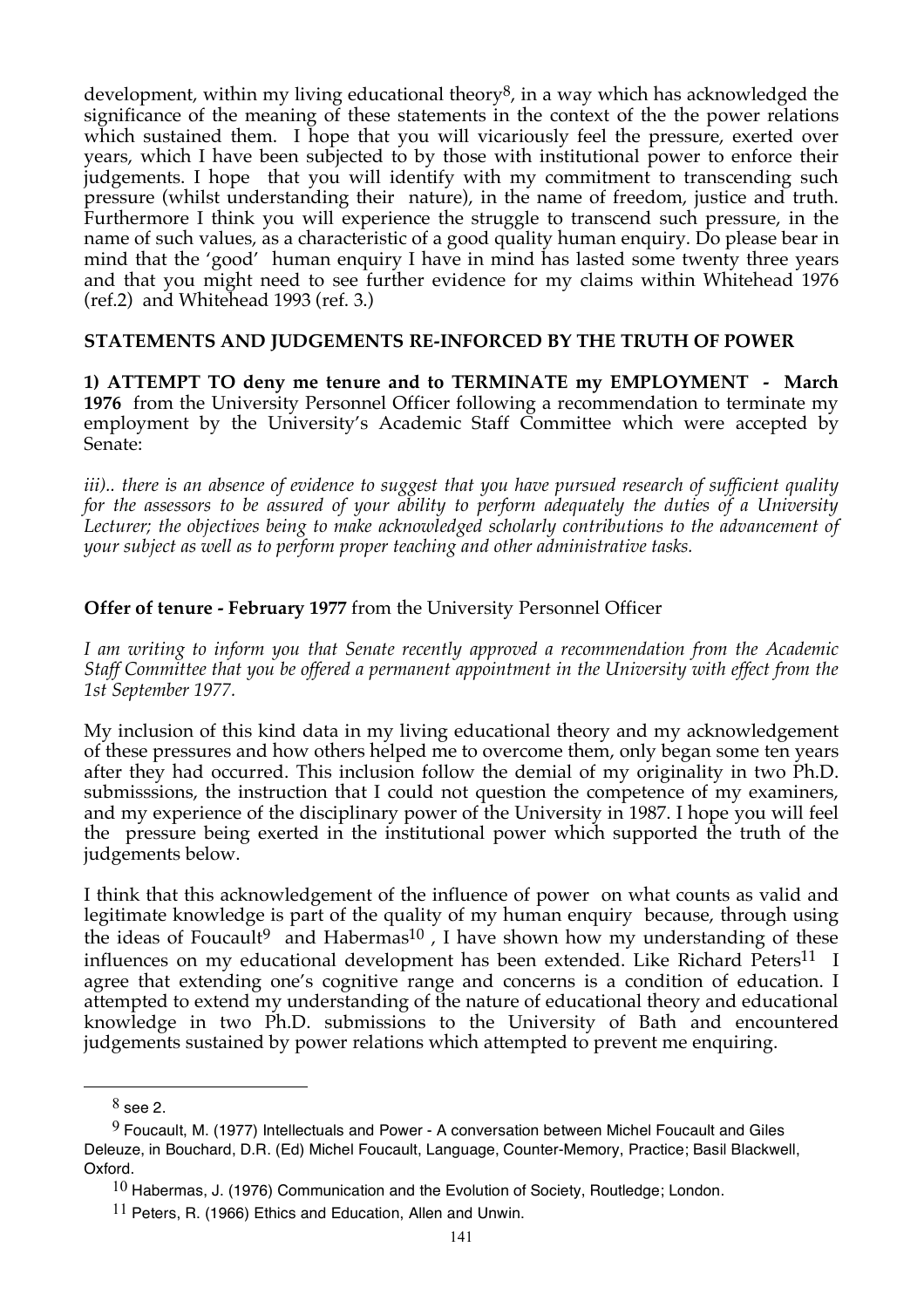**2a) First Ph.D. rejection, October 1980** *'Educational Practice and its theory - an analysis of a research programme on the enquiry, "How do I improve this process of education here?".*

**2b) Second Ph.D. rejection, November 1982** - *"A Dialectical approach to Education".*

The two sets of examiners were agreed, in judging my separate submissions that:

i) I had not shown an ability to conduct original investigations and to test my own ideas and those of others.

ii) my thesis did not contain matter worthy of publication.

iii) I should not be permitted to re-submit my thesis.

In relation to my claim to have engaged in a good quality human enquiry, it isn't these academic judgements I want to focus on but the power relations which sustained the following instruction to me, from the Secretary and Registrar, in response to my request that care should be taken in ensuring that my examiners were competent to judge my thesis.

# **Once the examiners have been appointed, their competence cannot in any circumstances be questioned.**

He re-iterated this claim in a letter of the 14 November 1980:

# **I must re-iterate that no question may now be raised about the competence of the examiners.**

I am pleased to report that the Regulations of the University of Bath were changed in 1991 to permit questions to be raised about the judgements of examiners of research degrees on the grounds of bias, prejudice and inadequate assessment. This was not to operate retrospectively!

My book on the growth of educational knowledge<sup>12</sup> contains the evidence of my continuous questioning of the legitimacy of a procedure which did not permit questions to be raised under any circumstances about the competence of examiners, once they had been appointed. The reason I think that this questioning is part of a good quality human enquiry is that it shows a commitment to uphold the principle of academic freedom in the 1988 Education Reform Act that:

*"academic staff have freedom within the law to question and test received wisdom, and to put forward new ideas and controversial or unpopular opinions, without placing themselves in jeopardy of losing their jobs or privileges they may have at their institutions."*

In the following judgements on my research I experienced the full disciplinary power of the University.

**3) Disciplined, following complaints by two Professors of Education - June 1987. The meeting held under the authority of the University Council was constituted by the University Solicitor, the Personnel Officer and the Secretary and Registrar.** The Secretary and Registrar of the University wrote to inform me, following the hearing, that among other things:

<sup>12</sup> Ref.3.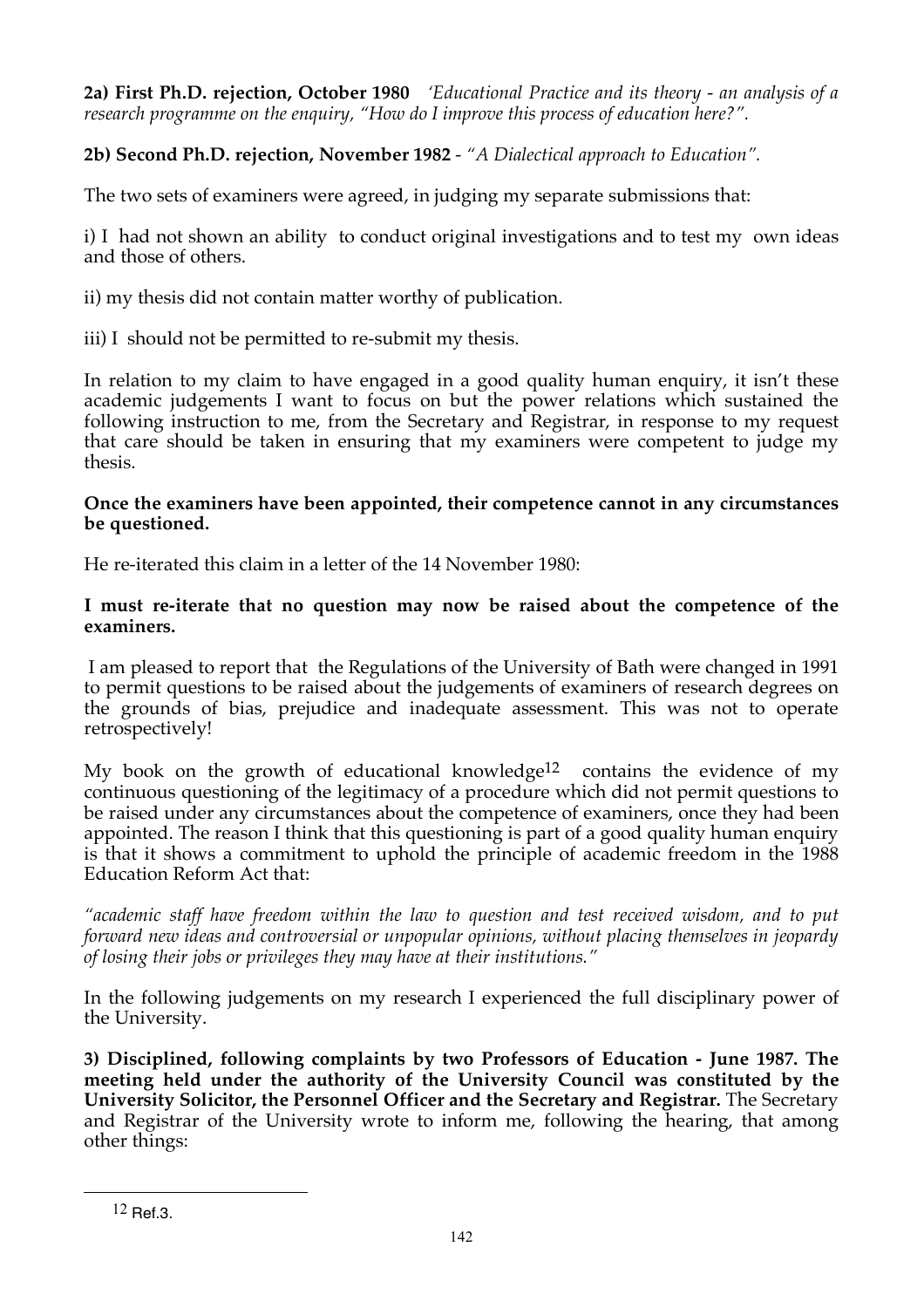*Your activity and your writing so far are regarded as a challenge to the present and proper organisation of the University and not consistent with the duties that the University wish you to pursue either in terms of teaching or research.*

In 1989 I submitted papers to the Board of Studies of the School of Education to show some of the pressures I had been subjected to in carrying out my research and in publishing my ideas. In 1990 a Senate working party was set up to look into 'A Matter of Academic Freedom. It reported to Senate in 1991.

## **4) Senate working party on academic freedom acknowledges 'pressure' - May 1991**

The Senate Working Party reported on a claim made by the Board of Studies of the School of Education that there was prima facie evidence that my academic freedom had been constrained.

*The working party did not find that, in any of Mr. Whitehead's seven instances, his academic freedom had actually been breached. This was however, because of Mr. Whitehead's persistence in the face of pressure; a less determined individual might well have been discouraged and therefore constrained.*

By placing any contributions to educational theory and educational knowledge I may have made, within the power relations which made, sustained and modified the above judgements, I want to emphasise the importance of dialogue, language, meaning, power and practice as they are expressed in both the judgements of others and in my responses. By representing my educational development in relation to such communications my aim is to show the dialogical and social nature of my educational development and claim to educational knowledge.

I now want to focus on two intimately related issues. The first is an understanding of the process of an immanent dialectic in which my educational standards can be comprehended and used to test the validity of my account. The second concerns the nature of the eduational standards for judging the validity of my claim to educational knowledge.

It sometimes helps to understand an issue through its history. I use Ilyenkov's analysis of dialectical logic to help me make sense of my own immanent dialectical procedure and educational standards of judgement.

Ilyenkov pointed out that Hegel criticised traditional logic and counterposed to the assertions, rules, and basic propositions of logic not some kind of opposing assertions, rules and basic propositions but **the process of the practical realisation of its own principles in real throught** which he called an 'immanent dialectic' (Ref. 1, p.187)

Ilyenkov explained that Hegel's conception of thought preceding action was reversed by Marx and Engels when they claimed that practice, or production in its broadest sense, mediated between nature and thought. My view is that Ilyenkov could not see a way of answering his question about living contradictions because he was still trying to 'write' logic, rather than comprehending the nature of a living logic in answers to questions of the kind, 'how do I improve what I am doing?' or 'how do I live my values more fully in my practice?', or 'how do I improve my practice?', or 'how to I help my students to improve the quality of their learning?'.

One way I make sense of my educational standards or values, is within the dialectical form of their emergence is practice. The Growth of Educational Knowledge was produced within the context of the power relations described above. It documents my educational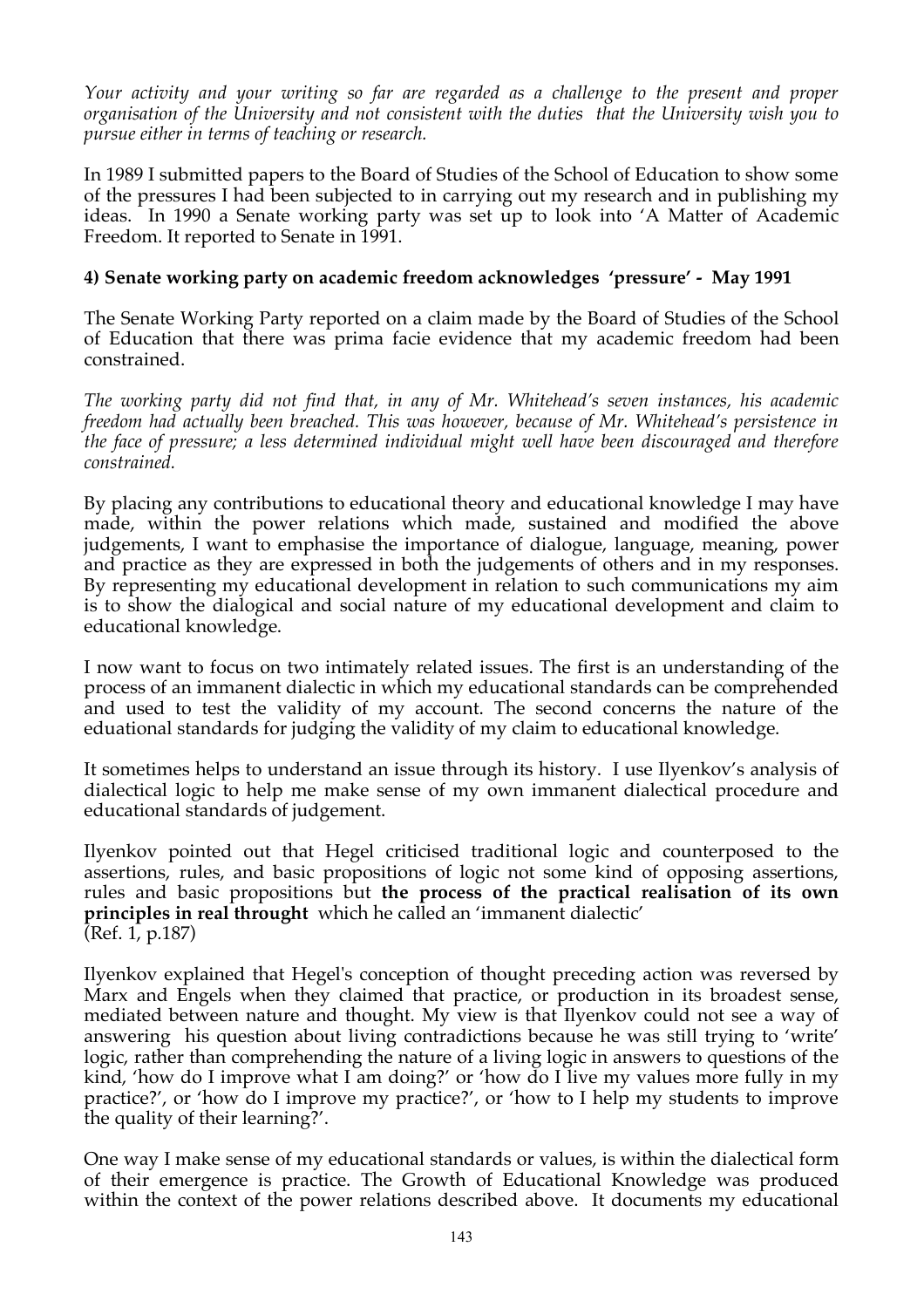development between 1973-1993 as I tried to make an original contribution to educational theory. I show the gradual emergence of the meanings of the educational values which I use to test the validity of my claim to eductional knowledge (and to have participated in a good quality human enquiry).

It is not the case that the meanings of my educational standards of academic freedom, the power of truth, justice, democracy, truth, knowledge and education remained static and were clearly defined at the beginning of my enquiry. The meanings changed as part of the process of education itself. The meanings of academic freedom in my educational development for example, became clearer as I responded to the pressures of having the validity and legitimacy of my ideas on the nature of educational theory and educational knowledge challenged in the above judgements, not in open and fair debate, but rejected in relation to the truth of power.

I recognise that everything I am claiming about what constitutes the good in my human enquiry rests upon a relationship between the values I attach to education. I see education as a value-laden practical activity. I cannot distinquish something as educational without approving the value of what has been learnt. This means that what counted for much of the education of the Hitler Youth during the 1930s, was not, for me, education, because of what I perceive as its affirmation of the negation of human values and basic humanity. This stance has political implications because I am living my educational values in a social context. My educational values matter to me and whilst, as Judi Marshall<sup>13</sup> advocates, I hope to show that I can 'hold my ideas lightly', I also recognise that value-conflict is a historical and political truth which I must acknowledge and if at all possible, peacefully resolve. Hence your judgements matter to me in the sense that I am submitting my account of my professional life to you for your critical evaluation as to whether it constitutes a good quality human enquiry. I hope that, whilst we may be passionate about our values and academic standards, the quality of our conversation will demonstrate a good quality enquiry in action.

My purpose in asking you to engage with my account is to see if I can communicate what I mean by a living educational theory and to ask if you think it has any significance to developing our understanding of what constitutes a good quality human enquiry. In defining my educational goods, which I see as those values which I use to give meaning and purpose to my life, I want to show you these values as the educational standards I use to test the validity of my claim to know my own educational development. I hope to show you these values in the course of their emergence in practice. In other words, I am showing you the meaning of the values in my educational development through an immanent dialectic. In this dialectic, practice precedes the theory of it, and the meanings of my educational values, are expressed, clarified and developed through time, practice, reflection and the ideas and relationships of others.

In communicating these educational standards, I want to justify my claim to be living a good quality human inquiry. In doing this I hope to demonstrate the power of a educational action research project for strengthening human communities and making a contribution to a good social order and cultural renewal. A modest little agenda in a few pages of prose!

## **LIVING EDUCATIONAL THEORY AND EDUCATIONAL STANDARDS**

# **Living Educational Theories**

 $13$  in Reason, P. (1994) Participation in Human Inquiry, p 36. Sage.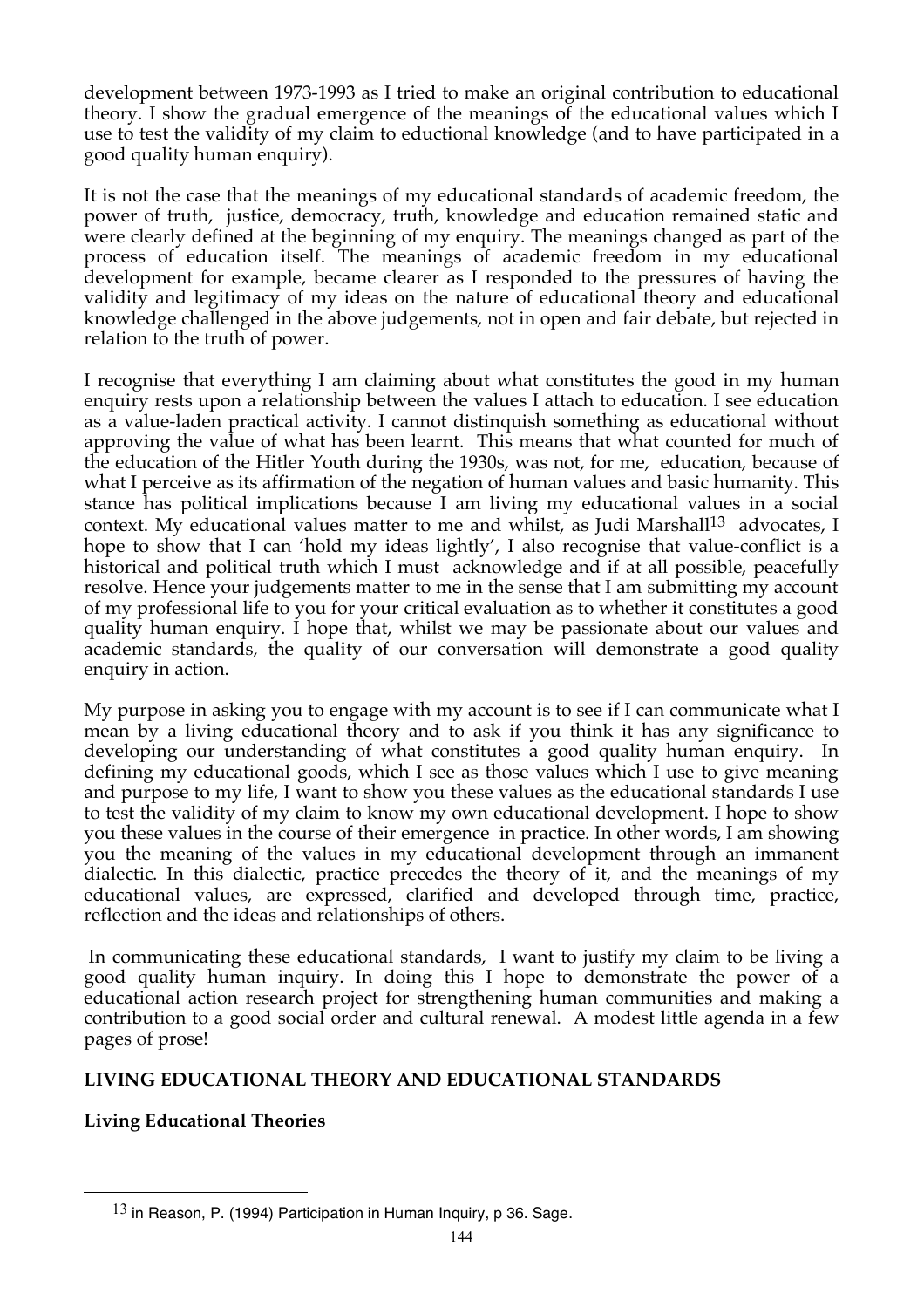In 1973 I accepted an appointment as a lecturer in education at the University of Bath. This followed six years teaching science in London Comprehensive Schools running concurrently with four years part-time study of the philosophy and psychology of education for a higher degree. I came to Bath with a commitment to reconstruct educational theory because the dominant view did not appear to me to be adequate to the task of describing and explaining the educational development of any individual. The dominant view, known as the 'disciplines' approach was constituted by the philosophy, pyschology, sociology and history of education. I rejected this view because it could not produce an adequate explanation for my educational development and the development of the pupils I taught. I have sought to replace the view that educational theory is constituted by the disciplines of education with the view that educational theory is constituted by the descriptions and explanations which individual learners produce for their own educational development as they answer questions of the kind, 'how do I live my values more fully in my practice?'. I have called this view, 'living educational theory', because I see it as an explanation of a present practice in terms of an evaluation of the past together with an intention to create something which is not yet in existence. It is the inclusion of an intention, in the sense of a commitment to project oneself into the future in a way which is believed will improve matters, which constitute the explanation as 'living'.

# **My Values as Educational Standards of Judgement.**

# **i) community standards in my educational judgements**

## **i) community standards in my educational judgements**

This is perhaps the weakest of my educational standards of judgement. At this point I simply want to present four communications within which I feel a sense of belonging to an educative community. The first is from Tom Russell , a teacher educator at Queen's University, Kingston Ontario. Thesecond is from Terri Austin<sup>15</sup> a teacher in Alaska who is part of the Alaskan Action Research Network the third is written by Dawn Bellamy as part of her special study as a novice teacher, the fourth is from MH, a teacher educator. Tom Russell has written on the importance of the authority of experience<sup>16</sup>. He has also researched his own teacher educator practices. What I see as his great contribution to my education is his capacity to hold people in mind and communicate that they matter to him and that their contributions to education are of value to him and others. I experience Terri Austin and MH expressing a similar capacity for relationship and community and I feel this sense of belonging to an educative community in the following communcations through the internet. I simply offer the dialogical form of the e-mail communications below and of Dawn Bellamy's reflections to show that I am working at strenthening and at understanding my contributions to an educative community.

In the following e-mail, **K** refers to one of Tom's students, a nurse educator who has produced an action research assignment I rate highly. A copy of the assignment was sent to me via the internet and I immediately used it with my own students. **J** contacted me from an Australian action research e-mail list and explained that she was having problems getting a university research committee to accept an action research format for the presentation of her higher degree. The following e-mail shows a sense of support developing through the e-mail community.

<sup>&</sup>lt;sup>14</sup> Austin, T. (1994) The Well-Dressed Alaska Teacher Researcher. Teacher Research: The Journal of Classroom Inquiry. Vol. 1, No.2. pp 66-81.

 $15$  Austin, T. (1994) The Well-Dressed Alaska Teacher Researcher. Teacher Research: The Journal of Classroom Inquiry. Vol. 2, No. 1, pp 66-80.

 $16$  Russell, T.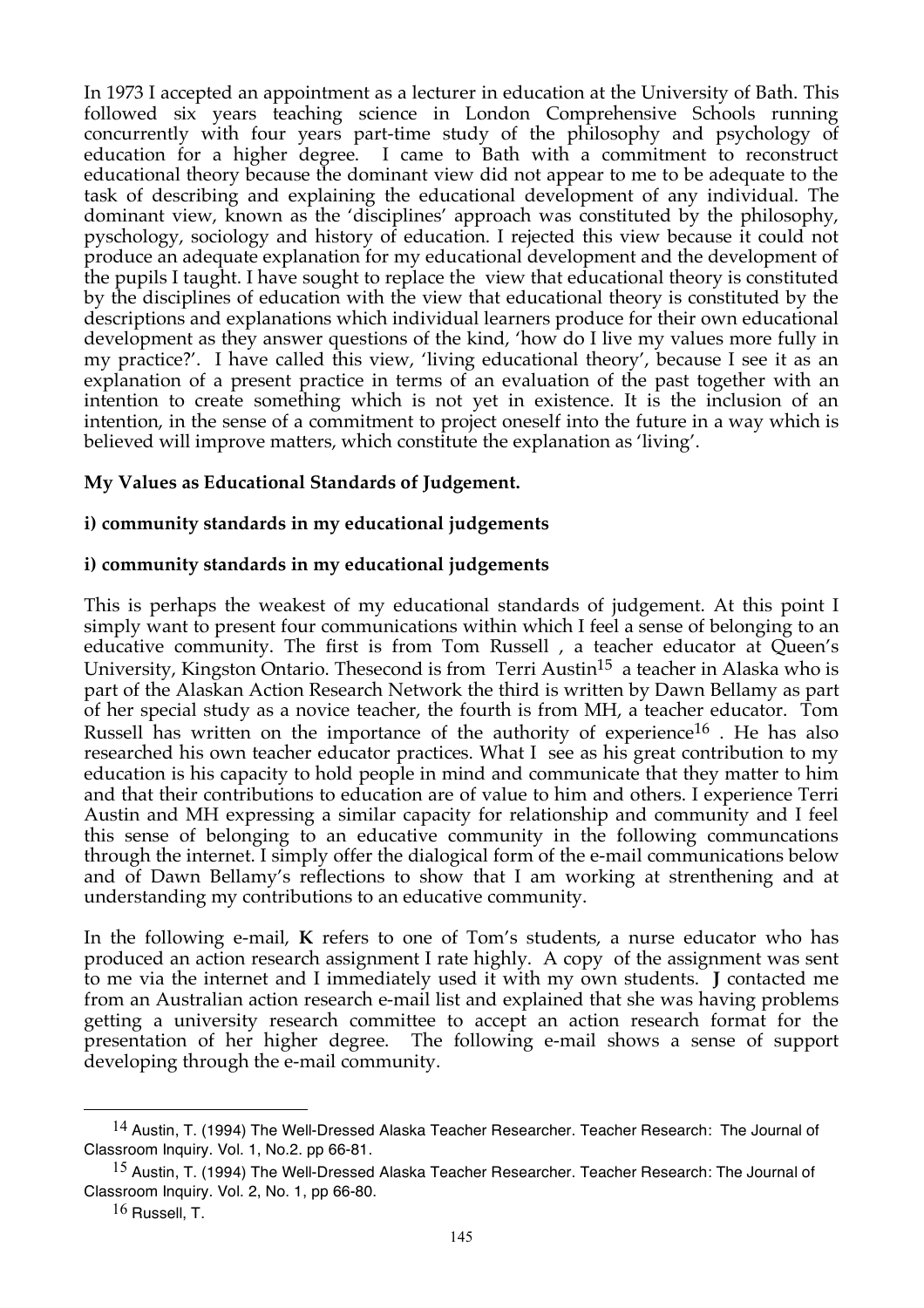### **Date: Thu, 19 Jan 95 19:18:08 EST From: RUSSELLT@qucdn.queensu.ca To: jmbell@unixg.ubc.ca, kcathcar@loyalistc.on.ca Cc: a.j.whitehead@bath.ac.uk Subject: Introductions!**

*Dear J and K,*

*May I introduce you to each other! K, I've chatted a few times with J after we made contact through Jack Whitehead. J is doing a thesis (is it PhD?) at \*\*\*\*, and she's getting a hard time from her committee about deviations from "rigorous format and style" (my words).*

*K, I hope you hear from Jack soon, because he has mentioned the nurses' reactions several times to* me, as quite positive. Jack told J about your paper, so she e-mailed me to ask for it. I took the liberty of sending it, since it had been OK for the UK nurses to see it (but I promise not to let this get out of *hand). J has now printed your paper and says she is enjoying it very much. She has asked for* your e-mail address so that she can write to you directly, so this note serves the purpose of giving *you each other's addresses. I assume it's J's move to write first!*

*Yours, Tom*

Terri Austin is an Alaskan teacher researcher registered at Bath. In the following communications we are beginning to focus on issues of validity and the spiritual dimenstions in the growth of community.

### **Date: Thu, 19 Jan 1995 22:15:18 -0800 To: a.j.whitehead@bath.ac.uk From: Terri Austin <arcftla@northstar.k12.ak.us>**

*Jack, by now you have about 1,000 messages. This program stores all the ones that can't be sent and then at the first opportunity - sends them all! Sorry for crowding up your mailbox. This weekend is the ATRN winter meeting. I'm off to snowy Anchorage after school. I'm taking lots of stuff we talked about this summer. We're going to tackle the topic of validity. I'm excited about the possiblities. Will write when I return.*

*Love, Terri*

# **21 Jan 1995 To: Terri Austin <arcftla@northstar.k12.ak.us>**

Terri - I got all your messages! It's always good to hear from you. I hope the weekend on validity *goes well......... Could you try to get hold of a book called Lighting the Lamp: The spiritual dimension of nursing care by Ann Ballard. It's published by SCUTARI PRESS in 1994 - this is the publishing company ofour Royal College of Nursing. I think you will enjoy it. Jack.*

Dawn's reflections below, on some of her first experiences of teaching, attracted me because I wanted to help her find her own voice from the point where she felt she 'had' to take on some of my ideas.

**I knew that my enquiry had to involve other people - a self-centred enquiry would not be enough - but I was unsure whether I could make that move. I wrote in my journal (22/2/94):**

*I worry about my ability to complete an enquiry.*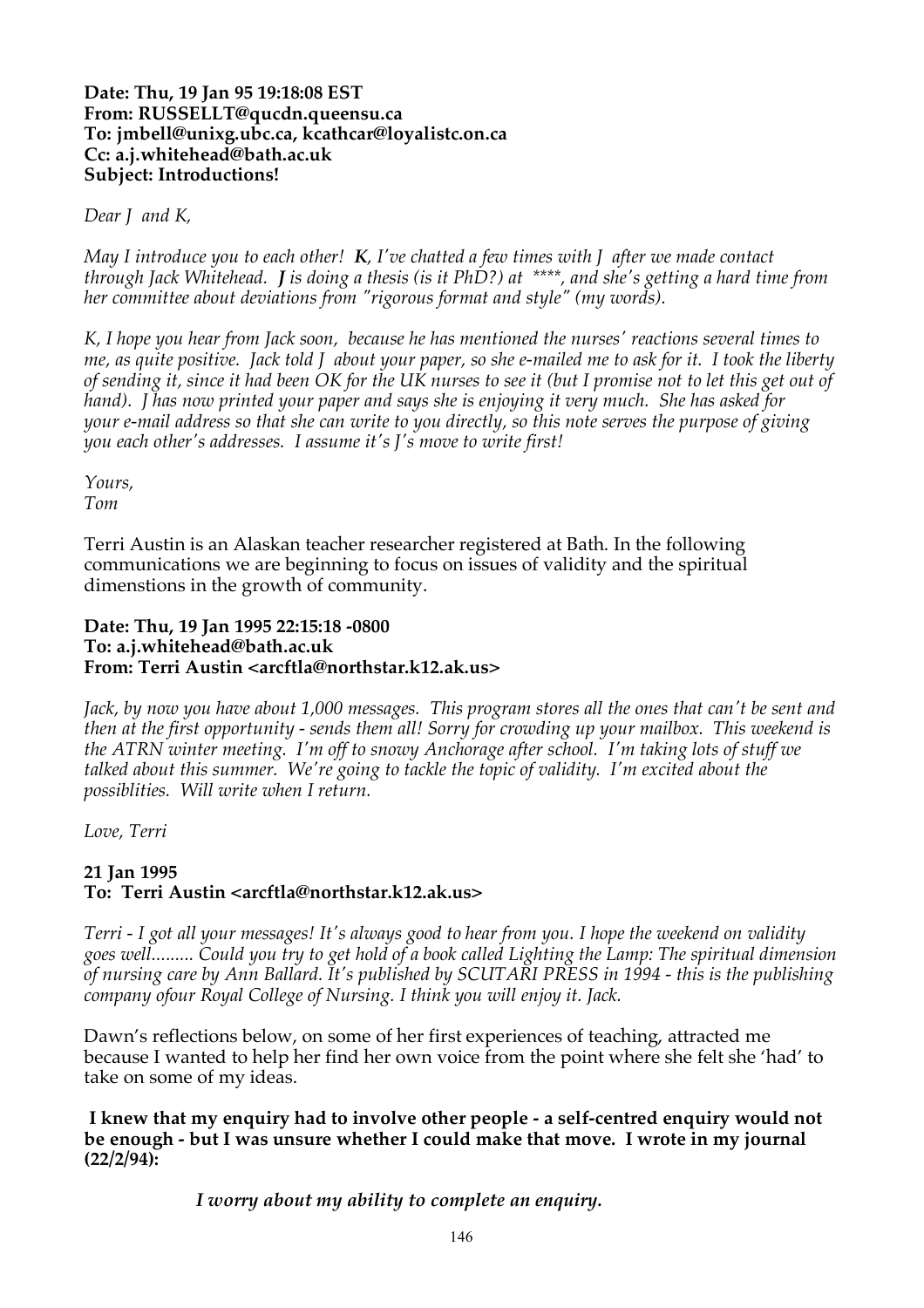*It all seems too self-centred at the moment...Will I be able to complete an enquiry that will be of value to anyone other than myself...So, the story so far is confusion, panic, despair, anger, frustration, disappointment, bitterness, doubt...what is it that keeps me going?...Sometimes the light switches on and I catch a glimpse of the future and I feel as if everything will be alright. The existence of the constant dialectic means that this positive feeling cannot last forever. The negative, the questioning, will inevitably start to chip away at the image. So can I do it? Who knows?*

**Two days later I was still feeling the pressure:**

*So it looks like I'm stuck with this bloody journey. I'm beginning to wish I'd turned back before the beginning. I really hate myself, the way I'm thinking, the way I'm feeling, the way I'm behaving towards the people around me. If only I could get rid of this self I seem to have developed - the self that wants to challenge, to question...All the time I'm writing this there's a voice inside my head screaming that I can't give up. It keeps telling me that the only way for me to go on living any sort of life that will be in any way worthwhile is to get back on my journey, hold on tight and hope that things improve soon...*

**Mike Newby, in a paper entitled, Towards a Secular Concept of Spiritual Maturity (1994), writes about the desire for self-understanding and says:**

> *As we are aware, the pursuit of this desire leads to painful self-criticism, yet also to the exposure of bias, unwillingness to imagine things otherwise than we wish them to be, and valuable insights into our capacity for self-deceit.* **(p.8)**

**This seems particularly relevant to what I was experiencing at the time of these two journal entries. My growing awareness of the ways in which I had deceived myself, and therefore others, in the past was incredibly disturbing. What sort of a life had I been leading? Before these entries, on February 18, I had written:**

> *It is harshly disturbing to realise that everything that has gone before has been a mere facade. The paradoxical juxtaposition of joy and pain is integral to the human condition. It is part of our becoming and, as such, should be recognised and not denied. By refusing to acknowledge the whole it seems to me that the full potential of our existence will never be realised.*

**I suppose that in the two later journal entries I was acknowledging the pain, although I am not sure that I was accepting it as calmly as I was suggesting that people should in the entry dated February 18. Whatever the discomfort, I could not turn back. I returned to my search for a question...**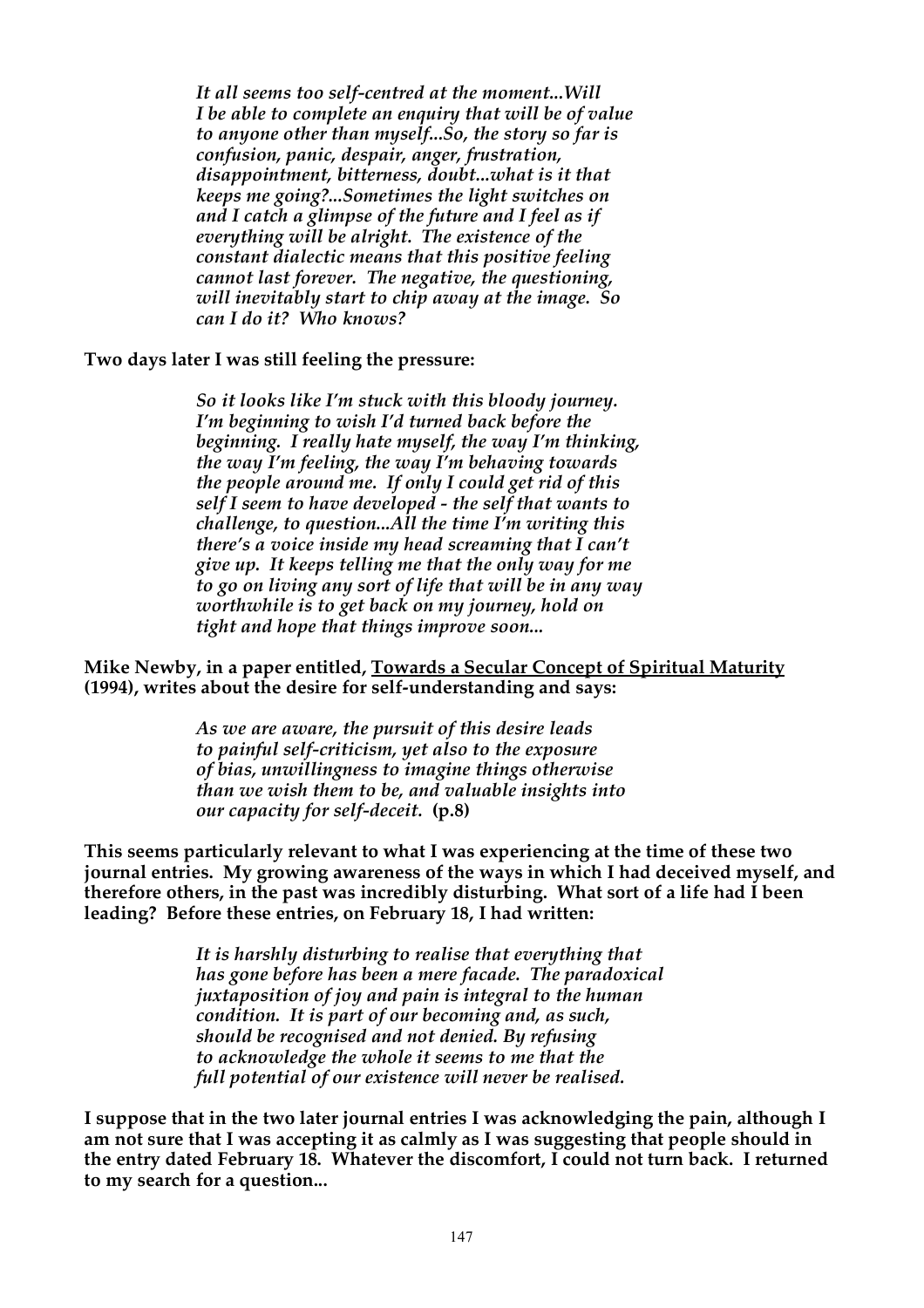**"And all shall be well and All manner of thing shall be well..."**

**I knew that I had to wait until I got back into the classroom for my enquiry to begin in any practical sense. My Complementary School was an 11-16 mixed comprehensive in Swindon, and until I got there I could not know anything about the future of my enquiry. I did not even know if English was taught in mixed ability groupings - perhaps the focus of my enquiry would have to change immediately. In order to produce a valid enquiry I would have to conform to the principles of an action enquiry as set out by Whitehead in 1980 (and included in his book - 1993):**

> *1) I experience a problem because some of my educational values are negated. 2) I imagine a solution. 3) I act in the direction of the imagined solution. 4) I evaluate the actions. 5) I modify my actions/ideas in the light of my evaluations.* **(p.38)**

**I knew that to begin with I would have to discover myself to be a 'living contradiction', to hold educational values but to negate them in my practice. If, as it seemed, one of my values is that all pupils should be given the opportunity to learn within an environment that stretches them and enables them to realise their full potential, and, in particular, that the exceptionally able should not be left to fend for themselves, then I would have to find myself in a situation in which there was a possibility that I might negate such values within my practice. From my experiences in education I was aware that classrooms cannot be engineered to fit the requirements of a researcher - and even if they could I would not want that to happen - I wanted to follow McNiff's (1988) definition:**

> *Action research is research WITH rather than ON people.* **(p.68)**

**That had been one of the problems with the PGCE course requirements - the University seemed to expect things to happen in schools at particular times - and it was not a situation I wanted to revisit. I was conscious of the need for flexibility from the start. I had already described Justine's report as "the fulfilment of a dream within a dream" and I prepared myself to adapt to my new context, ready to work towards the fulfilment of any dream under the dream umbrella which asks the question, posed by Whitehead (1989):**

> *How do I improve this process of education here?* **(1993 book - p.69)**

**I was still slightly unsure of my ability to complete a valid enquiry. The whole thing still seemed a bit daunting. But I set off for my Complementary School undeterred and full of curiosity.**

> **"The best lack all conviction, while the worst Are full of passionate intensity."**

**EXTRACT FROM MH E-MAIL TO A GROUP OF 6 TEACHER EDUCATORS, FEBRUARY 5TH 1995.**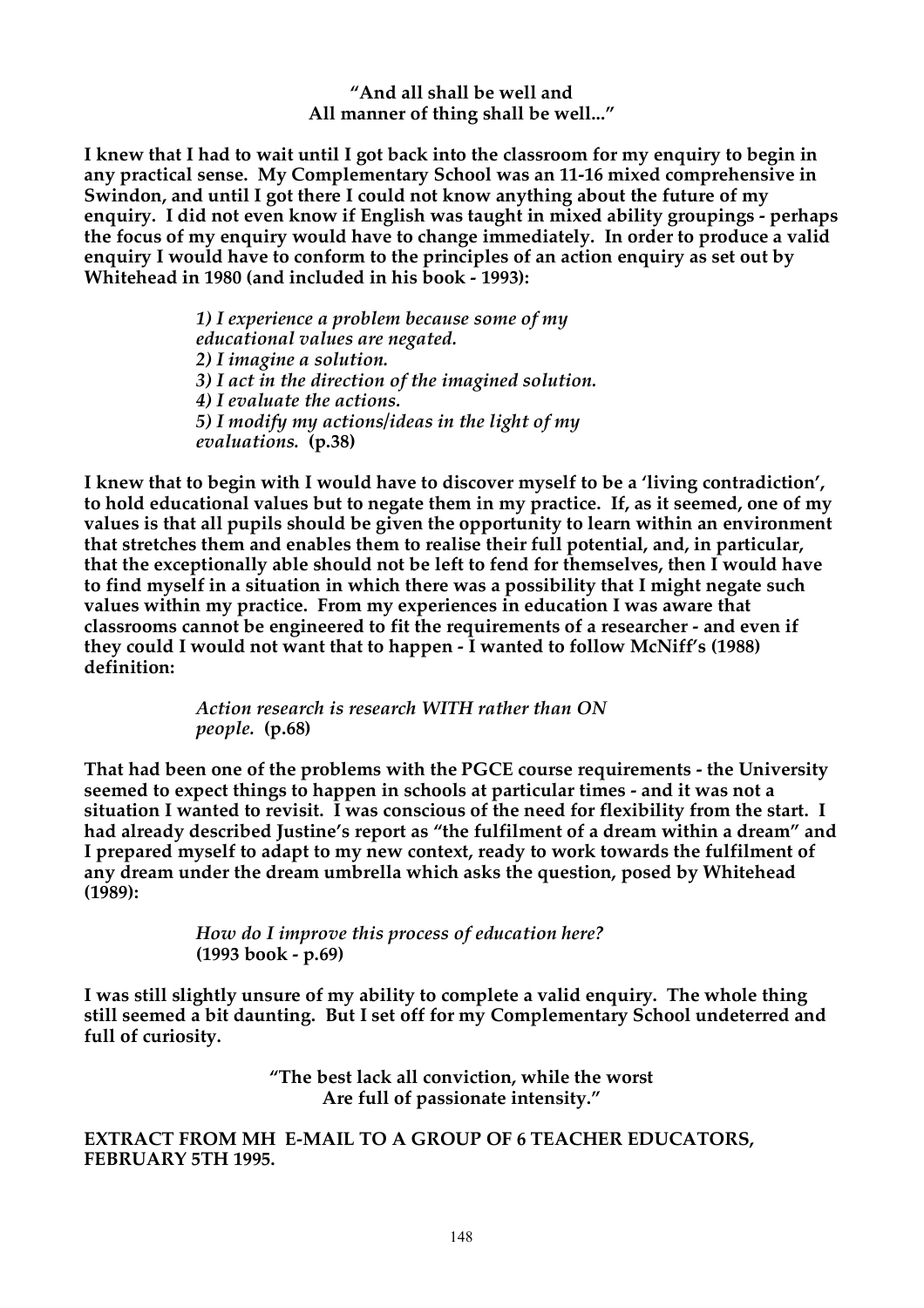I am .... teaching a graduate level class ..(and) .. have taught this class for at least 5 semesters and I *really enjoy doing it. We talk about teaching and the foundations upon which teaching is built. That means that I use traditional text (Eisner) as well as not-so-traditional text (Apple) and several books in between........much to my dismay, however, I discovered that I was only using male authors.......I had ethnic diversity but not gender diversity........I am surpised at the oversight on my part.....and will make amends next semester. (And yes, I have already pointed it out to my students.) In this class we are seriously engaged in a discussion of the change process and how we can facilitate the process in the schools. This class has 27 students with a wide age range (22-55?), is mostly female, has 2 African-American students, etc, etc. I am enjoying it immensely because we are questioning lots of issues.*

*Through this class I have learned a deep lesson that I am very sorry I didn't learn before.....as a matter of fact I am very embarrassed by the lesson because it forced me to look at myself as I am.......and not how I'd like to be. I would like to be open-minded and understanding and informed*  and sensitive to the times. I would like to think that I am in rhythm with the moment and certainly attuned to the world as it is now. However, as I learned last week-end, that is what I would like to *be, not what I am. I am a member of a socially-contstructed universe where there is evil everywhere and I am a potential victim. Ihated realizing that I am contributing to the universe out there that perpetuated the underclass, the have/havenot....and I got to see that I am contributing heavily to this perpetuation because I am not working hard enough to dispel it.....that my little action keeps locked. What happened? Not much really. I walked from my hotel to the Mall (Where the Smithsonian is) in Washington DC. As I walked, alone, through deserted streets, I saw homeless people, drugged*out people, and a wide-range of people - like the ones I talk about in my classroom. And as I walked *those 7 - 10 blocks, I got to think about my talk and experienced incredible discomfort, no, terror about being alone on a street..... As I looked around, I realized that for all of the causes that I champion, for all of the good talk that I have - I have no real, in-the-bones, experience! Perhaps someone could say that I have empty words. And, within this realization, I came to understand the importance of interweaving theory and practice. Without blending theory and practice (action) we have nothing - but hollow, empty information....that doesn't really count for much.*

*This was a hard lesson, an embarrassing lesson. I would wish for me to be more aware and more consicous, but clearly I have learned my lesson about that.*

*What else? I have been thinking about tenure and the tenure process. I am very conscious about how my feelings and thinking has changed since I have submitted my materials. I understand why tenured faculty members forget......it is easy to forget. Why? Because it's over. Although I still* don't know the outcome, I don't care. I am not worried, it is out of my hands. What's more, I can *see what I have neglected in my involvement with the process. How could I let it get ahold of me like that? Actually, as I write these words, I see that I do still have strong feelings and I am convinced taht we need to change the system to a more empowering one. Is there a tenure-porcess system that is empowering? Are we the few who see problems? I'd like to know.*

## **Part of my response February 11, 1995.**

*Doesn't your 'I' exist as a living contradiction in your graduate class where you experience your values of being open-minded, understanding, informed and sensitive to the times, in rhythm with the moment and certainly attuned to the world as it now is, held, together, with the negation of these values in the presently structured universe and culture where there is evil and you and I are potential victims if we don't try to do something about living our values more fully in our practice and helping each other along the way? (bit of a long sentence that one!).*

*I liked what you said about blending theory and practice. I reckon that you will find increased significance in your contribution to educational theory and educational knowledge as you create your own living educational theory (an autobiography of your own learning which contains an intention -action plan- to improve some aspect of your practice and its social context- to live your*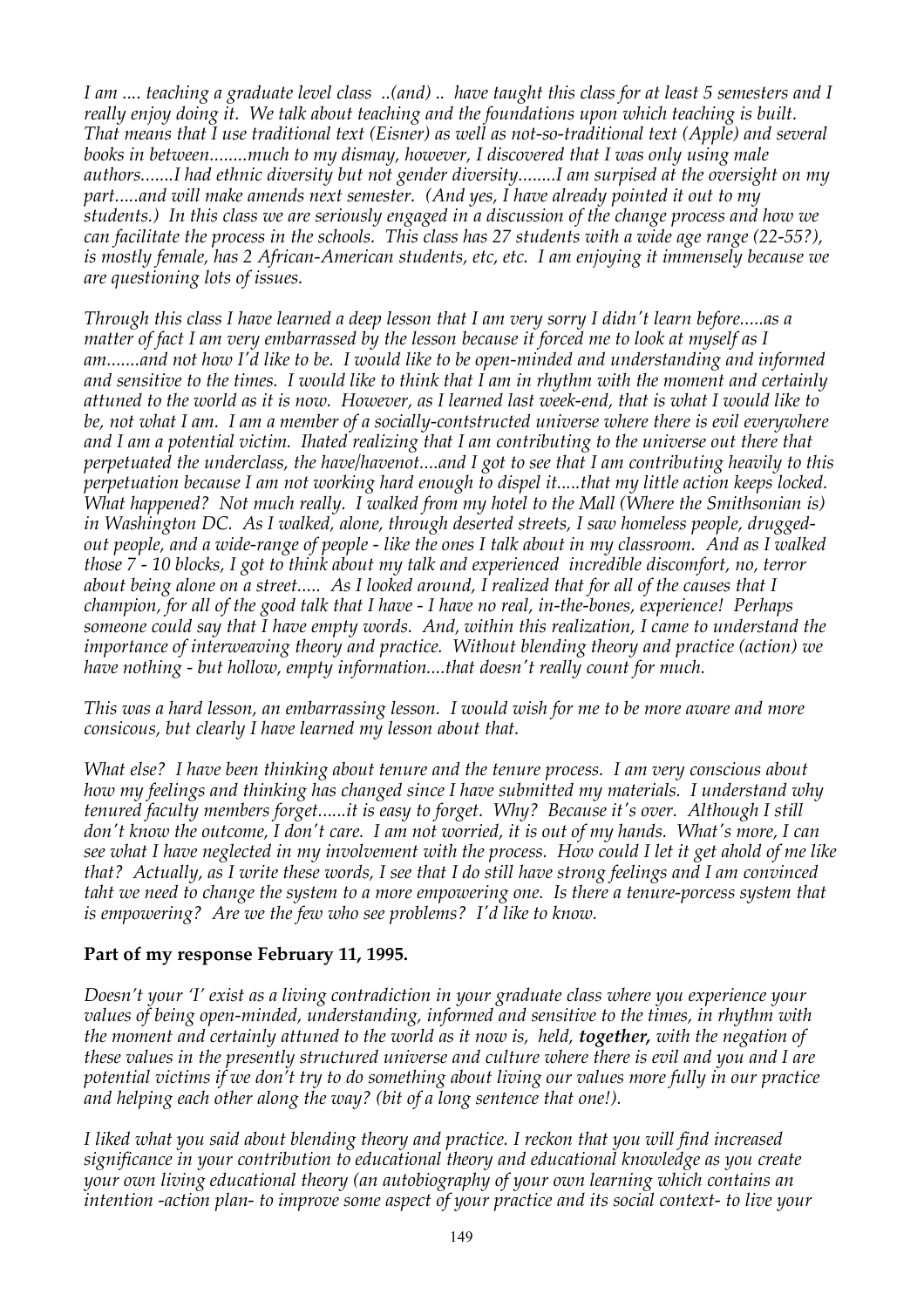*values more fully in your practice). I see your theory as living because you can explain your present practice in terms of the evaluation of your past learning and the imagined improvement you are projecting yourself into, as you try to help your students to improve their own learning. You might also find yourself engaged with the existing power relations within your culture in an attempt to* support the power of truth against the truth of power. I think your response to the tenure process is *part of this struggle. We are trying to to change our tenure process at Bath University to a more empowering one. I'm vice-president of our local association of university teachers and yesterday our AUT committee was in negotation with the vice-chancellor (who is very supportive) to find a more empowering process for tenure. I'll send the proposals on to you when they are ready next term.*

# **ii) I-You relationships as spiritual standards of judgement**

In asking you to judge the quality of my enquiry I'm wondering if you will bring into your judgements any religious and/or spiritual qualities. In asking for a spiritual judgement I am thinking of the expression of a human spirit in a quality of human relationships within which the unity of humanity appears to be possible. For example, Paul Denley, a colleague of mine in the School of Education, sent round the following message to all staff. I know Paul is a committed Christian and can recognise the spiritual commitment to the humanity of others, which underpins the following concern and action.

*Message #1: 24 Hour Famine from Paul Denley Date 10/2/95 Subject 24 Hour Famine From Paul Denley To Jack Whitehead*

*Subject: Time:3:01 pm OFFICE MEMO 24 Hour Famine Date:3/2/95 Along with many others including my daughter, I will joining in with the 24 Hour Famine organised by World Vision UK on Friday 10 February.*

*Money raised will go to support children in Rwanda, Mozambique and Senegal. There is a sheet in the PG/UG Office if anyone would be prepared to sponsor me for as little or as much as you like!*

## *Thank you.*

l

In particular I am asking you to judge whether a commitment to I-You relationships appears in my work in a way which helps to constitute a good human enquiry. I experience a mystery at the core of my being. I can bear witness to having experienced that ontological despair which, as Paul Tillich<sup>17</sup> has pointed out, questions the meaning and purpose of existence. I can also bear witness to the negation of this despair in the life-affirmation experience of what Tillich has described as the state of being grasped by the power of being itself.

You may relate your spiritual qualities to a theistic faith. I have no such faith but I do believe that without the experience and commitment to being life affirming, I could not justify being professionally engaged in education. At the core of this engagement is a commitment to bring into educative relationships those qualities of human relation within which the unity of humanity appears to be possible. I imagine that we will differ in how we express our spiritual qualities yet I am hoping that you will affirm that the quality of the human relations which I try to bring to my educative relationships can help to define a good quality human enquiry. The closest linguistic expression to what I mean by my living

 $17$  Tillich, P. () The Courage to Be. Fontana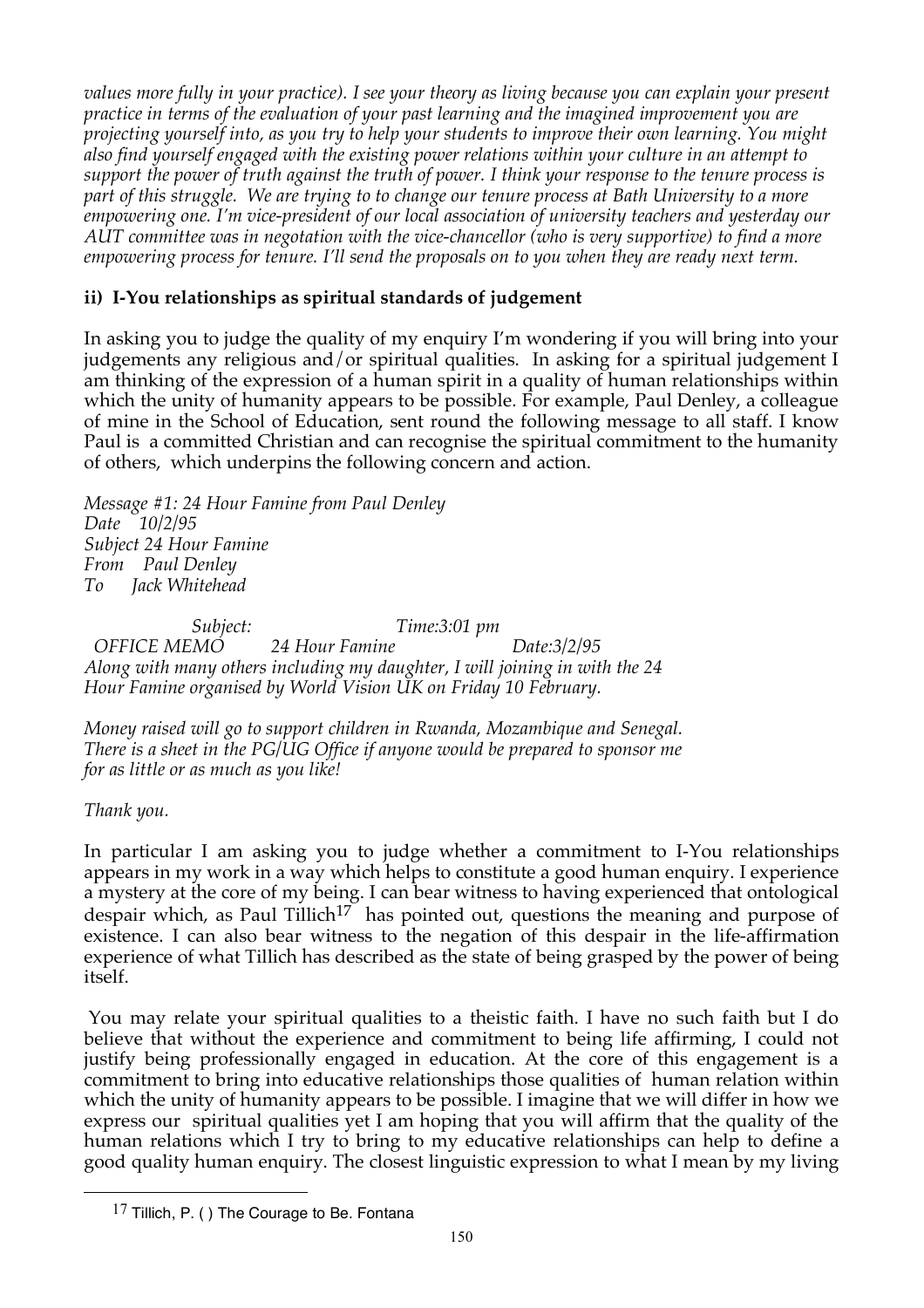spirit in my human relations and educative relationships is the poetically inspired I-You relation in Martin Buber's<sup>18</sup> I and Thou. I experience this spiritual quality in many teachers' relationships with their pupils. I had a conversation with Martin Hyman, a teacher I worked with in 1976/76. This followed one of his lessons in which I had just experienced this quality of relationship and still felt it when he said,

By the time the come to us a lot of people have lost their trust, confidence and eagerness to learn. We *have to start trying to get it back and we succeed only partially. All the children, even the non-exam children are bound by the constraints ot teachers who feel obliged to cover exam syllabuses. I think this is where the confidence goes.19*

In much of my writing I think you will feel the absence of this quality of human relationship. Nevertheless I want it to be at the heart of judging the quality of my educational enquiry. I think you will experience this quality in the form and content of my representation of the lives of the teachers I worked with in the mixed ability project in 1976<sup>20</sup>. I think it next emerges in 1991 in an educative conversation with Peggy Kok<sup>21</sup>, a Singapore Chinese academic I tutored for her Masters Dissertation. Peggy experienced a conflict between the values of excellence in training within her own culture, and the values of freedom, justice and democracy she rightly felt were at the heart of my communications with her. There is a moment in our conversation where I think you can feel the quality of Buber's I-You relation and what he calls the special humility of the educator who subordinates his or her own structured view of the world to the educational needs of the student. Do try and read the whole conversation and focus on the point where I say,

**What you could do is simply leave the ending of your dissertation where you are at the moment, that is, the recognition that there are different value positions within your own commitments and in the commitments of this group here, couldn't you?** (The full conversation is reported in Ref. 3. p.170)

What I experienced at this point was the humility of the educator who, as Buber point out, subordinates one's own structured view of the world, to the educational needs of the learning. I hope you can feel the presence of the I-You relation at this moment.

## **iii) aesthetic standards in my educational judgements**

As I write this I have little idea of the meanings you give to the words, good, truth and beauty or indeed whether or not they have any significance for you in your educational judgements. I find my emotions engaged by some poetry, film, drama, painting, sculpture and nature. I do find aesthetic qualities are significance in my educational judgements. Many individuals have given different meanings to the word aesthetic. I use it in relation to the art of the dialectician in holding together both the one enquiry and many enquiries. I am thinking of and educational enquiry in which the art of living is expressed by individuals as they form their own lives with positive regard for qualities of relationship and action which are contributing to some extent to bring human values more fully into the world. In judging the quality of my enquiry with this aesthetic standard I hold my one enquiry together with the many enquiries which I have undertaken in response to my commitment to reconstruct educational theory onto a dialectical base and into a living form. In considering art to be the giving of form and content to whatever medium the artist is working with, I am working at giving form and content to my own life in education and

 $18$  Buber, M. (1923) I and Thou. T. & T. Clark.

 $19$  See 2, p.4.

 $20$  See 2.

<sup>21</sup> See 3. p. 170.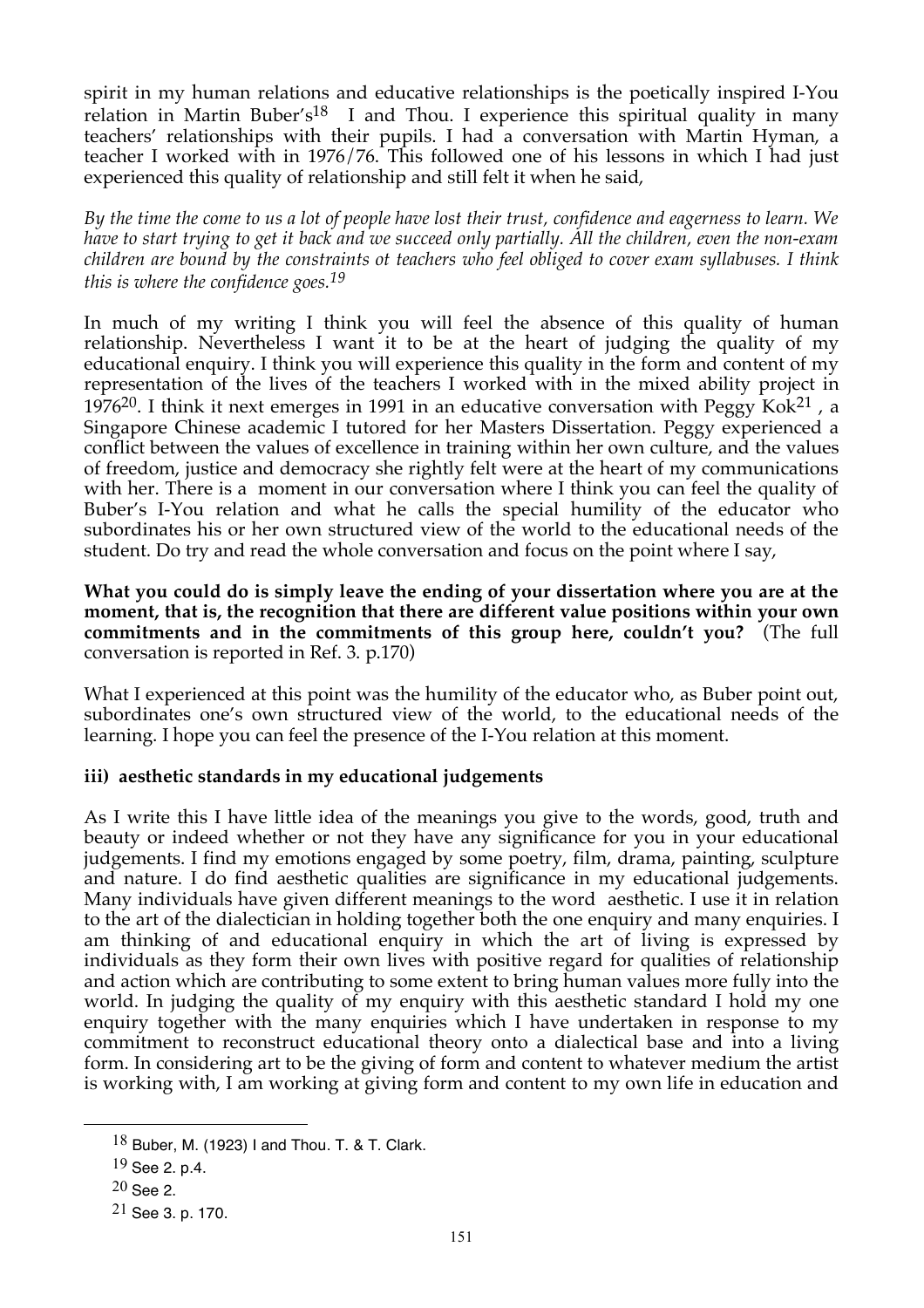like Foucault, recognise the importance for my educational development of my aesthetics of existence. I am not sure whether the good and true are held together in a synthesis through my aesthetic and spiritual capacities but I imagine, in making a wholistic judgement on whether my enquiry constitutes a good quality human enquiry, you will feel yourself making an aesthetic judgement on the quality of my art as a dialectician and my form of life in education.

## **iv) ethical standards in my educational judgements**

In sharing with you my claim to be living a good quality human enquiry and asking for your judgements, I feel that I am making this claim not for myself but as a contribution to educational knowledge and educational theory. I want to see the practical knowledge of professional educators legitimated at the highest level possible in the Academy. Like Richard Peters, who dedicated so much effort to creating a view of educational theory which got rid of the 'undifferentiated mush', which passed as educational theory, I want to see educational theories, as I defined them above, given high status in order to raise the social standing of the vocation of education and to enhance its power for good. Like Richard Peters<sup>22</sup> I value, freedom, justice, democracy and worth while activities and forms of knowledge. I also value I-You relations and the power of truth. Unlike Peters, who used a Kantian form of transcendental deduction to justify his ethical principles, I ground my principles in my personal knowledge in Polanyi's<sup>23</sup> sense that I have made a decision to understand the world from my point of view as an individual claiming originality and exercising his judgement, responsibly with universal intent. As a teacher I accept this responsibility. I am also open to submitting my ethical standards to social validation in Habermas' sense that my communication should be comprehensible, it should be explicit about its normative background, it should be authentic in that you can see over time that I truly believe what I say and that I should back up my propositional claims with appropriate evidence. I feel close to what Bernstein<sup>24</sup> calls MacIntyre's provisional conclusion about the good life for man, although I prefer to write for men and women rather than accept the generic term 'man' to embody both: "the good life for man is the life spent in seeking for the good life for man, and the virtues necessary for the seeking are those which will enable us to understand what more and what else the good life for man is".

In my text, The Growth of Eduactional Knowledge, I think you will comprehend the meanings of my ethical standards as they changed in the course of my educational development through practice and reflection. For example, I think the existence of this paper shows that I am continuing to exercise my freedom of enquiry into what constitutes a good life, in the context of Bath University. This enquiry has emerged from the pressures described above. The meanings of freedom and truth in this enquiry cannot be separated from the pressures associated with the truth of power and the power of truth in the context described above. It is my contention that this enquiry is constituted as a good quality human enquiry through its practical commitment to freedom of enquiry and through its practical support for the power of truth against the truth of power.

I am also attached to the value of dialogical communities which have the educational intentions of helping individuals to improve their learning and their social contexts. I think the fullest expression of this value, in my practice, can be seen in the 1975/76 enquiry into improving learning for 11-14 year olds in mixed ability groups. It is just beginning to emerge again in my work with students and staff as part of a research consultancy at

<sup>22</sup> See 8.

<sup>23</sup> Polanyi, M. (1958) Personal Knowledge. R.K.P.

 $24$  Bernstein, R. (1986) Philosophical Profiles p.131. Polity Press: Cambridge.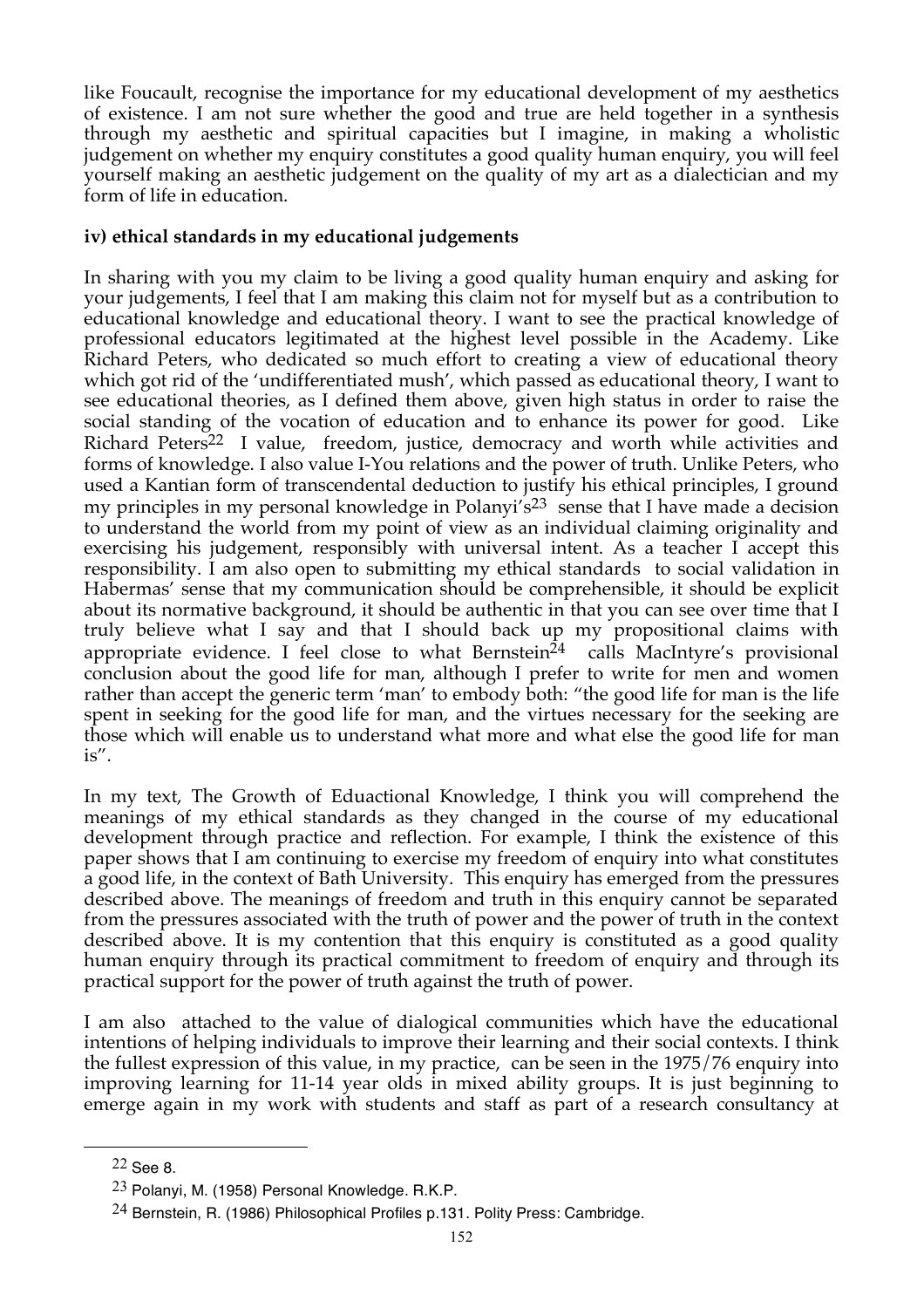Kingston University with Pam Lomax<sup>25</sup>, in my collaboration with colleagues in The Education Council with Kevin Eames and in the Centre for Action Research in Professional Practice with Judi Marshall and Peter Reason.

# **v) logical standards in my educational judgements**

I wonder if you value logic in your educational judgements. If you do then what logical standards will you use to judge the quality of my enquiry. I associate logic with rationality, comprehensibility and correct argument. My own logics include propositional and dialectical logic. I was struck by the way Plato's26 dialogues embraced contradiction as the nucleus of dialectics, whilst Aristotle's<sup>27</sup> logic rejected contradictions in correct thought. I followed Popper's<sup>28</sup> rejection of dialectical logic as based on nothing better than a loose and woolly way of thinking and entirely useless for constructing theory. I followed Marcuse's<sup>29</sup> acceptance of contradiction in dialectical thinking and his point that acceptance of contradiction in dialectical thinking and his point that propositional knowledge tended to mask knowledge of reality. In my own dialectic I have focused on Ilyenkov's question concerning contradiction and used Kosok's<sup>30</sup> ideas in taking the view that the non-linear dialectical process of my educational development could be linearized through time in a way which can hold propositional claims to knowledge as transition structures in the processes of the transformations which constituted my educational development. For example if you wish to test the validity of these propositional claims I am making about my logical standards of judgement I think you will have to study the evidence I have presented  $\frac{31}{10}$  to show how my dialectical logic can hold propositional logic within the transition structures of a process of transformation.

Hence I am hoping that you will see that I have adhered to comprehensible logical standards of judgement in the dialectical sense that I am showing an immanent dialect at work which is revealing and clarifying the meaning of values and logic in the process of their emergence in practice. I am also including in this process a respect for propositional logic at the points where propositional claims to knowledge are made and I am concerned to reveal contradictions and to test the propositional assertions in relation to appropriate evidence.

# **vi) methodological standards in my educational judgements**

In claiming that my enquiry is a form of educational research I am committed to the view that I should be showing that I am using systematic forms of action/reflection cycles in expressing concerns, producing action plans, acting and gathering evidence, evaluating the effectiveness of my actions and modifying my concerns, ideas and actions in the light of my evaluations<sup>32</sup>.

 $25$  See Pam Lomax (1994) The Educational Narrative of an Educational Journey. Inaugural Address as Professor of Educational Research. Kingston University. U.K.

 $26$  Plato - Phaedrus. In Five Dialogues of Plato on Poetic Inspiration. Everyman's Library 1931.

 $27$  Aristotle - On Interpretation. Aristotle ii. The Great Books. University of Chicago, 1952.

 $28$  Popper, K. (1963) Conjectures and Refutations, See pages 316-336 on What is Dialectic? R.K.P.

<sup>29</sup> Marcuse, J. (1964) One Dimensional Man. Abacus.

 $30$  Kosok, M. (1976) The Systematization of Dialectical Logic for the Study of Development and Change. Human Development. 19: 325-350.

 $31$  Whitehead, J. (1985) The analysis of an individual's educational development, in Shipman, M. (Ed). Educational Research: Principles, Policies and Practice. Falmer.

Whitehead, J. (1982) Assessing and Evaluating an Individual's Educational Development, in Assessment and Evaluation in Higher Education. Vol.7, No.1, pp22-47.

<sup>32</sup> See (2)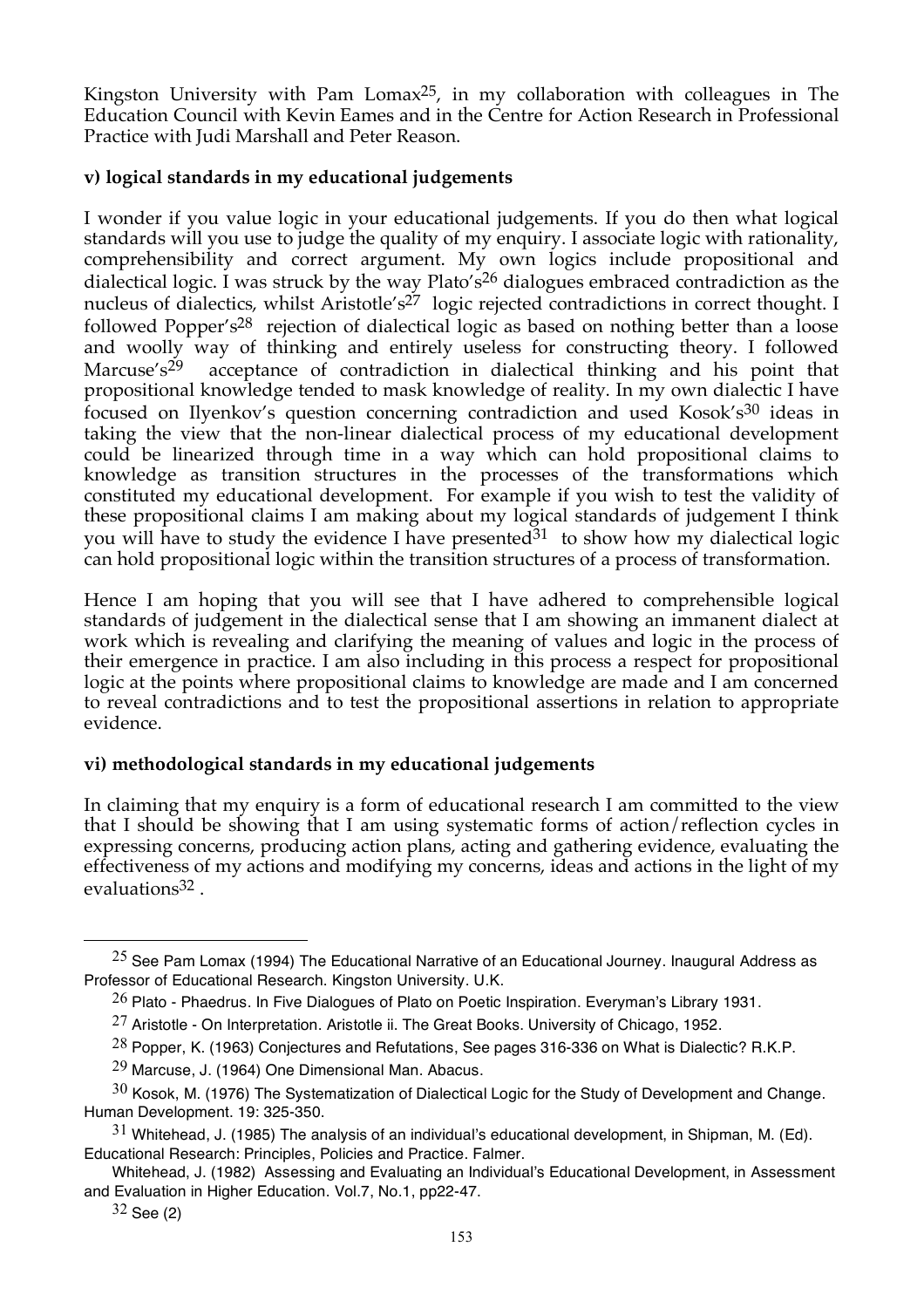I am also concerned with the validity and rigour of my action research and claim to submit, as a methodological principle, my accounts to regular social validation in a range of academic and professional contexts. When considering the rigour of my research I submit the accounts to a critical evaluation using Winter's $33$  six principles of dialectical and reflexive critique, multiple resource, plural structure, risk, and theory practice transformation. As a teacher in a University I also use these standards in judging the quality of my student's research. For a good example of where these standards have been integrated within an educational enquiry with a student, see Peggy Kok's<sup>34</sup> account of her art as an educational enquirer. With the present crisis in qualitative research concerning representation and legitimation I have found some confusion in the minds of research students about their use of methodological principles in giving some form of order to their claims to knowledge. Without wishing to constrain, through the impression that a methodology is to be imposed on an enquiry, any individual's creativity in finding their own form for expressing their claim to educational knowledge, I have tried to show in references 2 and 29 where my methodological principles can be seen to exist within my living educational theory, not as constraining structures, but as values which help me to order my enquiry into a disciplined form and to test the validity of any claims to knowledge I may make. In judging the quality of my human enquiry I hope that you will see that my methodology is subordinated to the exercise of my creativity in finding an appropriate form of representation for my claim to know my own educational development.

### **vii) use-value as an educational standard.**

One question keeps being asked in conversations about action research. This relates to generalisaibility. 'If action research is focused on researching questions of the kind, 'How do I improve my practice?', does the enquiry have any potential for generalisability? If it doesn't have general significance, how can it contribute to theory? Rather than seeing generalisation as an attribute of the conceptual language I use to communicate my living theory, I see generalisation both in terms of the use-value of my living educational theory to others as they make sense of their own experience and make a contribution to education, and in terms of the significance of the living theories of others to my enquiry. I have also integrated the ideas of many others, such as Foucault, Habermas, Bernstein, MacIntyre and Simon, in extending my cognitive range and concern and I count these extensions as constitutive of a good quality human inquiry. For example, I think Jean McNiff, Pam Lomax, Moira Laidlaw, Peter Mellett, Kevin Eames, Tom Russell and Karen Brooks-Cathcart<sup>35</sup> amongst others, have acknowledged their use of some of the ideas from my research in their publications as I have acknowledged theirs. I can affirm that I have found use-value in my research as it does help me to give meaning and purpose to my life. I also find affirming, the acknowledgement of its use-value by others. If you find no use-value in my living educational theory and contributions to educational research then I would ask you to acknowledge that the enquiry has been a 'good' one for my point of view and from the points of view of those others who have acknowledged its value. I will acknowledge that it has no use-value from your point of view.

### **viii) economic standards in my educational judgements**

<sup>33</sup> Winter, R. (1991) Learning from Experience. Falmer.

 $34$  Peggy Kok (1991) Action Research 1 Module. University of Bath.

 $35$  See Jean McNiff's (1988) Action Research: Principles and Practice, Macmillan; Pam Lomax, ref. 11.; Moira Laidlaw (1994) The Democratising Potential of Dialogical Focus in an Action Enquiry, Educational Action Research Vol2. No.2. pp 223-241. Peter Mellett (1994), MEd dissertation, University of Bath; Kevin Eames (1988) Evaluating a Teacher-Researcher's choice of Action Research, in Assessment and Evaluation in Higher Education, Vol.13, No.3, pp 212-218; Tom Russell and Karen Brooks Cathcart (1994) see Learning within Circles of Care a Master's Assignment at Queen's University, Ontario, Canada.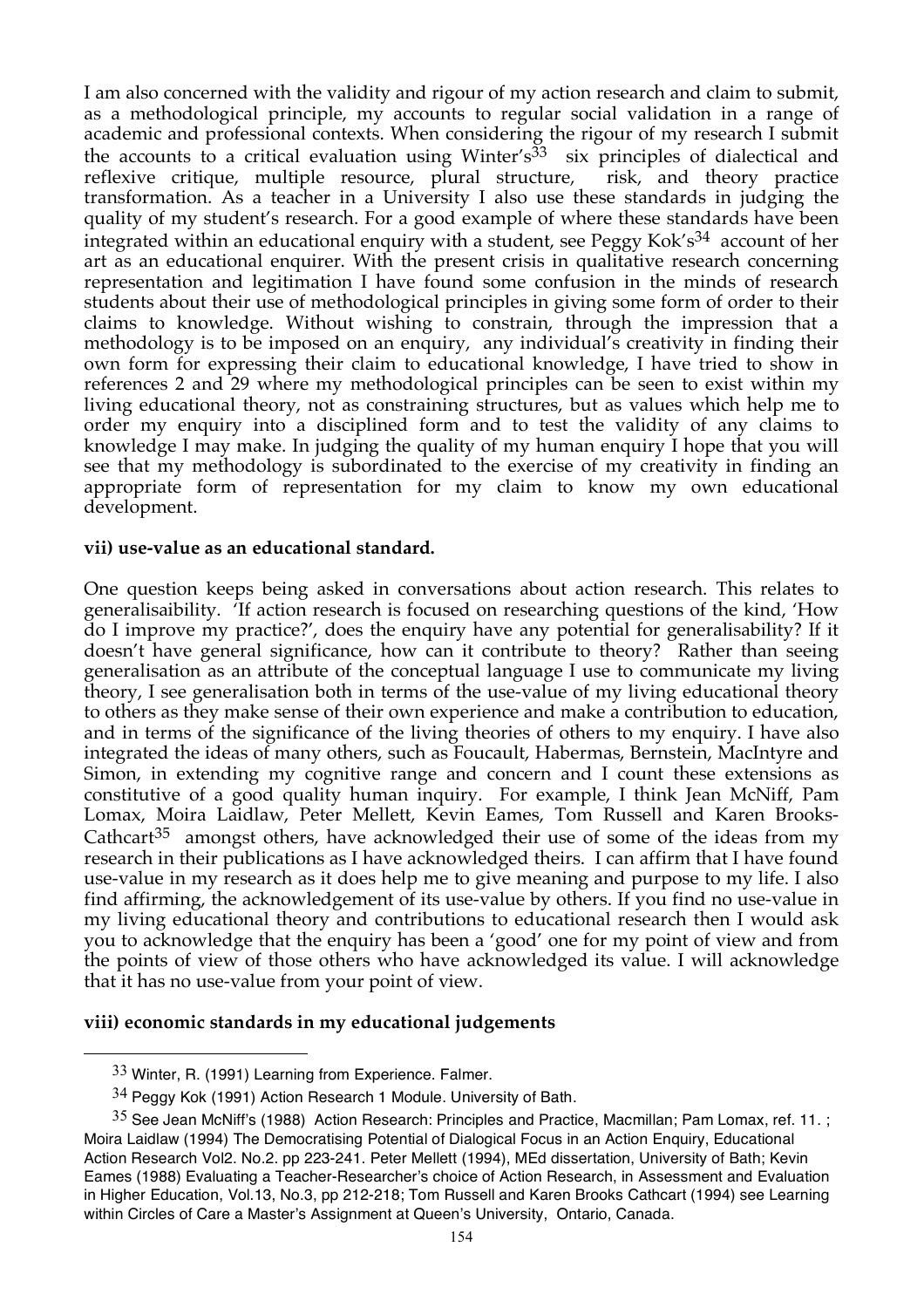I want to acknowledge an omission in my account of my educational development and in defining my educational standards of judgement. The omission is that the influence of economic standards should be more strongly acknowledged. I know that they are fundamentally important. The economic security provided so far by my tenured appointment has provided me with a context within Bath University from which all my research has emerged. As part of my present attempt to test the validity and extend the influence of some of the above ideas I am trying to obtain money to pay for the time of research assistants. I simply want to acknowledge the significance that my economic security has had on my knowledge producing activities. Joan, my partner, is also in full time employment and her economic contribution to our family life as well the more important contributions of love and care, has removed any economic pressures I could so easily have felt if I had had to find other ways of earning money for food, housing and our other material necessities. I make this point to deflect any criticisms that I do not value wealth creating activities. I see them as necessary in sustaining and extending the 'goods' in human existence and necessary for sustaining life in education. How the wealth created should be distributed and used is a matter I will submit to the controls of a participatory democracy.

# **ix) political standards in my educational judgements**

I think that I can show a commitment to democratic forms of government and social order in my educational research. This is not to say that I accept a democratic decision of a majority in relation to the truth, as I see it, of my personal knowledge. However, I am committed to submitting my accounts to public evaluation within a democratic forum, in the sense that the forum supports the power of truth against the truth of power and recognises the rights of minorities to be heard. For reasons I have given above I think a commitment to questioning the basis of the decisions of those in authority and of submitting their decisions to critical evaluations in a democratic forum, is a central value of a participatory democracy. I also think that MacIntyre<sup>36</sup> is right when he says that the rival claims to truth of contending traditions of enquiry depend for their vindication upon the adequacy and the explanatory power of the histories which the resources of each of those traditions in conflict enable their adherents to write.

I think this commitment to providing a history with explanatory power for public criticism can be seen in the 1976 report of the first research project I described above. This project was driven by the dual desires to provide support for teachers who wanted to improve the learning of pupils in mixed ability science groups and to understand the educational processes of improving pupils' learning and teachers' professional development. I worked with a group of six teachers for two years. We agreed that I should use a democratic form of evaluation in the process of evaluating our effectiveness and I produced three research reports. The first contained the data I gathered for evaluating the effectiveness of our actions. The second explained our actions in terms of models of innovation, models of teaching/learning styles and models of evaluation. The teachers rejected this explanation on the grounds that they couldn't recognise themselves in the language. They asked me to go back to my data and reconstruct my description and explanation. I produced the third report (Ref.1) and the teachers accepted its validity as a description and explanation of our collaborative enquiry. What this report shows is a focus on helping teachers to improve the quality of learning with their pupils and on understanding the process. It shows little awareness of the social context in which the enquiry was located but it does show a willingness to listen and act on the force of better argument within a dialogical community.

<sup>36</sup> MacIntyre, A. (1988) Whose Justice? Which Rationality?: Duckworth: London.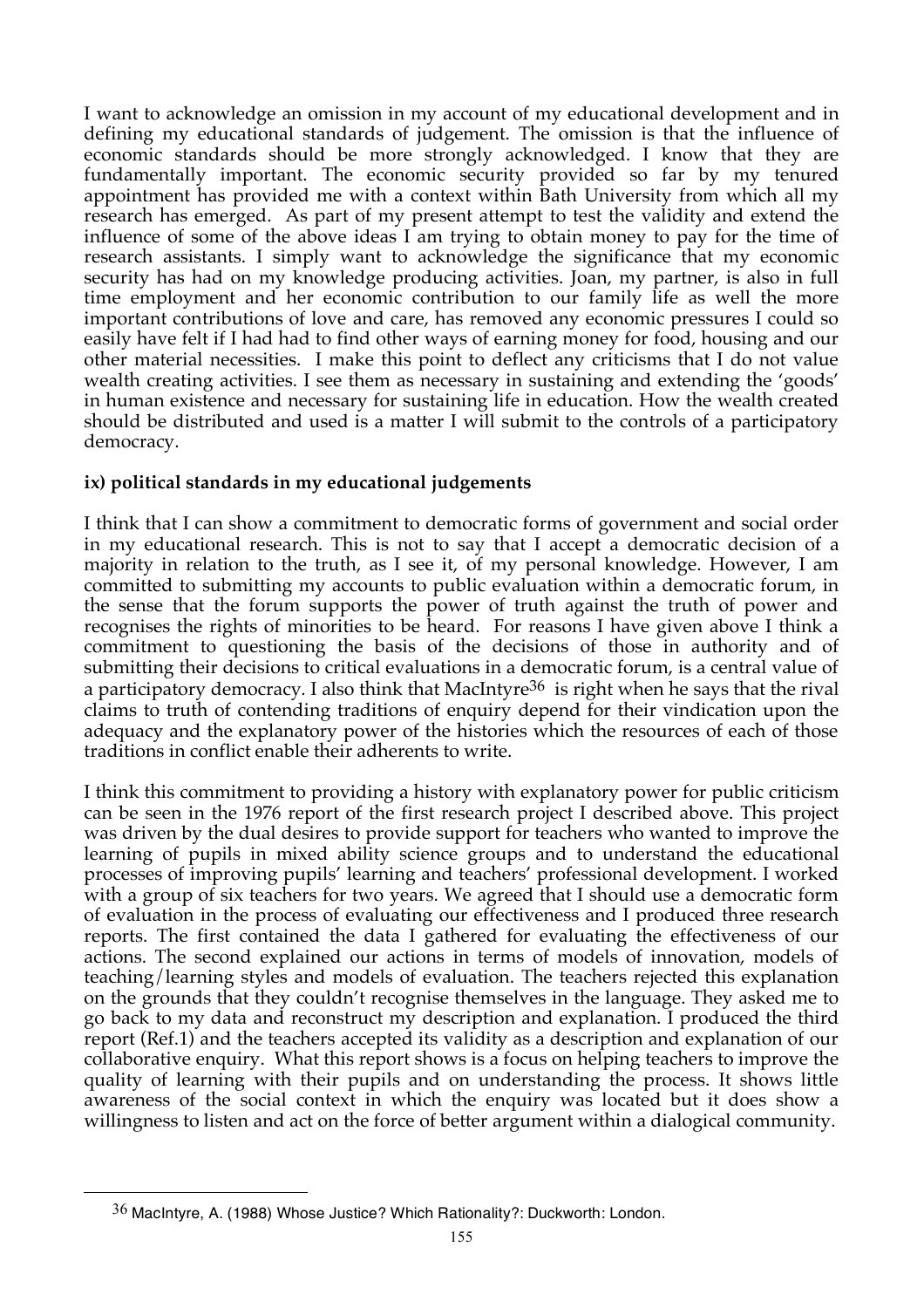In judging the quality of my enquiry in terms of its practical political values, I ask myself the following questions. Do I show an increased understanding of the power relationships which support the truth of power and other social injustices in my workplace and beyond? Do I show a practical engagement in contributing to transcending them through supporting the power of truth and social justice? Do I also show that I am holding these practical commitments to living values of,

- i) democratic forms of social organisation,
- ii) collaborative enquiry,
- iii) dialogical communities,
- iv) the power of truth,

v) participating in my workplace and wider society in contributing to the development of an educated citizenry.

## **x) cultural standards in my educational judgements**

It may seem to be giving too much significance to the life of an individual in relating an individual's living educational theory to cultural renewal. However, I have recently begun to focus on the importance of cultural renewal in the sense of a culture which is concerned with the full expression of practical values such as freedom, justice, care for others, democracy and the power of truth. Hence my interest in exploring the potential of living educational theories for cultural renewal and of judging my enquiry in terms of its contribution to this renewal.

Edward Said37 drew my attention to the relationships between cultural and imperialism and I want to extend my understanding of the ways in which living educational theories can make a contribution to cultural renewal38 . When I think of my culture I think of the influences of some fifteen years of conservative government. In particular I am thinking of the way in which market forces have, as a matter of social policy, been pushed as a dominating principle of what constitutes a good social order. In the social policy dominated by market principles, freedom is seen to be dependent on the choices which wealth creation brings. Competition in the market place is seen as the regulator of efficient production. It can take years to see the practical influence of a particular set of social policies on a culture and I think the influences of these policies are now being experienced in our health and education services, in the experience of crime within our local communities and in the standards of public life currently being investigated by Lord Nolan. We can also see the influence of the market in the huge pay rises currently being paid to Directors of what used to be our culture's public utilities, whilst millions are still unemployed. We can see the influence of the market on the rhetoric which persuaded many hundreds of thousands to take out huge mortgages to buy a house in the late 1980s only to find it an increased source of debt or repossessed in the 1990s.

In beginning to work on understanding the relationships between living educational theories and cultural renewal I will be focusing on enquiries such as those of Cathy Aymer, a black lecturer in a London College who is also working in the Centre for Action Research in Professional Practice at Bath University. Cathy is analysing black experience in the context of celebrating the achievements of blacks in the context of a cultural renaissance. I will also be joining with Peter Mellett and other colleagues and students in exploring what it means to strengthen our dialogical and educative communities for cultural renewal.

I have also been working with public sector managers in a context being penetrated by great force by market legislation. I am interested in how to keep the values of public service

<sup>37</sup> Said, E. W. (1993) Culture and Imperialism. Chatto and Windus

 $38$  McNIff. J. et.al. ((1992) Creating a Good Social Order Through Action Research. Hyde: Bournemouth.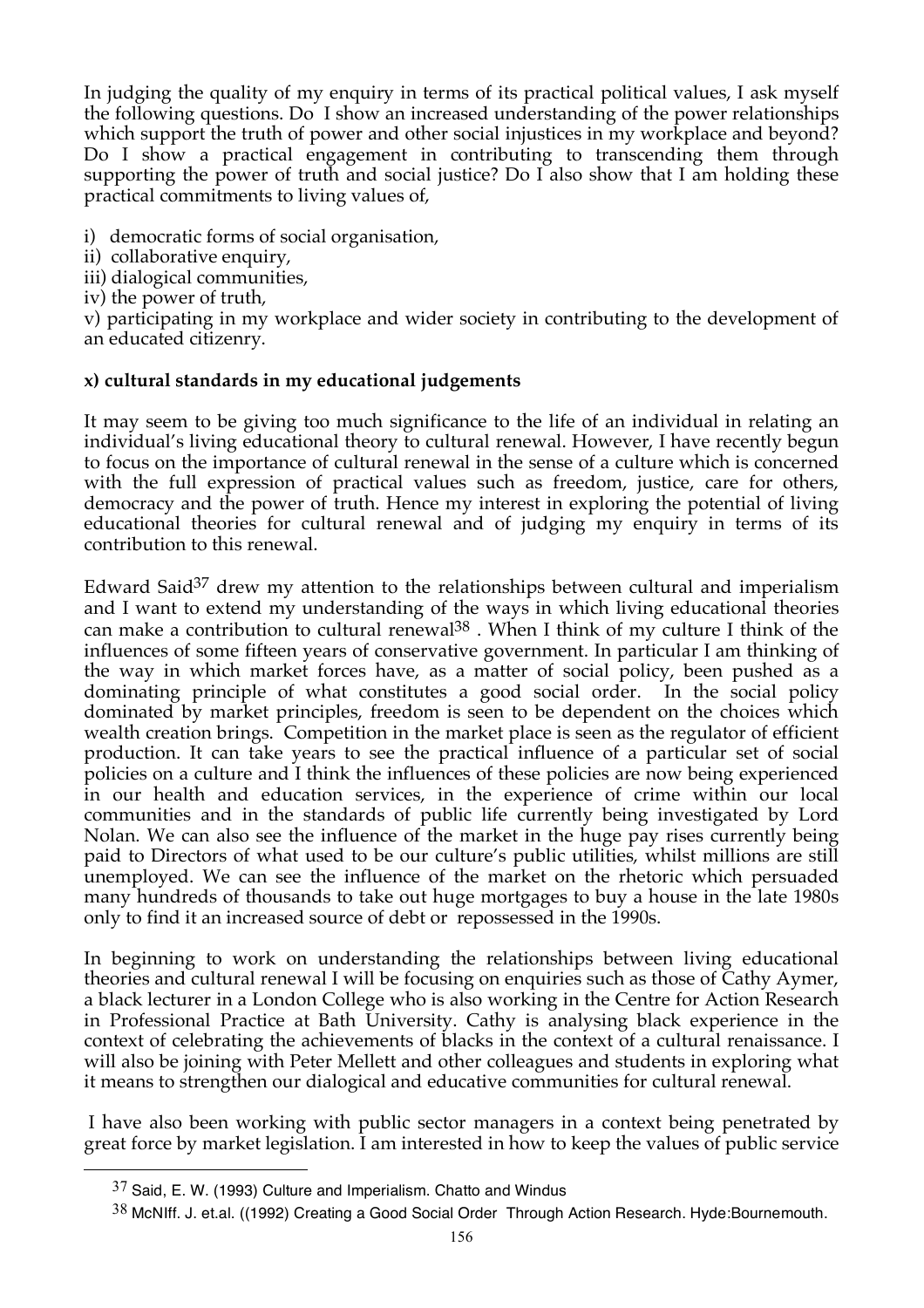alive and fully supported within my culture. Working with David Sims, now Professor at Brunel University, enabled me to begin an exploration<sup>39</sup> of the potential of living educational theories for keeping the values of public service fully alive within our culture. I would like the quality of my enquiry to be judged in terms of its contribution to keeping the values of public service fully alive and supported within my culture.

## **xi) Cognitive standards**

l

I am assuming that you will apply a traditional standard of education to my enquiry. This is the extent to which my knowledge and understanding are increasing. Space is too limited to acknowledge all those whose ideas have helped to extend my cognitive range and concern in a way which helped to define my enquiry as 'educational'. I have mentioned some of these ideas above and I will briefly describe one concern which is at the heart of my enquiry into the potential of living educational theories for cultural renewal. This is my concern with the relationship between education and social change and the historical analyses of David Hamilton and Brian Simon.

David Hamilton's<sup>40</sup> analysis of schooling is presented in terms of those institutional structures and arrangements which reproduce repressive ideologies, social inequalities and hierarchical forms of control. He explains that it was the self-conscious and reactivity of human beings that helped to turn education into schooling and teaching into schoolteaching. Whilst I was struck by David's commitment to the Enlightenment Project I wondered about alternative answers to his question, **'What can I practice?', other than reflection'**. I think questions of the kind, 'How do I help my students to improve the quality of their learning?', are good alternatives and can lead to the creation of living educational theories which can engage with the transformation of school-teaching to teaching and schooling to education<sup>41</sup>. I feel supported in this stance by Brian Simon's<sup>42</sup> analysis of the influence of the teacher researcher movement:

*I believe this movement, concerned as it is not only with classroom processes but also those relating*  to the functioning of the school as a whole, has represented a nodal point of change - a hope for the *future. The professionalisation of teachers in this sense must lie at the heart of the educational process as a whole.*

I also agree with Simon<sup>43</sup> that there is no simple answer to the question as to whether education can effect social change.

*The relation between education and society varies over time, and in respect to different circumstances. Nor is there anything fixed or determined about this relationship. There is then, considerable scope for human action in determining development - and this is the important point to bear in mind.*

I am bearing this in mind as I submit my claim that my living educational theory constituted by the above values is a good quality human enquiry for three reasons. The first is because it shows a sustained commitment to bringing educational 'goods' more fully into the world. The second is because it is contributing to an understanding of the

 $39$  Whitehead, J. (1994) How do I improve my management?', Management Learning.

 $40$  Hamilton, D. (1990) Learning About Education - An Unfinished Curriculum. Open University Press.

 $41$  For a practical context where this is being demonstrated see the work of Moyra Evans and the action research team at Denbigh School, Milton Keynes, reported at the Conference on Sharing Good Practice at Denbigh School 11th February 1995.

<sup>42</sup> Simon, B. (1992) What Future for Education?; Lawrence and Wishart: London.

 $43$  Simon, B. (1994) The State and Educational Change. p.14, Lawrence and Wishart.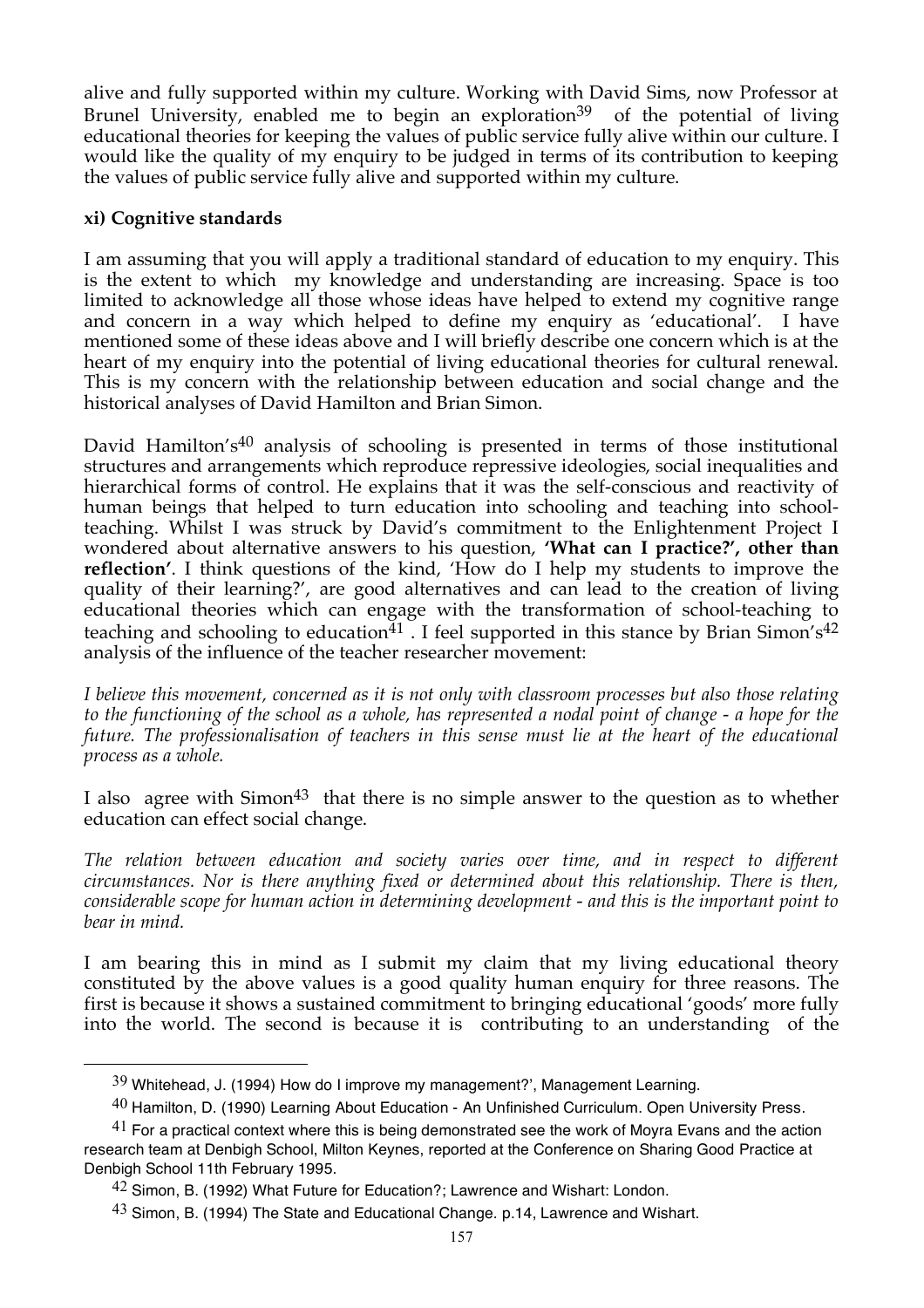processes which constitute a good quality human enquiry. The third is become it is enhancing the quality of the social context in which the enquiry is located. Do let me know how you judge its quality in relation to your views on what constitutes a good quality human and educational enquiry?

Jack Whitehead 12 th. February 1995.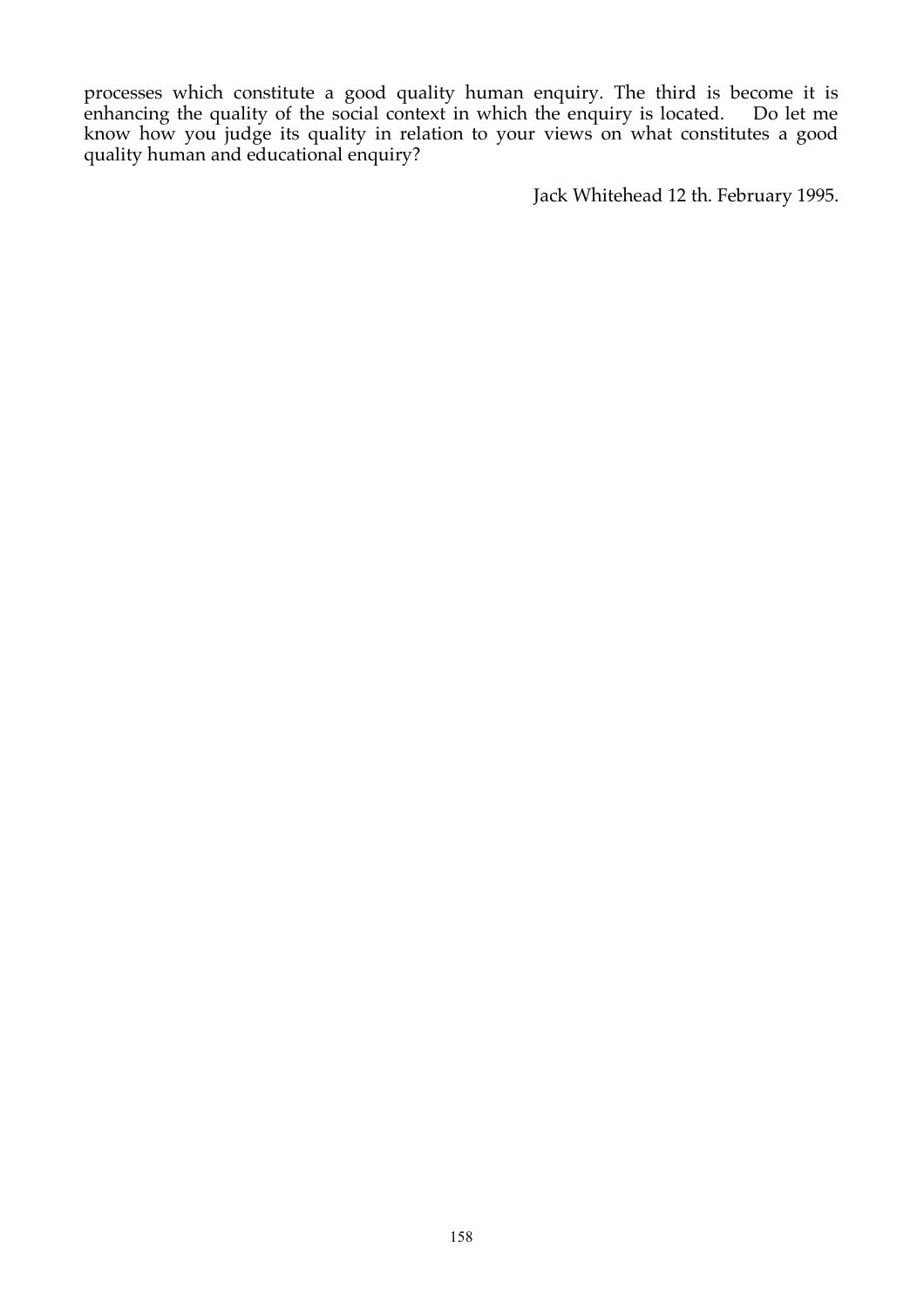#### **APPENDIX**

#### **NOTES FROM ILYENKOV'S DIALECTICAL LOGIC (PROGRESS PUBLISHERS 1977)**

**The central problem of any philosophy is the problem of the relationship of 'thought' to the reality** existing outside it and independently of it. It is the problem of the coincidence of the forms of thought and reality, i.e. the problem of truth or, to put it in traditional philosophical language, the 'problem of the **identity of thought and being'**. p20

**Descartes (1596-1650)** distinguished and separated spirit from body and in his "I think, therefore I am", sustained a view of spirit as immaterial in that it thinks. The dialectical fact that 'thought' and 'being outside thought' are in absolute opposition, yet are nevertheless in agreement with one another, in unity, in inseparable and necessary interconnection and interaction (and thus subordinated to some higher law- and moreover, one and the same law), created the mind/body problem associated with Descartes. The Cartesian school capitulated before theology and put the inexplicable (from their point of view) fact down to God, and explained it by a 'miracle', i.e. by the direct intervention of supernatural powers in the causal chain of natural events. p25.

**Spinoza** resolved the problem of the dualism of mind and body by claiming that there are not two different and originally contrary objects of investigation - body and thought- but only one single object, which is the thinking body of living, real man, only considered from two different and even opposing aspects or points of view. Living, real thinking man, the sole thinking body with which we are acquainted, does not consist of two Cartesian halves - 'thought lacking a body' and a 'body lacking thought'. In relation to real woman both the one and the other are equally fallacious abstractions, and one cannot in the end model a real thinking woman from two equally fallacious abstractions. p31

#### The brilliance of the solution of the problem of the relation of thinking to the world of bodies in space outside thought (i.e. outside the head of man), which Spinoza formulated in the form of the thesis that thought and extension are not two substances, but only two attributes of one and the same substance, can **hardly be exaggerated.** p43

**Kant (1724-1804)** moved dialectics forward through his understanding of the necessity of **contradictions (or** antinomies) in thought. It was the tension of the struggle between opposing principles, each of which had been developed into a system claiming universal significance and recognition, that constituted the 'natural' state of human thought for Kant. The 'natural' actual, and obvious state of thought, consequently, was just dialectics. For Kant all judgements of experience, without exception, have a synthetic character. The presence of a contradiction in the make-up of such a judgment is consequently a natural and inevitable phenomenon in the process of making a concept more precise in accordance with the facts of experience. p84

Hence Kant also drew the conclusion that there must be a logic (or rather a section of logic) that dealt specially with the principles and rules of the theoretical application of thought or the conditions of applying the rules of general logic to the solution of special theoretical problems, to acts of producing universal, necessary, and thus objective judgements.... It could and must serve as an adequate canon for thinking that laid claim to the universality and necessity of its conclusions, generalisation, and proposition. Kant conferred the title of transcendental logic on it, i.e. the logic of truth.p91. Analysis consisted in acts of arranging existing ideas and concepts, synthesis served as an act of producing new concepts. p92

#### Kant was the first to begin to see the main logical forms of thinking in categories, things including **everything in the subject matter of logic that all preceding tradition had put into the competence of ontology and metaphysics, and never into that of logic**. p93.

Categories were thus those universal forms, (schemas) of the activity of the subject by means of which coherent experience became possible in general, i.e. by which isolated perceptions were fixed in the form of knowledge: Since experience is knowledge by means of connected percpetions, the categories are conditions of the possibility of experience, and are therefore valid a priori for all objects of experience Any judgement therefore, that claimed to universal significance, always, - overtly or covertly - included a category: 'we cannot think an object save through categories...' p94.

Kant set himself the task of discovering and formulating the special 'rules' that would subordinate the power of thinking (which proved in fact to be its incapacity) to organise all the separate generalisations and judgements of experience into a unity, into the structure of an integral, theoretical schema, i.e. to establish the legislation of reason. Reason, as the highest synthetic function of the intellect, 'endeavours to carry out the synthetic unity, which is thought in the category, up to the completely unconditioned.p103.

For Kant understanding falls into a state of logical contradiction (antinomy) here not only because, and even not so much because, experience is always unfinished, and not because a generalisation justified for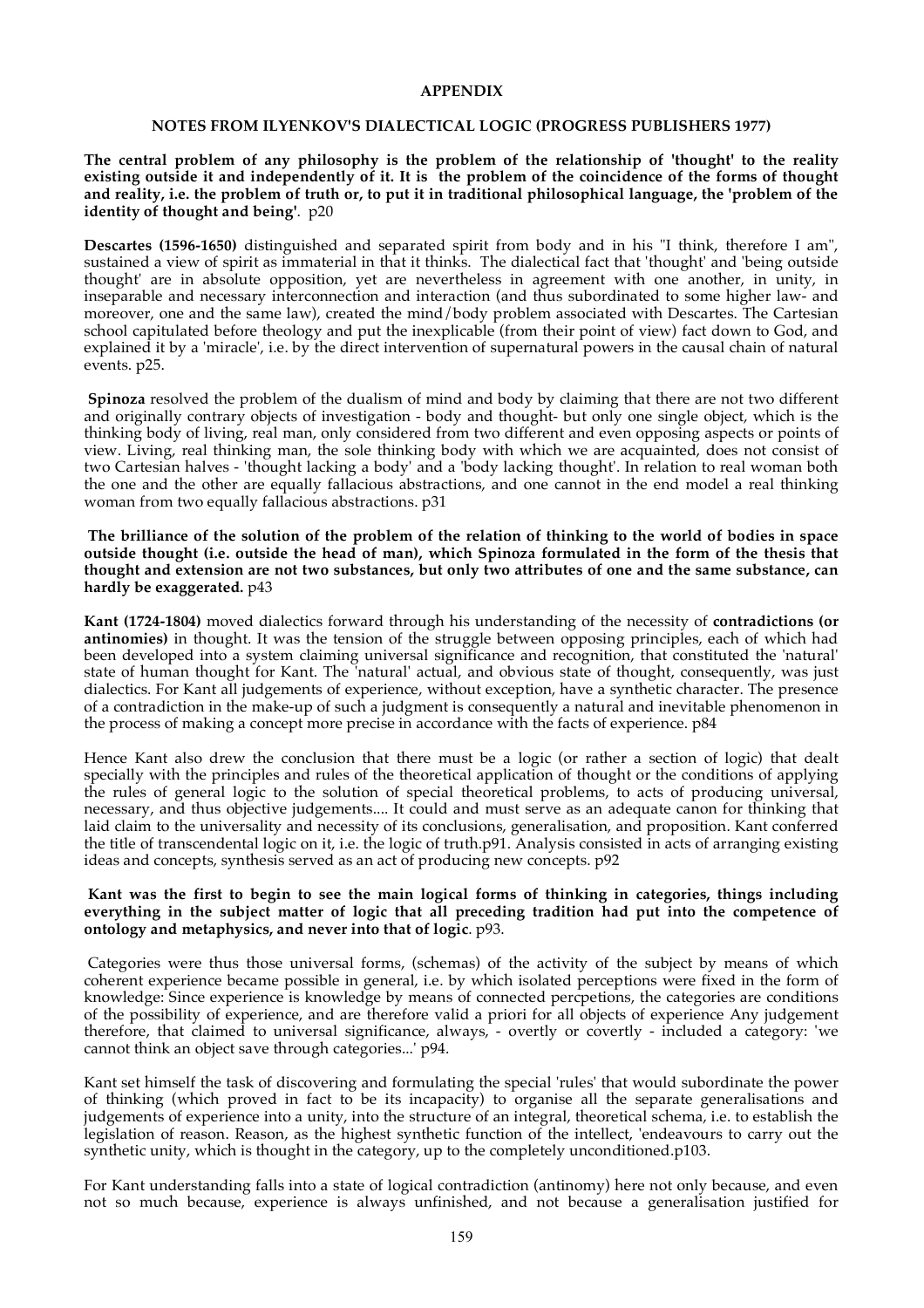experience as a whole has been drawn on the basis of partial experience. That is just what reason can and must do, otherwise no science would be possible. the matter here is quite different; in trying fully to synthesise all the theoretical concepts and judgements drawn from past experience, it is immediately discovered that the experience already past was itself internally antinomic. Of course if the experience was taken as a whole and not some arbitrarily limited aspect or fragment of it, contradiction, may

be avoided. And the past experience is already antinomic because it included generalisations and judgements synthesised according to schemas and categories that are not only different but are also directly opposite.p105

The tragedy of understanding is that it itself, taken as a whole, is immanently contradictory, containing categories each one of which is as legitimate as the other, and whose sphere of applicability within the framework of experience is not limited to anything, i.e. is as wide as experience itself.p107

It was, in fact characteristic of the old, pre-Kantian metaphysics, delivering itself from internal contradictions simply by ignoring half of all the legitimate categories of thought, half of all the schemas of judgements with objective significance; but at the same time the question arises of which category in the polar pair to prefer and keep, and which to discard and declare a 'subjective illusion'.p 108

So, if I determine a thing in itself through a category, I still have no right, without breaking the principle of contradiction, to ascribe the determinations of the opposing category to it. p109

#### **Kant's analysis showed that dialectics was a necessary form of intellectual activity, characteristic precisely of thinking concerned with solving the highest synthetic problems and with constructing a theory claiming universal significance, and objectivity ( in Kant's sense). Kant thus weaned dialectics, as Hegel put it, of its seeming arbitrariness and showed its absolute necessity for theoretical thinking. p112**

It was not surprising that contradictions and the flaws of antinomies appeared between understanding and reason, and, furthermore, within reason itself. But in that case the very concept of thinking, of the subject, I, was made senseless from the very beginning, i.e. was made contradictory within itself. All the fundamental categories of logic proved to be concepts that denoted not only different but diametrically opposite objects of thought. So we got the position that there were two different Is in every person, in every thinking individual, in constant polemic with each other, One of them contemplated the world and the other thought. Correspondingly, it was suggested, there were two different worlds, the contemplated and the thought of, although they merged into one in direct experience and in real life.p118

Fichte moved our understanding of dialectics forward by interpreting the object and its concept as two different forms of existence of one and the same I, as the result of self-differentiation of the I into itself. What had appeared to Kant as the object or 'thing-in-itself' (object of the concept) was in fact the product of the unconscious, unreflecting activity of the I, since it produced the sensuously contemplated image of the thing by virtue of imagination. A concept was the product of the same activity, but taking place with consciousness of the course and meaning of the activities themselves.p121

The job of thought as such thus consisted in understanding its own activity in creating an image of contemplation and representation, in consciously reproducing that which it had produced earlier unconsciously, without giving itself a clear account of what it was doing. The laws and rules of discursive thinking (i.e. of thinking that consciously obeyed the rules) were in fact nothing more nor less than the conscious laws (expressed in logical schemas) of intuitive thinking, i.e., of the creative activity of the subject, the I creating the world of contemplated images, the world as it is given in contemplation. p122

All change was a matter of empirical views and not of theory. Theory, constructed according to the rules of logic, must give a picture of the object withdrawn, as it were, from the power of time. ... A concept therefore always came under the protective cover of the principle of contradiction.

But how did matters stand if the object represented in theory (in the form of a theoretical schema constructed according to the rules of logic) **began to be understood not as something absolutely unchanging but as something coming into being, if only in consciousness,** as with Fichte? How did it stand with the principle of contradiction, if the logical schema had in fact to picture a process of change, the beginning of the becoming of a thing in consciousness and by virtue of consciousness? p130

**Fichte pointed out that what is impossible and contradictory in the concept actually happens in the intuition of space.** If therefore, you came up against a contradiction in a logical expression, the thing was not to hasten to declare that it could not be, but to return to the intuition, the rights of which were higher than those of formal logic; and if analysis of the act of intuition showed you that you were forced of necessity to pass from one determination to another, opposing one in order to unite it with the first, if your saw that A was necessarily transformed into not-A, you would then be obliged to sacrifice the requirement of the principle of contradiction. Or rather, that principle could not then be regarded as the indisputable measure of truth.p131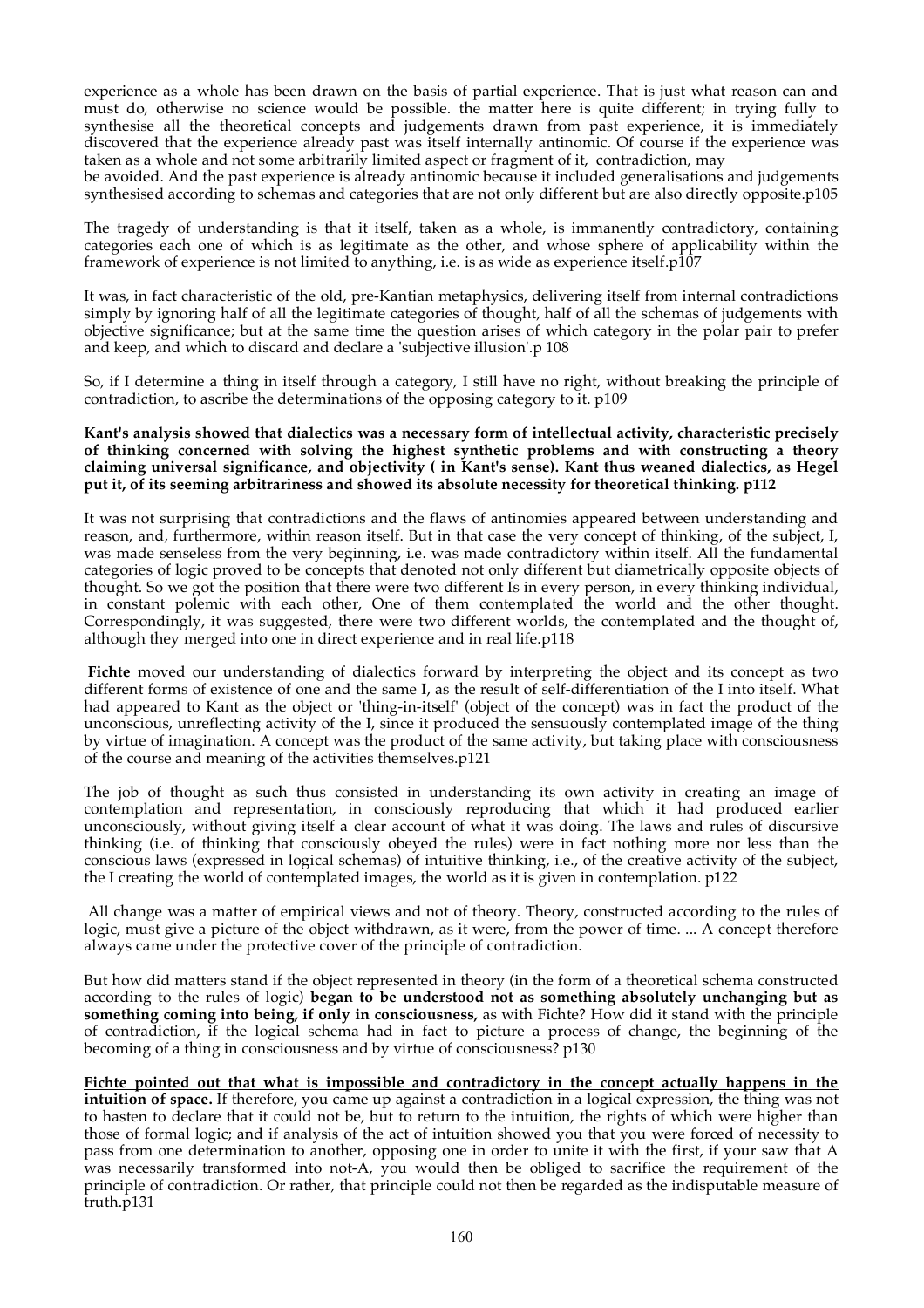Could a person become aware of herself, of the acts of her own consciousness, of her own constructive activity? Obviously she could. She not only thought, but also thought about her thinking, and converted the very act of thinking into an object; and that exercise was also called logic.p132

The system that **Schelling** chose was expressed in the following principle: 'My vocation in criticism is to strive for unchangeable selfness, unconditional freedom, unlimited activity. This system could never be completed, it must always be 'open-ended' in the future - such was the concept of activity. Activity when completed, embodied, 'fixed' in its product, was already not activity.p135

Practical activity was the 'third' thing on which all mutually contradictory systems came together as on common soil. It was there, and not in the abstractions of pure reason, that the real battle raged that could and must be won. That was where the proof lay that one party, unswervingly following its principle, defended not only its own, egoistic private interest, but also an interest coinciding with the universal tendencies of the universe, i.e. with absolute and unconditional objectivity. p137

Kant demonstrated in his last works that the arguments of practical reason must all the same tip the scales in favour of one system or the other, although on a purely theoretical plane they are absolutely equal.p138

One of the clashing logical conceptions must still prevail over the other, its opposite, and for that it must be reinforced by arguments no longer of a purely logical, rather purely scholastic quality, but armed with practical (moral and aesthetic) advantages as well.

For Schelling "A system of knowledge is necessarily either a trick, a game of ideas ... - or it must embrace reality not through a theoretical ability, but through a practical one, not through a perceptive ability but **through a productive, realising one, not through knowledge but through action."** p140

Fichte freed himself from the Kantian form of antinomies but reproduced them all intact in the form of **contradictions within the very concept of 'activity'.** The problem was simply transferred to the sphere of the individual psyche and so made completely insoluble.I.p 144. Schelling and the young **Hegel** believed that this all that led to one thing, namely, to comprehending that it was ultimately necessary to find the 'common root' itself of the two halves of human being from which they both stemmed and could be understood. From that was born the idea of the philosophy of identity. p 145

Schelling turned to poetry, metaphors and a kind of aesthetic intuition "Only because the logic that he knew and recognised did not permit the uniting of opposing contradictory predicates in concepts of one and the same subject. He, like Kant, held it sacred that the law of identity and the principle of contradiction were absolutely unbreakable laws for conceptual thinking, and that breaking them was tantamount to breaking the laws of thought in general, the forms of scientism."  $\overline{p}$ 147

Schelling sought the way out by developing the concepts of mechanics and organic life from one and the same truly universal principle, which led him to the idea of representing nature as a whole, as a dynamic process in the course of which each successive stage or phase negated the preceding one, i.e. included a new characteristic. p152.

The identity of the laws of the subjective and objective worlds could only be realised in the act of creation. But creativity did not submit to formal schematising. Identity cannot be comprehended or communicated through description, and not at all through conception. It can only be intuited. Here intuition was all powerful, the inspired intuition of creative insight, intellectual and aesthetic intuition. Thus it was, therefore, that Schelling's system culminated in and was completed by a philosophy of art. p157.

Schelling came directly up against the narrowness of the Kantian logic, which attributed to the law of identity and the principle of contradiction the character of the absolute premise; of the very possibility of thing in concepts. For there was no room within these rules for the moment of the transition of opposites into one another, and it broke them.

#### Schelling, while agreeing that there was self-destruction of the form of thinking here, was forced in fact to conclude that real truth could not be caught and expressed through a concept. In his eyes therefore art **and not science represented the highest form of mental activity.** p 158

So Schelling confirmed dialectics as the genuine theory of scientific knowledge, but then broke all its links with logic. His position once more returned logic once more to the pitiable condition in which is had been before the attempts of Kant and Fichte to reform it in accordance with the needs of the time.

After Schelling the problem consisted in uniting dialectics as the true schema of developing knowledge and logic as the system of rules of thinking in general. What was the relation of the rules of logic to the real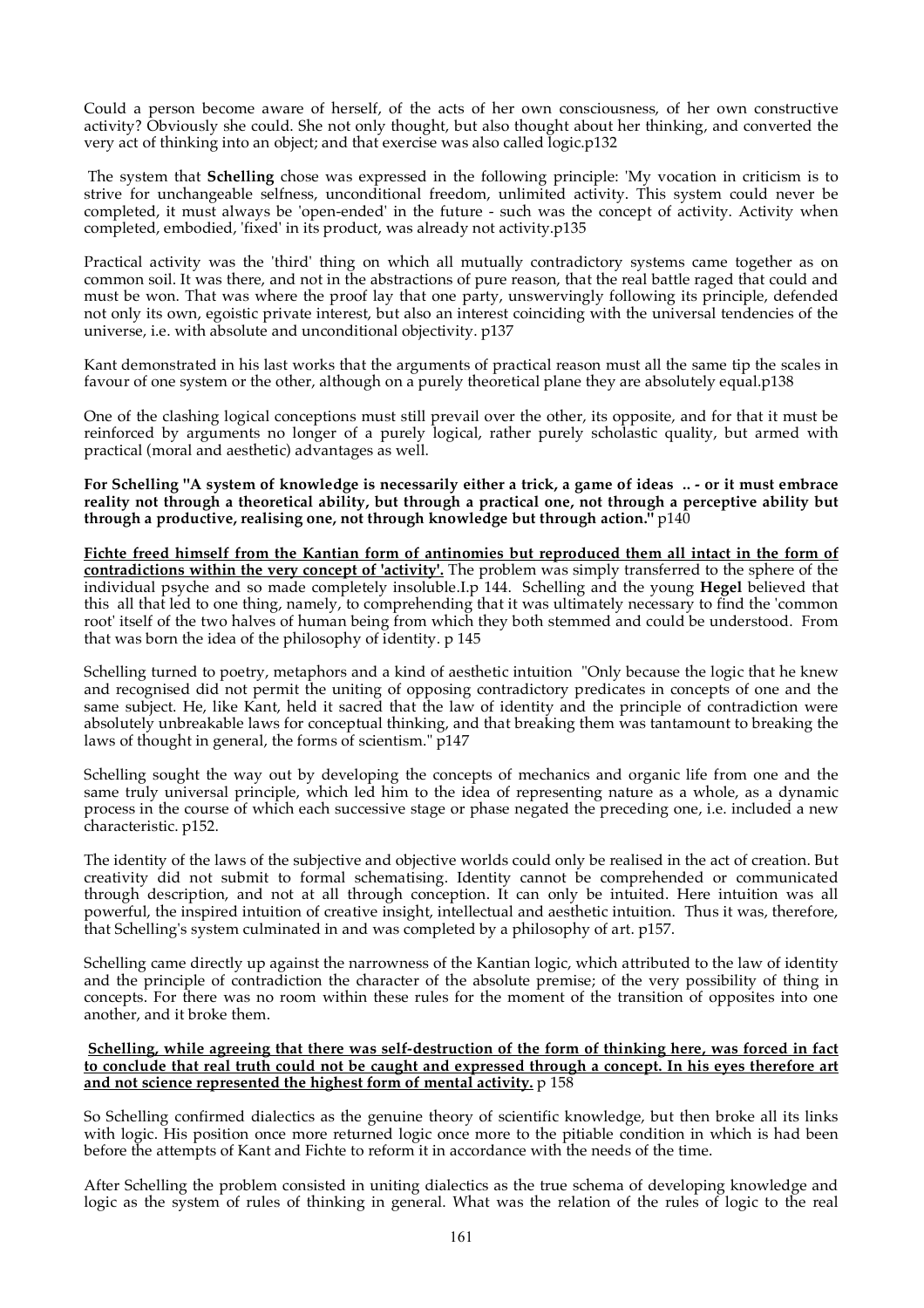schemas (laws) of the development of understanding? Were they different, mutually unconnected 'things?' Or was logic simply the conscious and deliberately applied schema of the real development of science? If it was, it was all the more inadmissible to leave it in its old, primitive form. **At this point the torch was taken up by Hegel.** p 161/2

All definitions are of little value. 'In order to gain an exhaustive knowledge of what life is, we should have to go through all the forms in which it appears, from the lowest to the highest. And later: 'To science definitions are worthless because always inadequate. The only real definition is the development of the thing itself, but this is no longer a definition. p 166

**Hegel (1770-1831)** had doubts about the fact that it was the rules of logic that prevented understanding of the process of the passage of the concept into the object and vice versa, of the subjective into the objective (and in general of opposites into one another)., He saw in it not evidence of the organic deficiency of thought but only the limitations of Kant's ideas about it. Kantian logic was only a limitedly true theory of thought. Real thought, the real subject matter of logic as a science, was something else; therefore it was necessary to bring the theory of thought into agreement with its real subject matter. p170

Hegel was critical of the view that 'the completely conscious thought that all the old logic had in view really assumed language, speech, the word, as its outward form of expression. In other words thought achieved awareness of the schemas of its own activity precisely through and in language. p 174

#### Let us note in passing that all schools of logic, without exception, having ignored Hegel's criticism of the **old logic have shared this old prejudice to this day as though nothing had happened. It is most outspokenly professed by Neopositivists, who directly identify thought with linguistic activity and logic with the analysis of language.**

From Hegel's standpoint the real basis for the forms and laws of thought proved to be only the aggregate historical process of the intellectual development of humanity understood in its universal and necessary aspects. The subject matter of logic was no longer the abstract identical schemas that could be found in each individual consciousness, and common to each of them, but the history of science and technique collectively created by people, a process quite independent of the will and consciousness of the separate individual although realised at each of its stages precisely in the conscious activity of individuals. p177

This process, according to Hegel, also included, as a phase, the act of realising thought in object activity, and through activity in the forms of things and events outside consciousness. In that, in Lenin's words, he 'came very close to materialism'. p 177

#### **In considering thought as a real productive process expressing itself not only in the movement of words** but also in the changing of things, Hegel was able, for the first time in the history of logic, to pose the **problem of a special analysis of thought-forms, or the analysis of thought from the aspect of form.**

Before Hegel such an aim had not arisen in logic, and even could not have...... Logicians before Hegel had recorded only the external schemas in which logical actions, judgements and inferences functioned in speech, i.e. as schemas of the joining together of terms signifying general ideas, but the logical form expressed in these figures, i.e. the category, remained outside their sphere of investigation, and the conceptions of it was simply borrowed from metaphysics and ontology..... And since logical form, about which Marx spoke in the first edition of Das Kapital, was understood as a form of activity realised equally well in the movement of verbal terms and in the movement of the things involved in the work of the thinking being, there then for the first time only, arose the possibility of analysing it specially as such, of abstracting it from the special features of its expression in some partial material or other (including those which were linked with the specific features of its realisation in the fabric of language). p178

p181 Thought, in fact, included the human determination of sensation, intuition, images, ideas, aims, obligations, etc., and also thoughts and concepts (thoughts and concepts here have the meaning of the old, purely formal logic). Thought in general thus appears at first not in the form of thought as of feeling, intuition, imagination - forms that are to be distinguished from thought as form. The thought-form as such appears to us only in the course of thinking about thought itself i.e. only in logic. But before woman began to think about thought, she had already to think, though sill not realising the logical schemas and categories within which this thinking took place, but already embodying them in the form of the concrete statements and concepts of science, engineering, morals, and so on.p 181

Logic finally became a real logic of the understanding of unity in variety, and not a scheme for manipulating ready made ideas and notions; a logic of critical and self critical thought and not a means of the uncritical classification and pedantic, schematic presentation of existing ideas. p 186.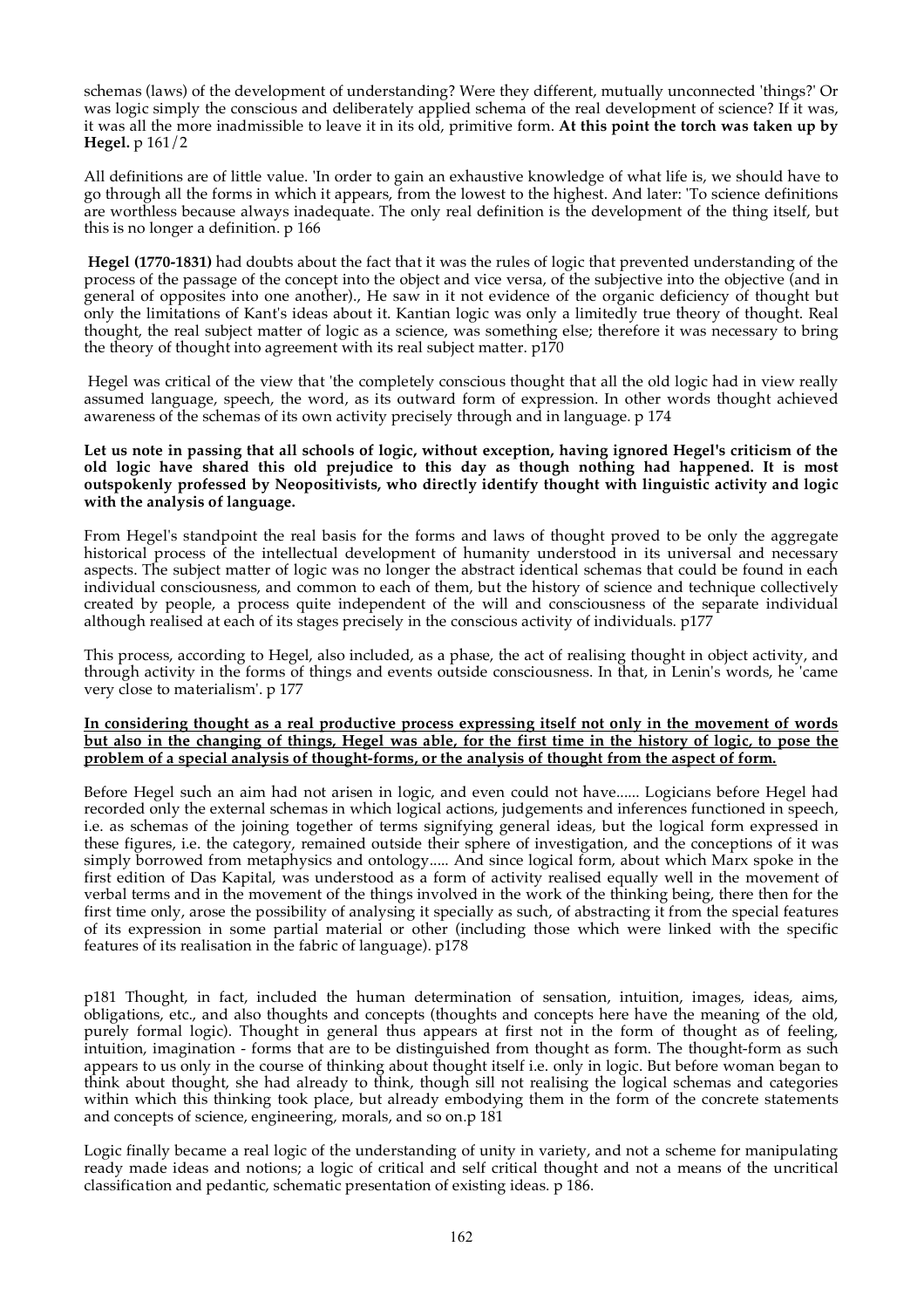Hegel criticised traditional logic, and the thinking appropriate to it. By the same 'immanent procedure' that was one of his main conquests, namely, he counterposed to the assertions, rules, and basic propositions of logic **not** some kind of opposing assertions, rules and basic propositions **but** the process of the practical realisation of its own principles in real thought.p.187. He showed it its own image, pointing out those of its features that it preferred not to notice and not to recognise. Hegel required only one thing of thinking in accordance with logic, namely uncompromising consistency in applying the principles adduced, And he showed that it was the consistent application of these principles (and not departure from them) that had in fact led inevitably, with inexorable force, to negation of the principles themselves as one-sided incomplete and abstract.p187

**This historically unavoidable defect of Kantian logic was that it pedantically schematised and described a** mode of thought that led to a bringing out and sharp formulation of the contradictions contained in any **concept but did not show they could and should be resolved logically without shifting this difficult task onto 'practical reason', onto 'moral postulates', and other factors and abilities lying outside logic.**

Hegel, however saw the main job facing logic after the work of Kant, Fichte, and Schelling, as precisely in finding, bringing out, and indicating to thought, the means of intelligently and **concretely resolving the contradictions** into which it inevitably fell when consciously guided by the traditional, purely formal logic. That, too, was the real distinction between Hegel's conception of thought and logic and all preceding ones.

The old logic, coming up against the logical contradiction that it itself brought to light just because it rigorously followed its own principles, always balked at it, retreated to analysis of the preceding movement of thought, and always strove to find an error or mistake in it leading to the contradiction. For formal logical thinking contradictions thus became an insurmountable barrier to the forward movement of thought, an obstacle in the way of concrete analysis of the essence of the matter. It therefore also came about that 'thought, despairing of managing by itself to resolve the contradiction into which it had got itself, turns back to the solutions and reliefs that were the spirit's lot in its other modes and forms.' It could not be otherwise, since the contradiction did not develop through a mistake'. p188

Hegel also suggested that a contradiction should be resolved as well as disclosed, and resolved by the same logical thinking as had brought it out when a definite concept was being developed.

He treated both the origin and the mode of resolution of logical contradictions differently. Like Kant he understood that they did not arise at all through the negligence or carelessness of individual thinking persons but unlike Kant he understood that they could and must be resolved and must not always be preserved as antinomies. But so that it could resolve them thought must fix them sharply and clearly in advance, precisely as antinomies, as logical contradictions, as real and not imaginary, contradictions in determinations.

**Dialectics, according to Hegel, was the form (or method or schema) of thought that included the process both of elucidating contradictions and of concretely resolving them in the corpus of a higher and more profound stage of rational understanding of the same object, on the way toward further investigation of** the essence of the matter, i.e. in the course of developing science, engineering, and 'morality', and all the **spheres he called the 'objective spirit'. p190**

When Hegel formulated a programme for the critical transformation of logic as a science, he posed the task of bringing it (i.e. thought's awareness of the universal schemas of its own work) into correspondence with its real object, i.e. with real thought, with its real universal forms and laws.

The last-named do not exist in thought simply or even so much as schemas and rules of conscious thinking, but rather as universal schemas of objective thinking that are realised not so much as a subjective psychic act as the productive process that created science, technique and morality. p 194

If we looked on logic as investigation (cognition) of thought-forms, he wrote, this investigation 'must also unite the activity of thought-forms and their critique in cognition. The thought-forms must be taken in and for themselves; they are the object and the activity of the object itself; they themselves inquire into themselves, must determine their limits and demonstrate their defects themselves. That will then be that activity of thought that will soon be given separate consideration as dialectics...'

The subject matter of logic then proved to be those really universal forms and patterns within which the **collective consciousness of humanity was realised. The course of its development, empirically realised as** the history of science and technique, was also seen as that 'whole' to the interests of which all the **individual's separate logical acts were subordinated.**

And inasmuch as the individual was involved in the common cause, in the work of universal thought, he was continually forced to perform actions dictated 'by the interests of the whole' and not confined to the schemas of 'general' logic. He would naturally not realise his actions in logical concepts, although these acts were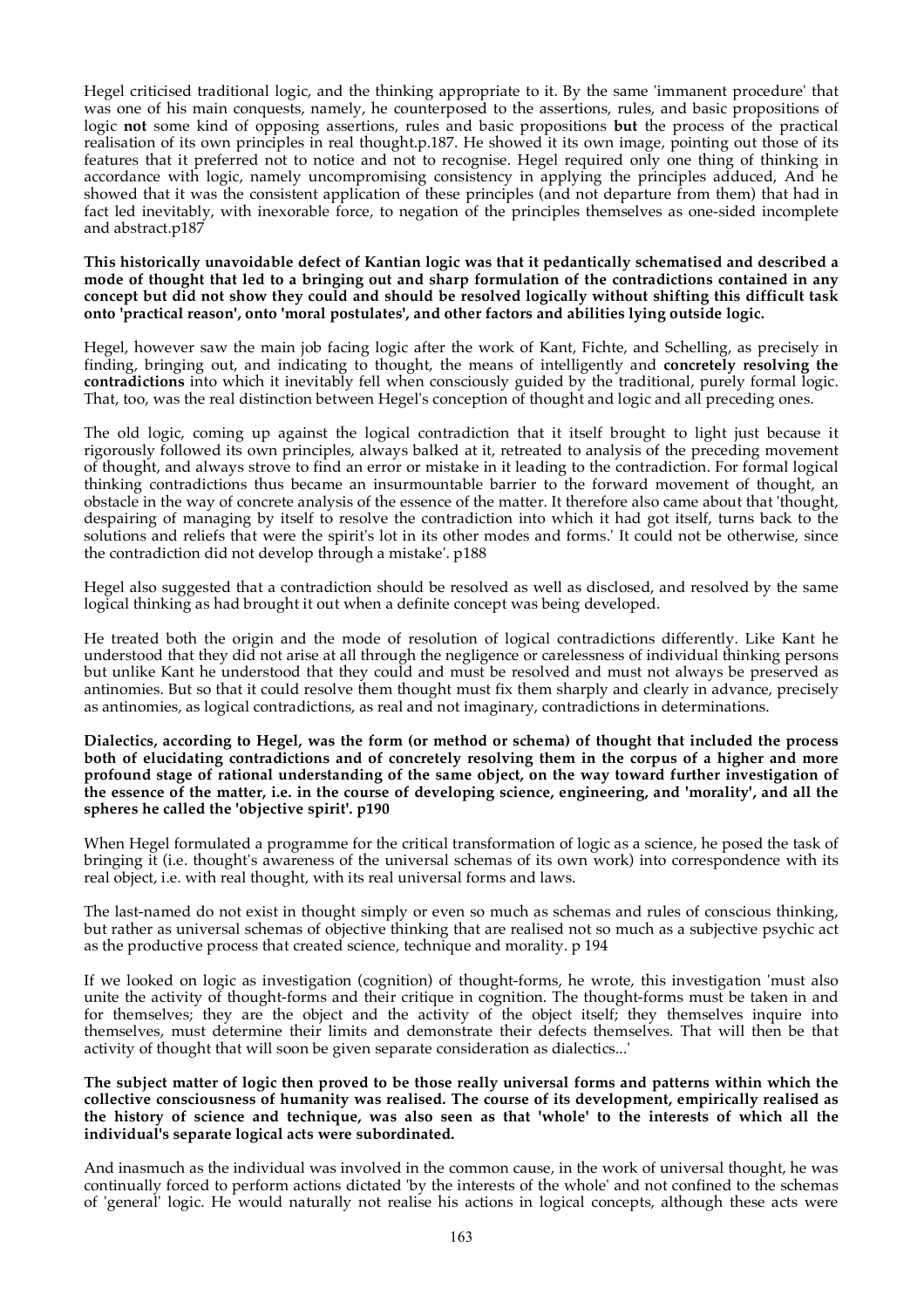performed by his own thinking. The schemas (forms and laws) of universal thought would be realised unconsciously through his psyche. (Not 'unconsciously' in general, but without logical consciousness of them, without their expression in logical concepts and categories). p197

In this connection **Hegel introduced one of his most important distinctions between thought 'in itself'** which also constituted the subject matter, the object of investigation, in logic, and thought, 'for itself' ie.e thought that had already become aware of the schemas, principles, forms, and laws of its own work and **had already worked quite consciously in accordance with them, fully and clearly realising what it was doing, and how it was doing it. Logic was also consciousness, the expression through concepts and** categories of those laws and forms in accordance with which the process of thinking 'in itself' took place. **In logic it also became the object for itself.**

In logic thought had consequently to become the same 'for itself' as it had earlier been only 'in itself'.

Hegel therefore also formulated the task of bringing logic into line with its real subject matter, with real thought, with the really universal forms and laws of development of science, technique and morality.

In other words he wanted to make the subjective consciousness of thought about itself identical with its object, with the real universal and necessary (objective) forms and laws of universal (and not individual) thought. that also meant that **the principle of the identity of the subjective and the objective must be** introduced into logic as the highest principle, i.e. the principle that the real forms and laws of thought **must be delineated in logic exactly, adequately, and correctly.** The principle of the identity of subject and object signified nothing more, and did not signify any 'hypostatisation' of the forms of subject thought because one and the same thought was both object and subject in logic, and it was a matter of the agreement, coincidence, and identity of this thought (as a consciously performed activity) with itself as unconsciously performed productive activity, or as activity hitherto taking place with a false consciousness of its own actions. p198

Hegel saw the true difference between the real laws of thought and the rules that the old logic had promoted to the rank of laws. Man can break rules, unlike laws, and does so at every step, thus demonstrating that they are not laws. Because laws cannot be broken, they constitute the determinateness of the object, which cannot be omitted without the object itself, in this case thought, ceasing to exist.p 202

But the constant negation of the rules established by conscious thought for itself got out of control, was not aware of itself, and proved to be a fact outside thought, although it took place within the latter. Thought had this fact 'in itself' but not 'for itself'. But as soon as this fact was recognised as a universal and necessary logical - thought - form, it was also transformed into a fact of consciousness, a fact of conscious thought, and the latter became consciously dialectical. p203

But if logic was to be a science, it must be a critical, systematic investigation that did not accept a single **determination on faith, and unproved by thought, i.e. without being reproduced by it quite consciously. In this investigation criticism of the thought-forms known to cultivated thinking was only possible and thinkable as self-criticism. The schemas, rules, forms, principles, and laws of his thought were here subjected to criticism not by comparing them with some object lying outside them, but solely be bringing out the dialectic they included in themselves and which was discovered immediately as soon as we began** in general to think, rigorously and fully realising what we were doing and how we were doing it. Logic was nothing else (or rather should be nothing else) than the proper apprehension of those forms and laws within which the real thinking of people took place. The identity of thought and the conceivable, as the **principle of the logical development and construction of logic signified nothing more. p204**

Categories were only discovered and demonstrated their determinations through the historically developing, scientific, technical, and moral 'perfecting' of the human race, because only in it, and not in the experience of the isolated individual, did thought become 'for itself' what it had been 'in itself'. p205

Categories manifested themselves in the individual's own experience (were revealed in action, in processing of the data of perception) not in the whole fullness and dialectical complexity of their composition and connections but only in abstract, one-sided aspects. It was therefore impossible to derive them from analysis of the experience of the isolated individual. They were only discovered through the very complex process of the interaction of a mass of single minds mutually correcting each other in discussion, debate, and confrontations, i.e. through a frankly dialectical process that, like a huge centrifuge, ultimately separated the purely objective schemas of thought from the purely subject ( in the sense of individual, arbitrary) schemas of activity, and as a result crystallised out logic, a system of determinations of purely universal, impersonal, and featureless thought in general. p206

**Categories were thus universal forms of the reconstruction, reproduction, in the consciousness of the** individual of those objects that had been created before him by the collective efforts of past generations of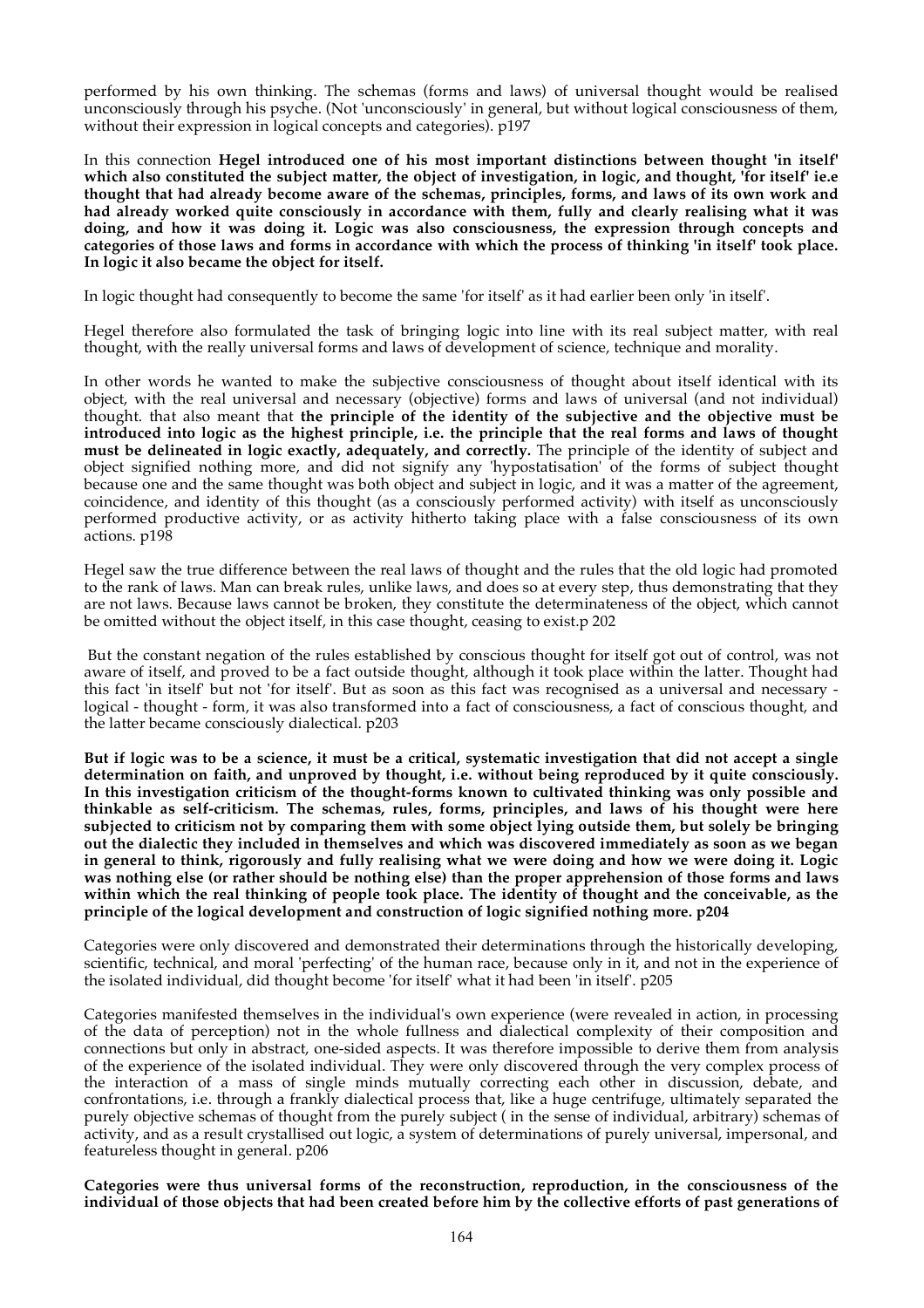**thinking beings, by the power of their collective, impersonal thought. In individually repeating the experience of humanity, which had created the world of spiritual and material culture surrounding him from the cradle.** This individual also repeated that which had been done before him and for him by the 'universal spirit' and so acted according to the same laws and in the same forms as the impersonal ' universal spirit' of humanity. That means that categories appeared at once as universal schemas of the scientific formation of the individual consciousness, rising gradually from the zero level of its erudition to the highest stages of spiritual culture at the given moment, and as schemas of the individual mastery (reproduction) of the whole world of images created by the thought of preceding generations and standing opposed to the individual as a quite objective world of spiritual and material culture, the world of the concepts of science, technique and morality. p207

This world was the materialised thought of humanity, realised in the product, was alienated thought in general; and the individual had to de-objectify, and arrogate to herself, the modes of activity that were realised in it, and it was in that the process of his education properly consisted. In the trained mind categories actually functioned as active forms of thought-activity, forms of processing the material of sense impressions into the form of a concept. When the individual had them in her experience, and made them forms of her own activity, she also possessed them, and knew and realised them, as thought-forms. Otherwise they remained only general forms of the things given in contemplation and representation, and counterposed to thought as a reality existing outside it and independently of it. p 208

Practice, the process of activity on sense objects that altered things in accordance with a concept, in accordance with plans matured in the womb of subjective thought, began to be considered here as just as important a level in the development of thought and understanding, as the subjective-mental act of reasoning (according to the rules) expressed in speech. p209

#### **Hegel thus directly introduced practice into logic, and made a fundamental advance in the understanding of thought and in the science of thought.**

Since thought outwardly expressed itself i.e. 'alienates itself', 'makes itself something outside itself) not only in the form of speech but also in real actions and in people's deeds, it could be judged much better 'by its fruits' than by the notions that it created about itself. Thought, therefore, that was realised in men's actual actions also proved to be the true criterion of the correctness of those subjective mental acts that were outwardly expressed only in words, in speeches, and in books. p 210

**Feuerbach (1804-1872)** began the materialist transformation of the Hegelian dialectic in his claim that as a matter of fact, the so-called philosophy of absolute identity was a philosophy of the identity of thinking in itself; as before there was an unfilled gap between thought and being outside thought. **The problem seemed to be resolved only because conceivable being, i.e. being in the form in which it had already been expressed in thought had been put everywhere in the place of real being.** Under the grandiose, profoundly thought out construction of the Hegelian philosophy, therefore, there was hidden as a matter of fact an empty tautology; we thought the surrounding world as and how we thought it.

So the philosophy of Schelling and Hegel had not, in fact, established any identity of thought and being and not just an 'absolute' one, because 'being as such' - free, independent, self-sufficient being existing outside and independently of thought - had simply not been taken into account in it, and remained something wholly immaterial and undetermined.p212

The whole problem thus boiled down to resolving whether thought could, in general, be distinguished from man as a material, sensuously objective creative, and to fixing it and considering it from the very beginning as something independent, in contrast to everything corporeal, sensuous, and material; or whether thought should be understood as a property ('predicate') inseparable from human beings. **Feuerbach considered the decisive argument in favour of materialism to be the arguments of natural science, medicine, and on medicine and physiology. p215**

Thought was the real function of the living brain, and was inseparable from the matter of the brain. If we had brain matter in mind, then it was quite ridiculous in general to ask how thought was 'linked' with it, how the one was connected with the other and 'mediated' it, because there simply was no 'one' and 'the other' here, but only one and the same thing; the real being of the living brain was also thought, and real **thought was the being of the living brain.p 216**

Feuerbach did not reproach Schelling and Hegel at all for having recognised in general the unity (identity) of thought and being in the thinking woman, but only for having tried to depict it as the final unity of opposites, as the product of the joining together of an insubstantial thinking spirit and unthinking flesh. **He reproached** them with thus having tried to stick together a picture of the real fact from two equally false abstractions, **of proceeding from illusion to fact and from abstraction to reality.**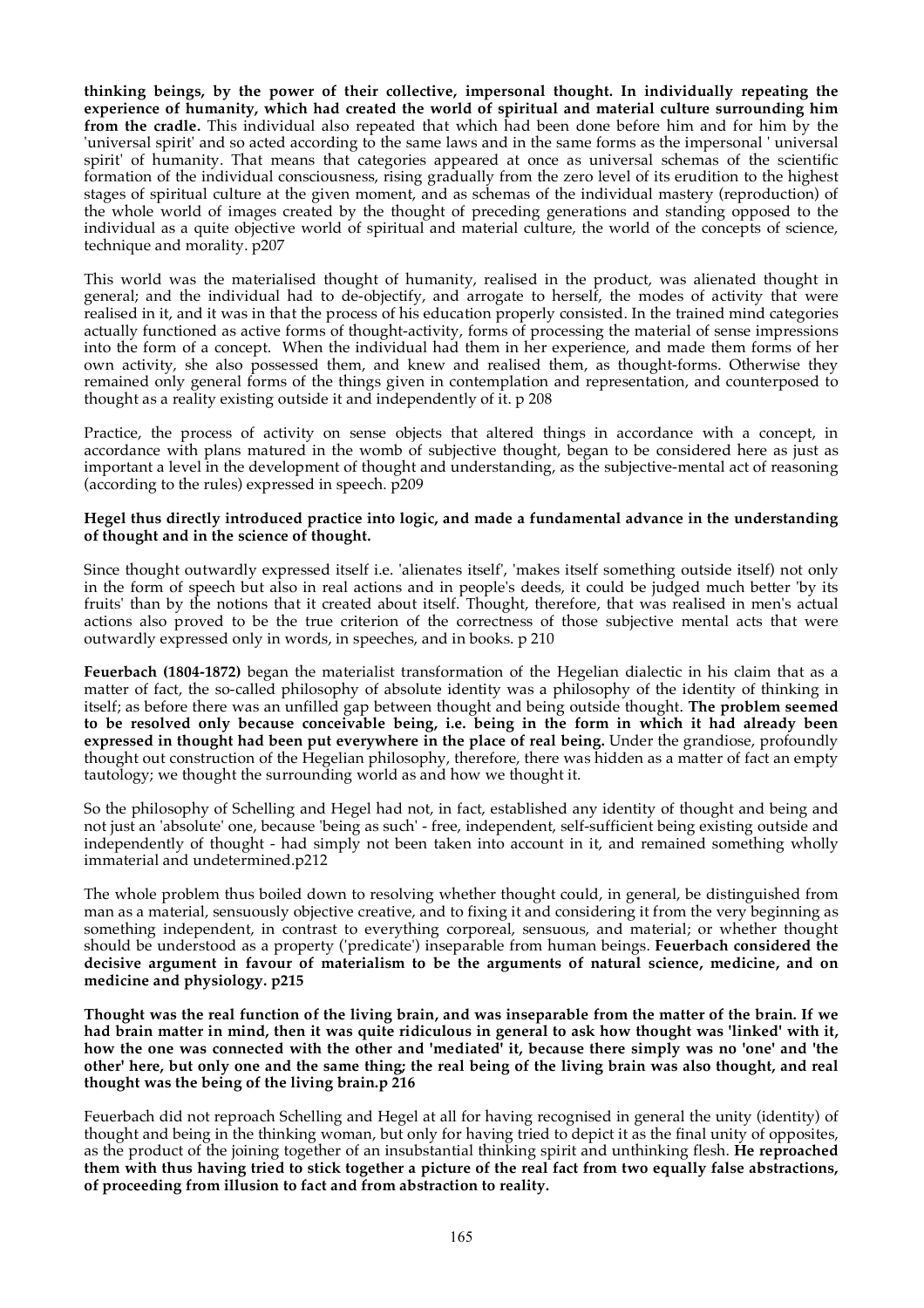#### **The materialist, Feuerbach affirmed, must proceed in the opposite way, taking as his starting point the directly given fact, in order to explain the origin of these false abstractions that idealist uncritically accepted as facts.**

Schelling and Hegel started from the thesis of the initial opposition of incorporeal thought and of flesh without thought in order ultimately to reach the unity of the opposites. That was false path of spiritualism. the materialist must proceed from the factual direct unity (indivisibility) of the human individual in order to understand and show how and why the illusion of an imaginary opposition of thinking and corporeal being arose in the head of this individual.

The illusion of the opposition of the thinking spirit and the flesh in general was consequently a purely subjective fact, i.e. a fact existing only in the head of the human individual, a purely psychological fact. It arose for a quite natural reason, precisely because the thinking brain was the same sort of material, sensuous organ as all of man's other organs. p217/8

**Thus the logic of the struggle against dualism and spiritualism directly forced Feuerbach, in essence, to** express a dialectical proposition to recognise that the living, thinking brain was an 'object' in which there **proved to be directly identical oppositions, namely, thought and sensuously objective being, thinking and** what was thought, the ideal and the real, the spiritual and the material, the subjective and the objective. **The thinking brain was the special 'object' that could be properly expressed in philosophical categories only through directly identifying mutually exclusive determinations, through a thesis that embraced a direct unity, i.e. identity, of opposing categories.p219**

And if by logic was understood not a collection of rules for the expression of thought in speech, but the science of the laws of development of real thinking, then, similarly , by logical forms must be understood not the abstract forms of sentences and expressions, but the abstract, universal forms of the real content of thought, i.e. of the real world sensuously given to man. p221. **From the materialist point of view it states that** logical forms and patterns are nothing else than the realised universal forms and patterns of being, of the **real world sensuously given to woman.**p222

The materialism consisted in this case in an unqualified recognition of the fact that thought was the mode of the real existence of the material body, the activity of the thinking body in real space and time. The materialism appeared, furthermore, in recognition of the identity of the mentally comprehended and sensuously perceived world. Feuerbach's materialism, finally, was expressed in man's being recognised as the subject of thought, that same man who lived in the real world, and not a special being hovering outside the world, contemplating and comprehending it 'from outside'. All those are fundamental tenets of materialism in general, and consequently also of dialectical materialism. p 223.

**What then were the weaknesses of Feuerbach's position?** In general, they were the same as those of all pre-Marxian materialism. The incomprehension of the role of practical activity in altering nature. Even Spinoza had in mind only the movement of the thinking body along the given contours of natural bodies and lost sight of this moment, a point that Fichte made against him (and so in general against the whole form of materialism represented by him), namely that woman (the thinking body) did not move along ready-made forms and contours presented by nature but **actively created new forms,** not inherent in nature, and moved along them, overcoming the 'resistance' of the external world.

**Marx (1818-1883) claimed that, 'The chief defect of all materialism up to now (including Feuerbach's) is** that the object, reality, what we apprehend through our sense, is understood only in the form of the **subject or contemplation; but not as sensuous human activity, as practice, not subjectively. hence in opposition to materialism the active side was developed abstractly by idealism - which of course does not know real sensuous activity as such. Feuerbach wants sensuous objects, really distinguished from the objects of thought: but he does not understand human activity itself as objective activity. p224.**

When, therefore, he faced the problem of where and how man (the thinking body) was in immediate union (contact) with the environment, he answered: in intuition, in the individual's contemplation, since it was the individual that he always had in mind. That was the root of all his weaknesses, because in contemplation there was given to the individual the product of the activity of other individuals interacting among themselves in the process of producing material life, and those properties and forms of nature that had already been transformed into the properties and forms of the activity of man, its object and its product. The 'nature as such' that Feuerbach wished to 'contemplate', did not, as a matter of fact, lie within his field of view, because this 'nature' the nature that preceded human activity, is not by any means the nature in which Feuerbach lives, not the nature which today no long exists anywhere (except perhaps on a few Australian coral-islands of recent origin) and which, therefore, does not exist for Feuerbach.p 225

Feuerbach's attention was also diverted from the real complexities of the social relations between theory and practice, from the division of labour that 'alienated' thought (in the form of science) from the majority of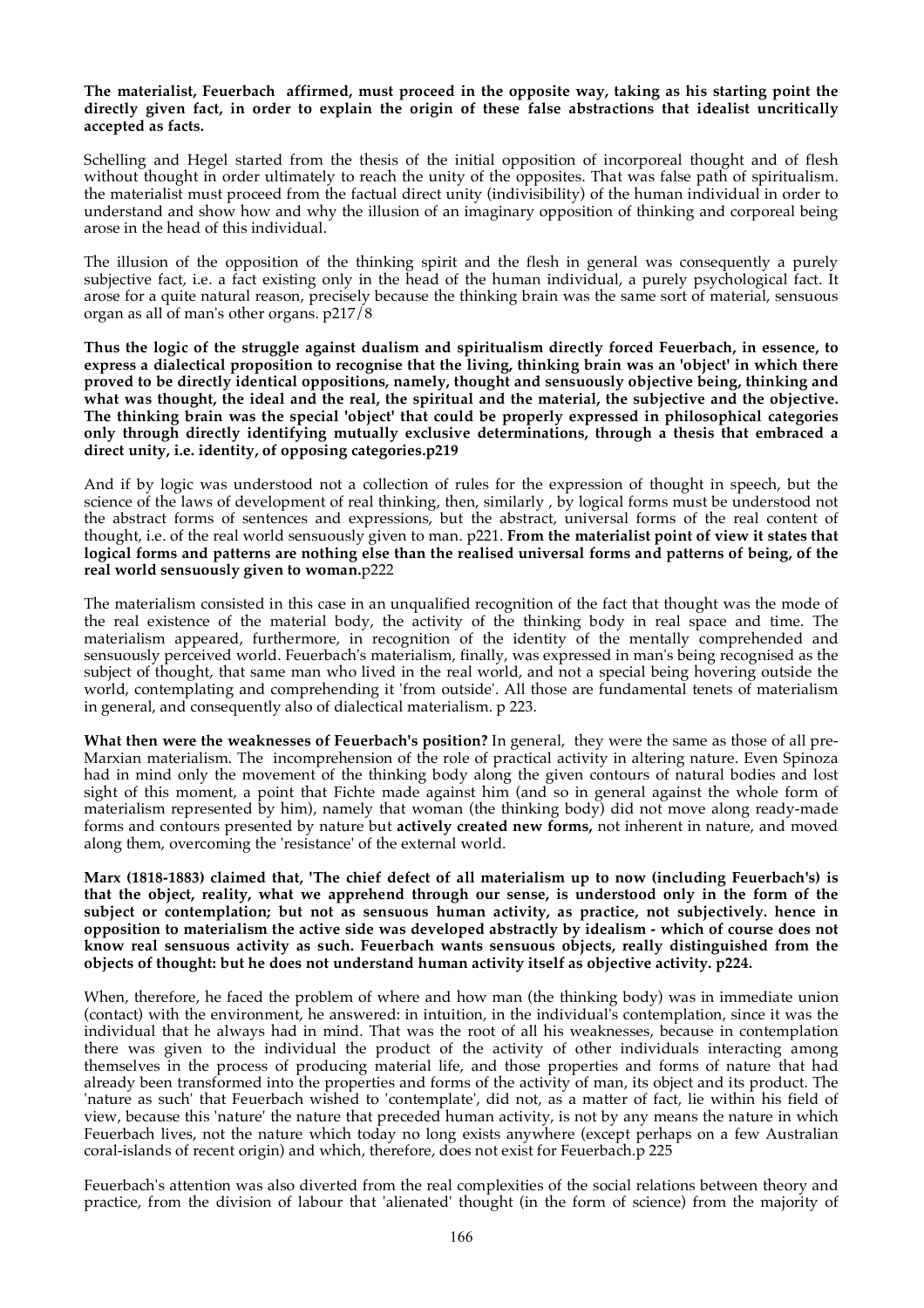individuals and converted it into a force existing independently of them and outside them. He therefore saw nothing in the thought idolised by Hegel (i.e. science) than a certain modification of religious illusions.p226

**Marx, Engels and Lenin** showed both the historical contribution of Hegel and the historically condition limitations of his scientific advances, the clearly drawn boundary across which the Hegelian dialectic could not step, and the illusions, whose power it was incapable of overcoming despite all the strength of its creator's mind. **Hegel's greatness, like his limitations, was due on the whole to his having exhausted the possibilities of developing dialectics on the basis of idealism, within the limits of the premises that idealism imposed on scientific thinking.**p227

Hegel ... also understood logic as 'absolute form', in relation to which the real world and real human thought proved to be something essentially derivative, secondary and created. p 229

Under the spontaneously developing division of social labour there arose of necessity a peculiar inversion of the real relations between human individuals and their collective forces and collectively developed faculties, i.e. the universal (social) modes of action were organised as special social institutions, established in the form of trades and professions, and of a kind of caste with its own special rituals, language, traditions, and other immanent' structures of a quite impersonal and featureless character.p 230

#### Man makes his life activity itself the object of his will and of his consciousness. He has conscious life **activity. It is not a determination with which he directly merges.**p 232

Thus Hegel saw in the word the form of the actual being of the thinking spirit in which the latter manifested its own creative force (faculty) before everything, before and independently of the real moulding of nature by labour. Labour only realised what the thinking spirit had found in itself in the course of utterance, in the course of its dialogue with itself. But in this interpretation the dialogue proved to be only a monologue of the thinking spirit, only its mode of 'manifestation.'. p240

#### The clue to Hegel's conception is not so very complicated. The idea that man thought initially, and then only really acted served as the foundation of his schema. Hence also the schema 'word - act - thing made **by the act - again word'.** p 241

It was the knowledge acquired by him as concepts immediately in the course of his education, i.e. in the form of verbal-sign expressions, which was for him the beginning (starting point) of his specific activity, and the end, its specific goal, its real 'entelechy'. p 244

Hence, from the real form of the life activity of the professional theoretician there also grow all the practically necessary illusions about thought and concept that were systematically expressed in Hegel's Science of Logic. The Hegelian logic described the system of the objective forms of thought within the limits of which revolved the process of extended reproduction of the concept, **which never began, in its developed forms, 'from the very beginning', but took place as the perfecting of already existing concepts, as the transformation of already accumulated theoretical knowledge, as its 'increment'.** The concept was always already presupposed here in the form of a jumping-off point for new conquests, since it was a matter of extending the sphere of the cognised, and in that the initial concepts played a most active role. p 247

But continued Marx, man, too, did not think in immediate unity with nature. Man only thought when he was in unity with society, with the social and historical collective that produced his material and spiritual life. Abstracted from the nexus of the social relations within and through which he effected his human contact with nature (i.e. found himself in human unity with it), he thought as little as a brain isolated from the human body. p 252

Thus it was along the path of development of logic that the problem of the ideal, reached its full stature.

**The main transformation that Marx and Engels effected in the materialist conception of the nature of the** ideal therefore related primarily to the active aspects of the relation of thinking man to nature, i.e. the aspect that had been mainly developed, as Lenin put it, by 'clever' idealism, by the line of Plato-Fichte-**Hegel, and was emphasised by them in an abstract, one-sided, idealist way.** p 255.

**Between contemplating and thinking man and nature in itself there existed a very important mediating link through which nature was transformed into thought, and thought into the body of nature. That was practice, labour, production. it was production (in the broadest sense of the word) that transformed the** object of nature into the object of contemplation and thought. 'Even the objects of the simplest 'sensuous **certainty' are only given to him through social development industry and commercial intercourse**.p 257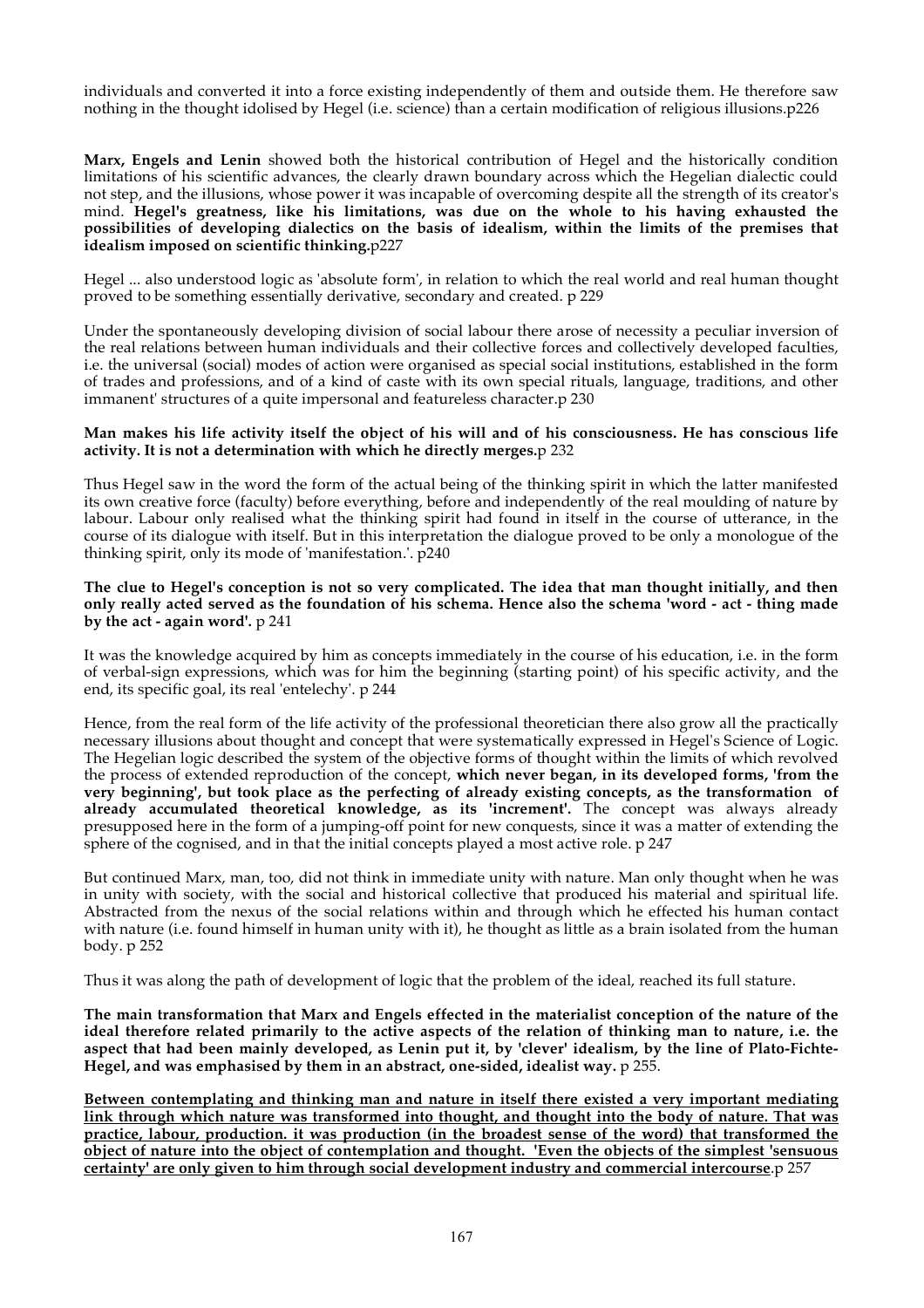Only practice, consequently, was capable of resolving which features of the object given in contemplation belonged to the object of nature itself, and which had been introduced into it by man's transforming activity, i.e. by the subject.

Therefore 'the question whether objective truth is an attribute of human thought - is not a theoretical but a practical question. Man must prove the truth, i.e. the reality and power, the 'this-sidedness' of this thinking in practice'. Marx wrote in his second thesis on Feuerbach. 'the dispute over the reality or non-reality of thinking that is isolated from practice is a purely scholastic question'. p259

... production creates the form itself of woman's active practice, or the faculty of creating an object of certain form and using it for its purpose, i.e. in its role and function in the social organism. In the form of an active, real faculty of woman as the agent of social production, the object exists ideally as a product of production, i.e. as an inner image, requirement, and an urge and goal of human activity. p 260

Materialism in this case does not consist at all in identifying the ideal with the material processes taking place in the head. Materialism is expressed here in understanding that the ideal, as a socially determined form of the activity of man creating an object in one form or another, is engendered and exists not in the head but with the help of the head in the real objective activity (activity on things) of man as the active agent of social production. p 261

Determination of the ideal is thus especially dialectical. It is that which is not, together with that which is, that which does not exist in the form of an external, sensuously perceived thing but at the same time does exist as an active faculty of woman. It is being, which is, however, not-being, or the effective being of the external thing in the phase of its becoming in the activity of the subject, in the form of its inner image, need, urge, and aim; and therefore the ideal being of the thing is distinguished from its real being... p 264

The ideal, as the form of social woman's activity, exists where the process of the transformation of the body of nature into the object of woman's activity, into the object of labour, and then into the product of labour, takes place. The same thing can be expressed in another way, as follows: the form of the external thing involved in the labour process is 'sublated' in the subjective form of objective activity (action on objects);l the latter is objectively registered in the subject in the form of the mechanisms of higher nervous activity.. p 265

Woman exists as woman, as the subject of activity directed to the world around and to herself, from such time, and so long, as she actively produces her real life in forms created by herself and by her own labour. And labour, the real transformation of the world around and of herself, which is performed in socially developed and socially sanctioned forms, is just the process - beginning and continuing completely independent of thought - within which the ideal is engendered and functions as its metamorphosis, idealisation of reality, nature, and social relations is completed, and the language of symbols is born as the external body of the ideal image of the external world. In that is the secret of the ideal and in that too is its solution. p 266

Without an ideal image man cannot in general exchange matter with nature, and the individual cannot operate with things involved in the process of social production. But the ideal image requires real material, including language, for its realisation. Therefore labour engenders a need for language, and then language itself. p 274

Without a constant re-idealising of the real objects of human life activity, without their transformation into the ideal, and so without symbolisation, man cannot in general be the active subject of social production.p 276.

The ideal, as the form of subjective activity, is only masterable through active operation with the object and product of this activity, i.e. through the form of its product, through the objective form of the thing, through its active disobjectification. The ideal image of objective reality therefore also only exists as the form (mode, image) of living activity, co-ordinated with the form of its object, but not as a thing, not as a materially fixed state or structure. p 281

**A consistently materialist conception of thought, of course, alters the approach to the key problems of** logic in a cardinal way, in particular to interpretation of the nature of logical categories. Marx and Engels established above all that external world was not given to the individual as it was in itself simply and directly in his contemplation, but only in the course of its being altered by woman: and that both the **contemplating woman herself and the world contemplated were products of history.**

The forms of thought, too, the categories, were accordingly understood not as simple abstractions from unhistorically understood sensuousness, but primarily as universal forms of social man's sensuously objective activity reflected in consciousness. The real objective equivalent of logical forms was seen not simply in the abstract, general contours of the object contemplated by the individual but in the forms of man's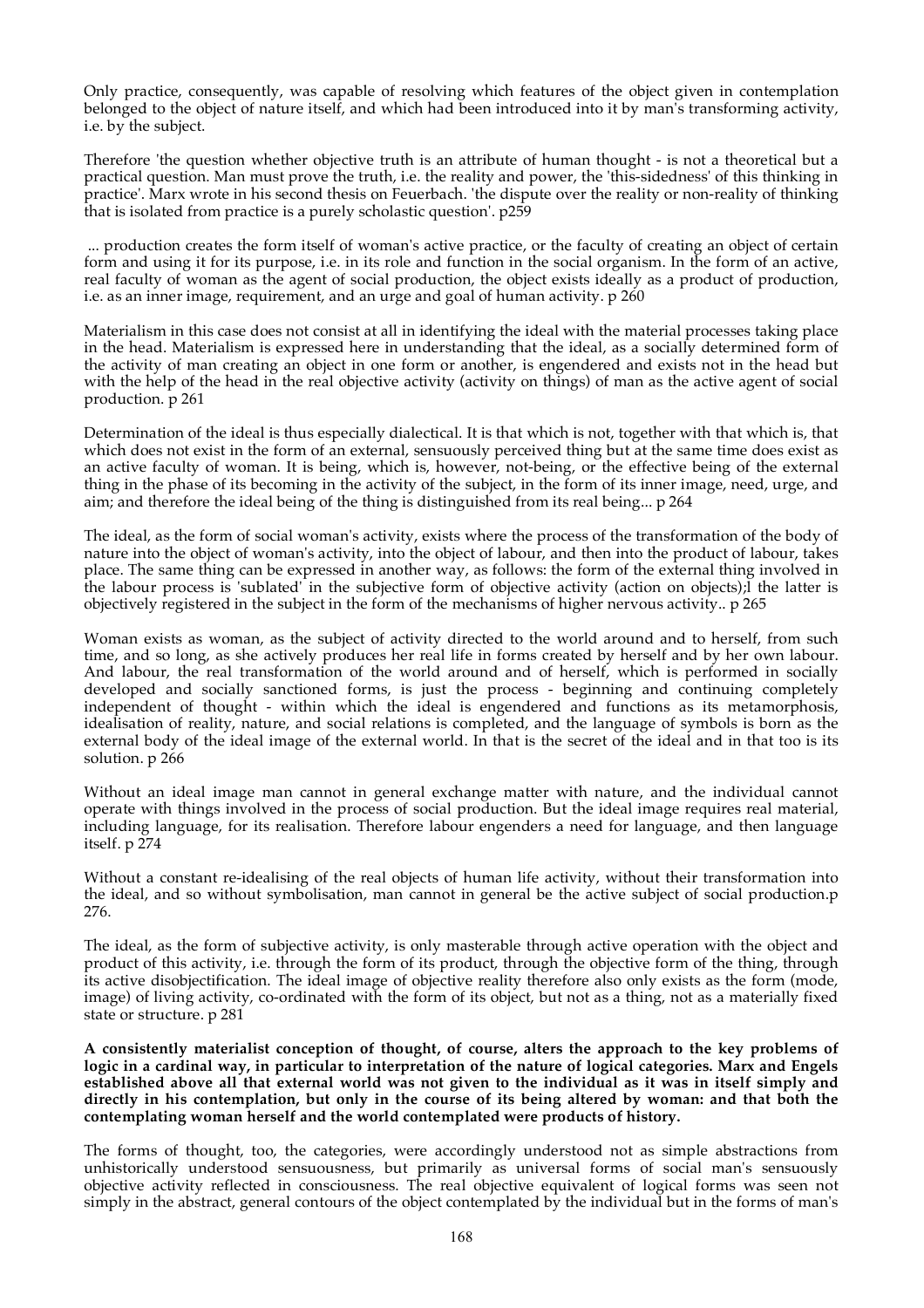real activity transforming nature in accordance with his own ends: 'It is precisely the alteration of nature by men, not solely nature as such, which is the most essential and immediate basis of human thought, and it is in the measure that man has learned to change nature that his intelligence has increased. The subject of thought here already proved to be the individual in the nexus of social relations, the socially determined individual, all the forms of whose life activity were given not by nature, but by history, by the process of the moulding of human culture. p283

The separate individual does not develop the universal forms of human activity by herself, and cannot do so, whatever the powers of abstraction he possesses, but assimilates them ready-made in the course of her own acquiring of culture, together with language and the knowledge expressed in it. p 284

#### **Practice understood materialistically, appeared as a process in whose movement each object involved in it** functioned in accordance with its own laws, bringing its own form and measure to light in the changes **taking place in it**.p 287

In subjective consciousness these laws appear as 'plenipotentiaries' of the rights of the object, as its universal, ideal image: 'the laws of logic are the reactions of the object in the subjective consciousness of man.p 288

Like any other science logic is concerned with explaining and systematising objective forms and patterns not dependent on women's will and consciousness, within which human activity, both material-objective and mental-theoretical, takes place. Its subject matter is the objective laws of subjective activity. p289

The ideal also appears as the product and form of human labour, of the purposive transformation of natural material and social relations effected by social woman. The ideal is present only where there is an individual performing her activity in forms given to her by the preceding development of humanity. Woman is distinguished from beasts by the existence of an ideal plan of activity.... The labour process ends in the creation of something which, when the process began, already existed in the worker's imagination, already existed in an ideal form.p 296

**Contradiction as the concrete unity of mutually exclusive opposites in the real nucleus of dialectics, its central category. On that score there cannot be two views among Marxists; but no small difficulty immediately arises as soon as matters touch on 'subjective dialectics' , on dialectics as the logic of** thinking. If any object is a living contradiction, what must the thought (statement about the object) be that **expresses it? Can and should an objective contradiction find reflection in thought? And if so, in what form?** p 320

I think the reason why Ilyenkov could not resolve the problem of reflecting a living contradiction in thought can be found in his assumption that,

The concretisation of this general definition of Logic consists of disclosing the concepts composing it, above all the concept of thought (thinking). To define this concept fully, i.e. concretely, means to 'write' Logic, because a full description cannot by any means be given by a 'definition' but only by 'developing the essence of the matter'. p 10.

Rather than thinking that 'writing' can reveal the 'essence of the matter' I believe that researching one's practice through a dialectical process of answering questions of the form, 'How do I improve my practice?' will, through the public discourse involved in testing the validity of one's description and explanation for one's own educational development, reveal the essence of the matter.

\_\_\_\_\_\_\_\_\_\_\_\_\_\_\_\_\_\_\_\_\_\_\_\_\_\_\_\_\_\_\_\_\_\_\_

In my own attempts to resolve this problem I have suggested that we should be creating a living educational theory, grounded in our experience of ourselves as living contradictions in our educational practices, by producing descriptions and explanations for our educational development.

Habermas, in this work on The Theory of Communicative Action has proposed a break with the strand of Marxist thought known as historical materialism. Towards the end of Volume 2, Habermas acknowledges the vital importance of learning in social evolution.

When Paul Hirst acknowledged his mistake in advocating a view of educational theory which required the justification for educational practices in the disciplines of education, he advocated that we should now look for the justification for 'operationally effective practical discourse' in the work of Habermas and his critics. I explained at the time why I thought that his was a move in the wrong direction. I suggested that we should examine the implications for ourselves, as learners, of asking and answering questions of the kind, 'How do I improve my practice?'. I explained that I thought the move into Habermas' Theory was a mistake because of the propositional nature of his thinking. I do not doubt that Habermas has important contributions to make in developing our understanding of dialectics and social evolution. I have integrated some of his insights into